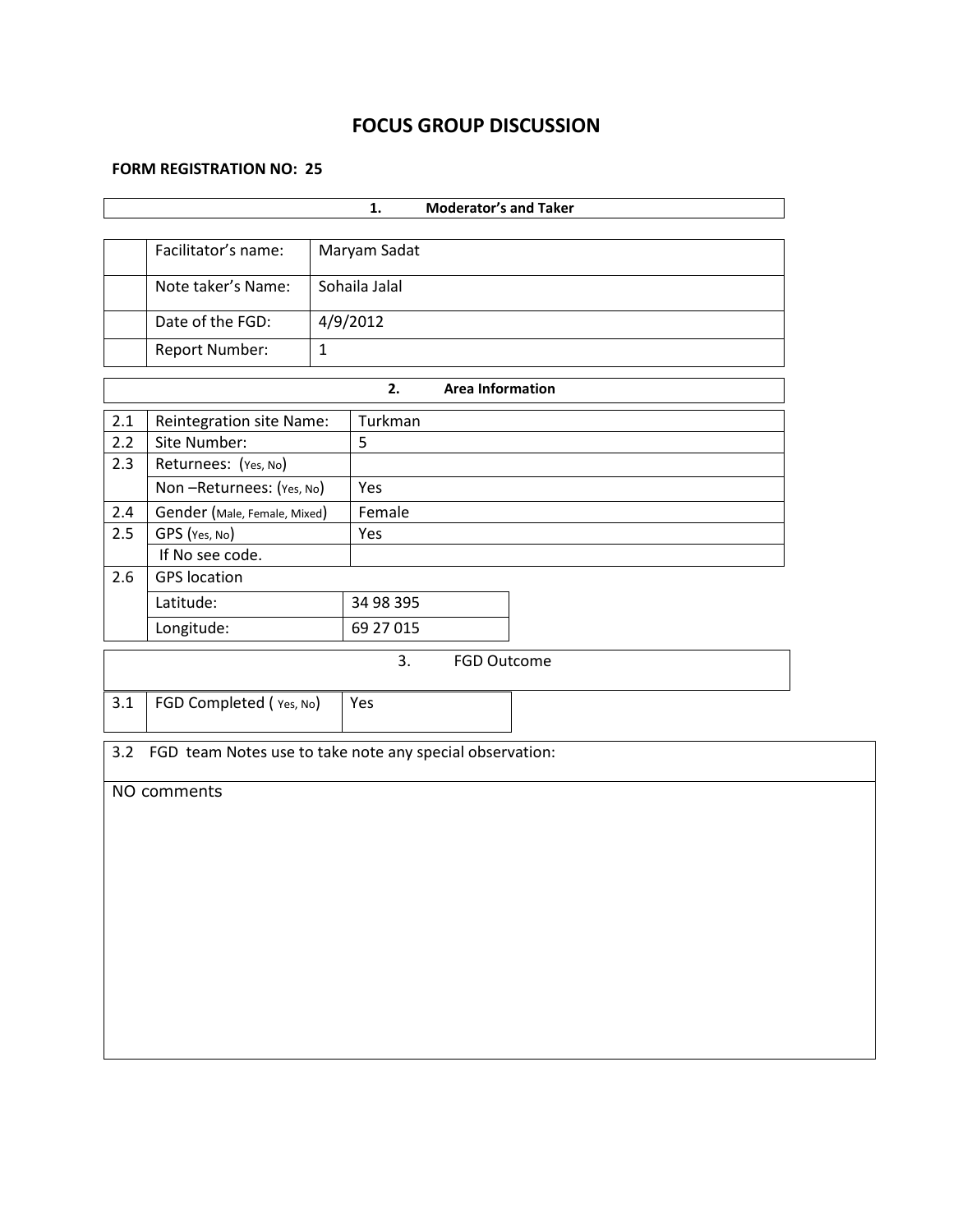| 4. Data Management Information (Internal Use Only by Database Entry Team) |        |                  |                              |  |        |  |  |  |
|---------------------------------------------------------------------------|--------|------------------|------------------------------|--|--------|--|--|--|
|                                                                           |        |                  |                              |  |        |  |  |  |
| 4.1 Date of Interview                                                     |        | 4/9/2012         |                              |  |        |  |  |  |
| 4.2 Interviewer's number                                                  |        | Male Interviewer | Female Interviewer           |  | $C-11$ |  |  |  |
|                                                                           |        |                  |                              |  |        |  |  |  |
| Supervisor's number                                                       | $C-14$ |                  | Regional Supervisor's number |  | $C-13$ |  |  |  |
|                                                                           |        |                  |                              |  |        |  |  |  |
| 4.5 Date of office editing                                                |        | 5/9/2012         |                              |  |        |  |  |  |
|                                                                           |        |                  |                              |  |        |  |  |  |
| 4.6 Office editor's code                                                  |        | $C-13$           |                              |  |        |  |  |  |
|                                                                           |        |                  |                              |  |        |  |  |  |
| 4.7 Date of data entry                                                    |        | 21/10/2012       |                              |  |        |  |  |  |
|                                                                           |        |                  |                              |  |        |  |  |  |
| 4.8 Data entry officer code                                               |        | 10               |                              |  |        |  |  |  |
|                                                                           |        |                  |                              |  |        |  |  |  |

| List of Participants in Focused group discussions (F.G.D) |         |  |  |  |  |
|-----------------------------------------------------------|---------|--|--|--|--|
| Province                                                  | Parwan  |  |  |  |  |
| District                                                  | Bagram  |  |  |  |  |
| Site Number                                               | 5       |  |  |  |  |
| Village                                                   | Turkman |  |  |  |  |

| <b>No</b>        | <b>Name</b> | Position      | Occupation | <b>Contact No</b> | Age |
|------------------|-------------|---------------|------------|-------------------|-----|
| $\mathbf{1}$     | Shukreya    | Doing chores  |            |                   | 30  |
| $\overline{2}$   | Najiba      | Doing chores  |            |                   | 57  |
| 3                | Shamali     | Doing chores  |            |                   | 32  |
| $\overline{4}$   | Zakya       | Student       |            |                   | 40  |
| 5                | Shamila     | Doing chores  |            |                   | 38  |
| $\boldsymbol{6}$ | Sherin Gul  | Health worker |            |                   | 55  |
| 7                | Noorya Gul  | Doing chores  |            |                   | 48  |
|                  |             |               |            |                   |     |
|                  |             |               |            |                   |     |
|                  |             |               |            |                   |     |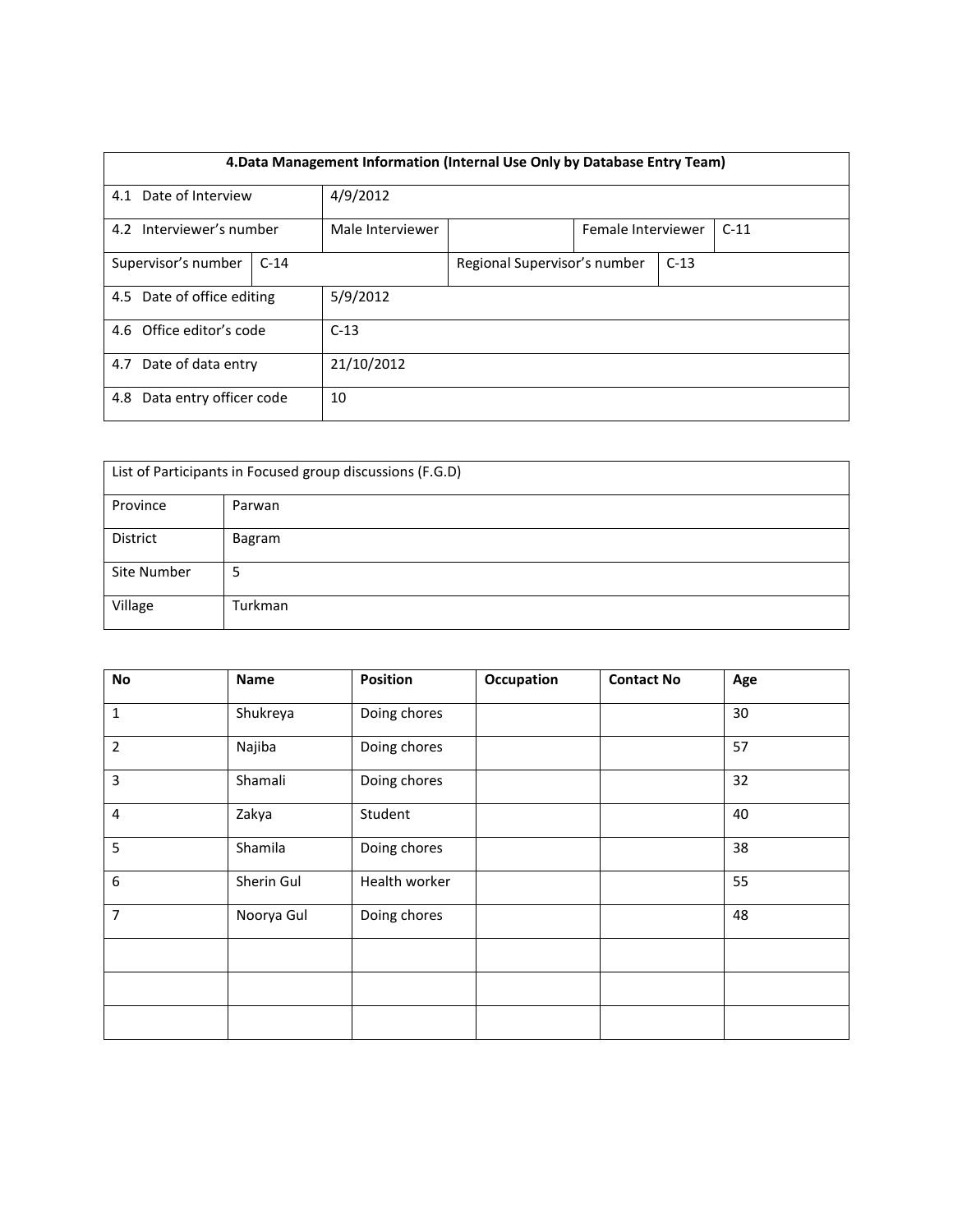#### Preface

This interview was performed by cooperation of a person called Shura head of Turkman village. This focus group discussion was performed at home of a villager which was selected by head of Shura. We started the interview whenever all of the participants were present at the mentioned home. They actively participated in the discussion. We didn't face with any problem during the interview. All of the participants asked from the survey team to carefully register their answers and convey their answers to the responsible organs in order to resolve their problems. This interview was performed by facilitation of Maryam Sadat and note taking of Sohaila Jalal.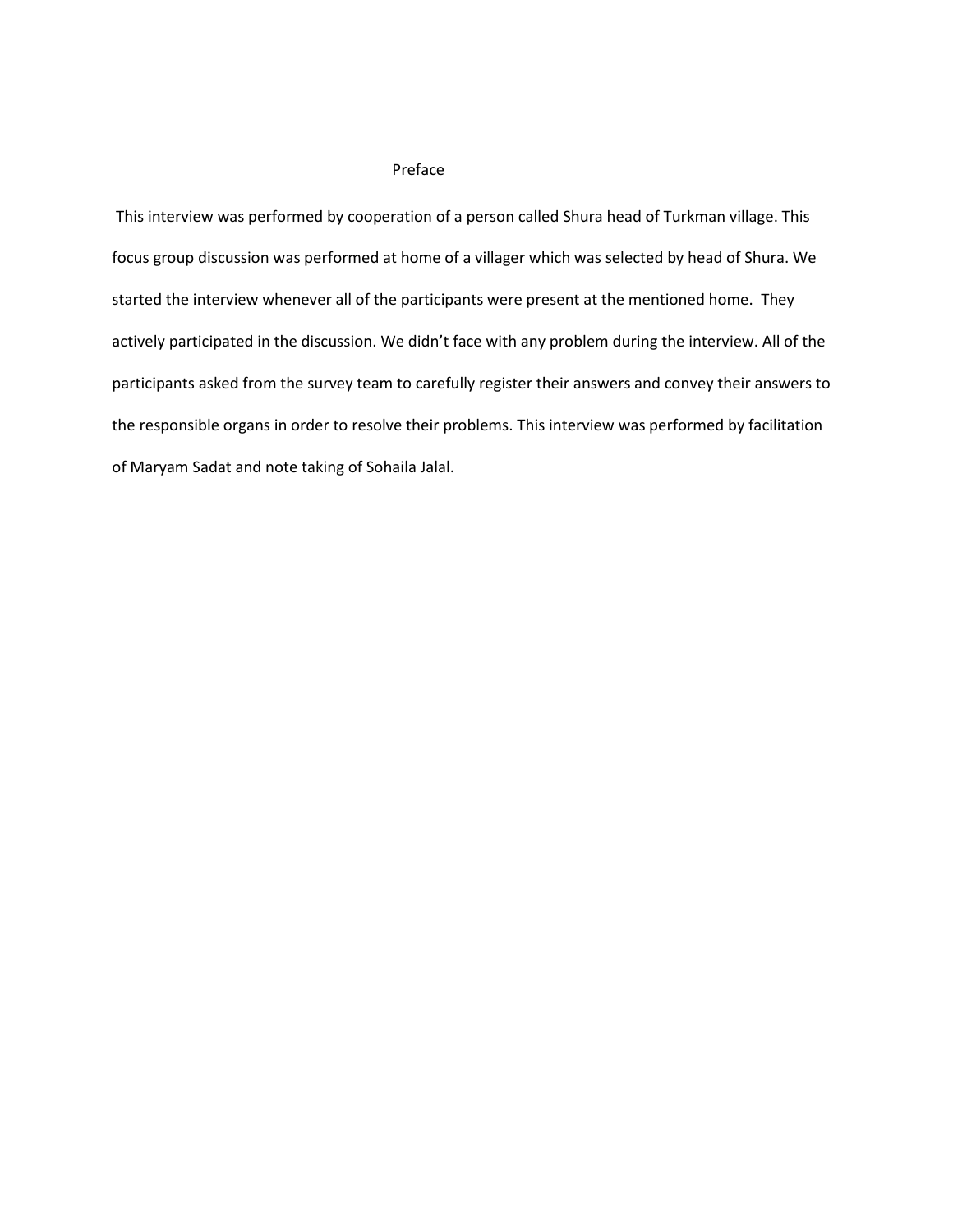# **Section A: General and Specific Concerns**

## **Pat A: Education**

## **Q1- What are your concerns regarding education for returnees?**

P1- One of the major problems of the villagers in this field is the remote location of school. However the students are ready to attend the school but another problem is lack of experienced teachers. Therefore, I don't allow my children attend the school due to this problem. No one pay attention to this problem of our village.

P2- I myself don't have private home in this area. Whenever we were living in Iran my children couldn't attend the school but here my sons go to school but my daughters can't.

P3, P4- According to statements of these participants they didn't have any problem in field of education.

P5- There aren't enough books, pens, stationeries and other teaching materials at our school so the students are faced with a lot of problems because the residents of this area have a bad economic condition so they can't afford to purchase books and stationeries for their children.

P6- I don't have any significant opinion regarding the abovementioned question.

P7- My sons can't attend the school due to economic problems because one of my sons is working at the air port and the second one is a metal worker whom he also can't go to school.

## **Part B: Health Services**

## **Q1- What are your concerns regarding health services for the returnees?**

P1- I ask from the government and related organs to build a clinic in our region. There are clinics in Sayad and Qalandar Khil areas where the medicines are freely distributed to the patients but the doctors prescribe only Paracetamol for all kinds of diseases. But other medicines are sold in the market for other private pharmacies.

P2- My husband can't work because he is elder. My son is 17 years old who is the earner of our home. I have high blood pressure. When I refer to the doctors, they prescribe me medicines but I can't purchase them from the bazaar because I don't have enough money to treat myself properly.

P3- Since one year I am suffering from the kidney disease. Everyone tell me to treat myself properly but I don't enough money to either go to the Pakistan or Kabul province to entirely treat myself.

P4- In my view, a standard and well-equipped clinic should be built in our region with 24 hours services in order to resolve our problem in this field.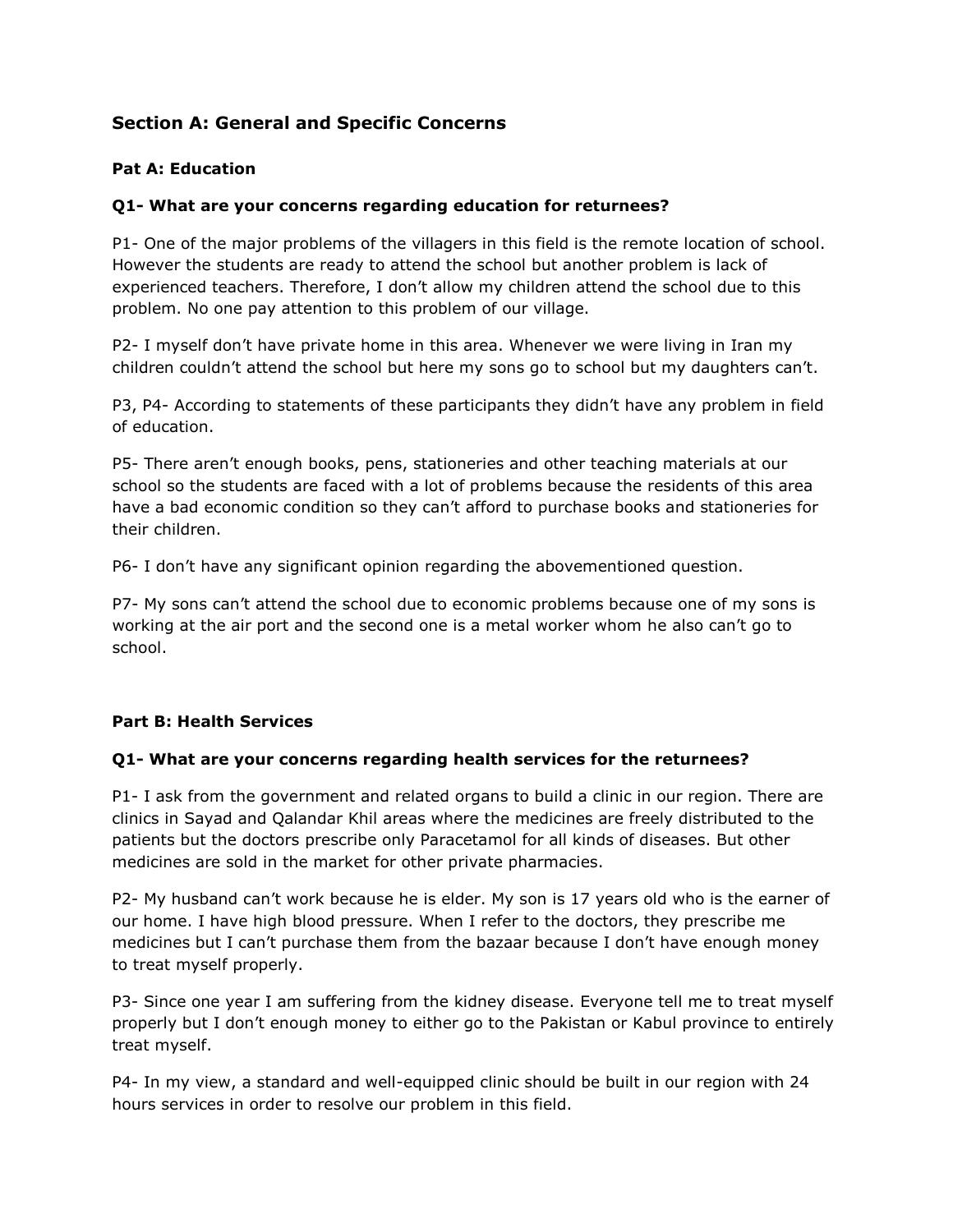P5- Last year, during the Eid-ul Azha I became sick but fortunately that my son arrived and took me to the hospital. If he didn't arrive on time, I would have already been died.

P6- I am a widow and disabled woman. During the soviet regime in Afghanistan one day I was carrying a sack of woods that the soviet soldiers shot me in my leg. I became unconscious for six hours and then I was taken to the hospital. Now I am disabled but I don't have enough money to treat myself so a clinic should be built where I could treat my leg.

P7- The women have a lot of problems especially during pregnancy. Our husbands are grouch and crosspatch so they don't permit us to go to Kabul for medical treatment except emergency conditions. Their grouchiness is due to their empty pocket because we have economic problems. Due to lack of health facility in our region sometimes either pregnant women or their babies die on the way to the hospital. There are some lucky women who do not face with problems during their birth delivery. However most of the women face with critical conditions during birth delivery because sometimes the baby is born premature or the baby is not born on time which causes a lot of problems to the pregnant women so I ask from the government to establish an equipped clinic in our village.

## **Part C: Access to drinking water**

## **Q1- What are your concerns regarding access to potable water for the returnees?**

P1- There are some destroyed wells that can't be utilized in our village so we are faced with a lot of problems due to destruction of the hand pumps that are installed on the mentioned wells so we utilize the water like oil during our daily life.

P2- If any organ repair our water hand pumps we will be really thankful from them.

P3, P4 and P5- These participants also mentioned that they are faced with problem in this field so they asked from the government to repair their water hand pumps in order to gain hygienic potable water.

P6- The government has excavated a well in our village but the hand pump is impaired. We are faced with a lot of problems even that we can't get ablution and say our prayers due to lack of water.

P7- We have a lot of problems regarding drinking water in our village. We can't bring water by our daughters. Besides there is not anyone to bring water at our home except my daughter so we are faced with serious problem in this field. Why the government doesn't excavate the wells properly? There is no humanity, everyone under the name of assistance betrayed with us.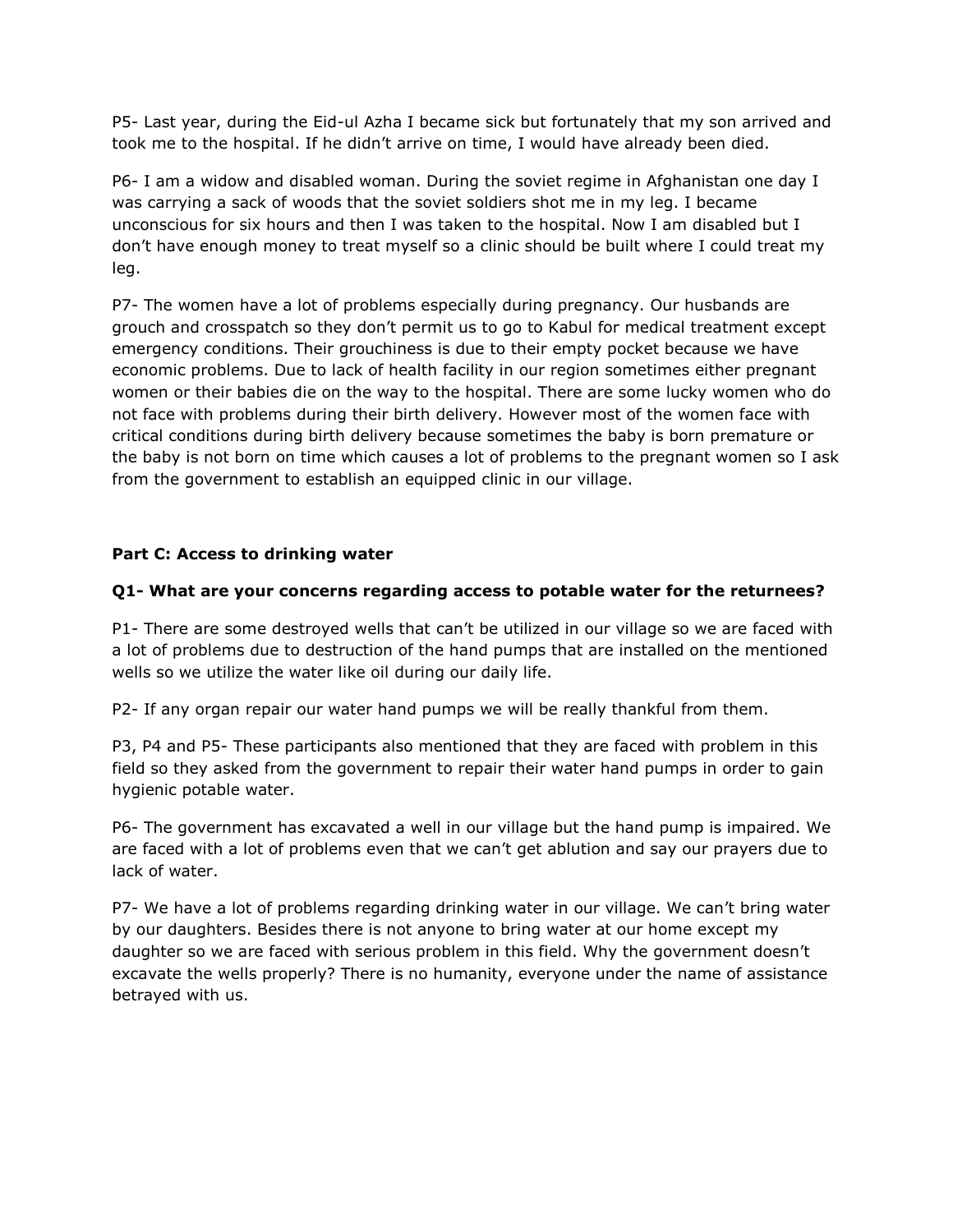## **Part D: Access to Food/ Market**

## **Q1- What are your concerns regarding access of returnees to food and market?**

P1- We don't have access to bazaar so we are faced with a lot of problems. Whenever a guest comes to our home we become bewildered that who may does the shopping from the bazaar which is located half an hour far from our village. Therefore, most of the time we borrow potatoes, eggs and other necessary items from the neighbors in order to welcome the guests.

All other participants confirmed views of the first participant but they themselves didn't have any significant view regarding the aforesaid question.

## **Part G: Access to employment opportunities**

## **Q1- What are your concerns regarding access to employment opportunities for the returnees?**

P1- The first participant didn't have any significant view about the aforesaid question.

P2- We don't have access to a regular job as we could earn money. Most of the villagers including men and women are jobless and they are suffering from the unemployment.

P3- Different projects such as tailoring, livestock and other vocational projects should be implemented in our region.

P4, and P5- These participants confirmed views of other participants but they themselves didn't have any view about the aforesaid question.

P6- The women of our village are able to perform nearly any kind of work but regretfully that the ground is not paved for them to show their talents.

P7- None of the NGOs has implemented any project in our area yet. However most of the women of this village have learnt different types of professions such as carpet and rugs weaving, poultry breeding and other vocations. So I ask from the government to paved the ground for them where they could follow their vocations and earn money through the mentioned professions.

## **Part H: Sanitation**

#### **Q1- What are your concerns regarding sanitation of returnees?**

P1- We had a cow which was kept in a dark room. Due to presence of pollution in the cow's room the mentioned cow died after passing some time.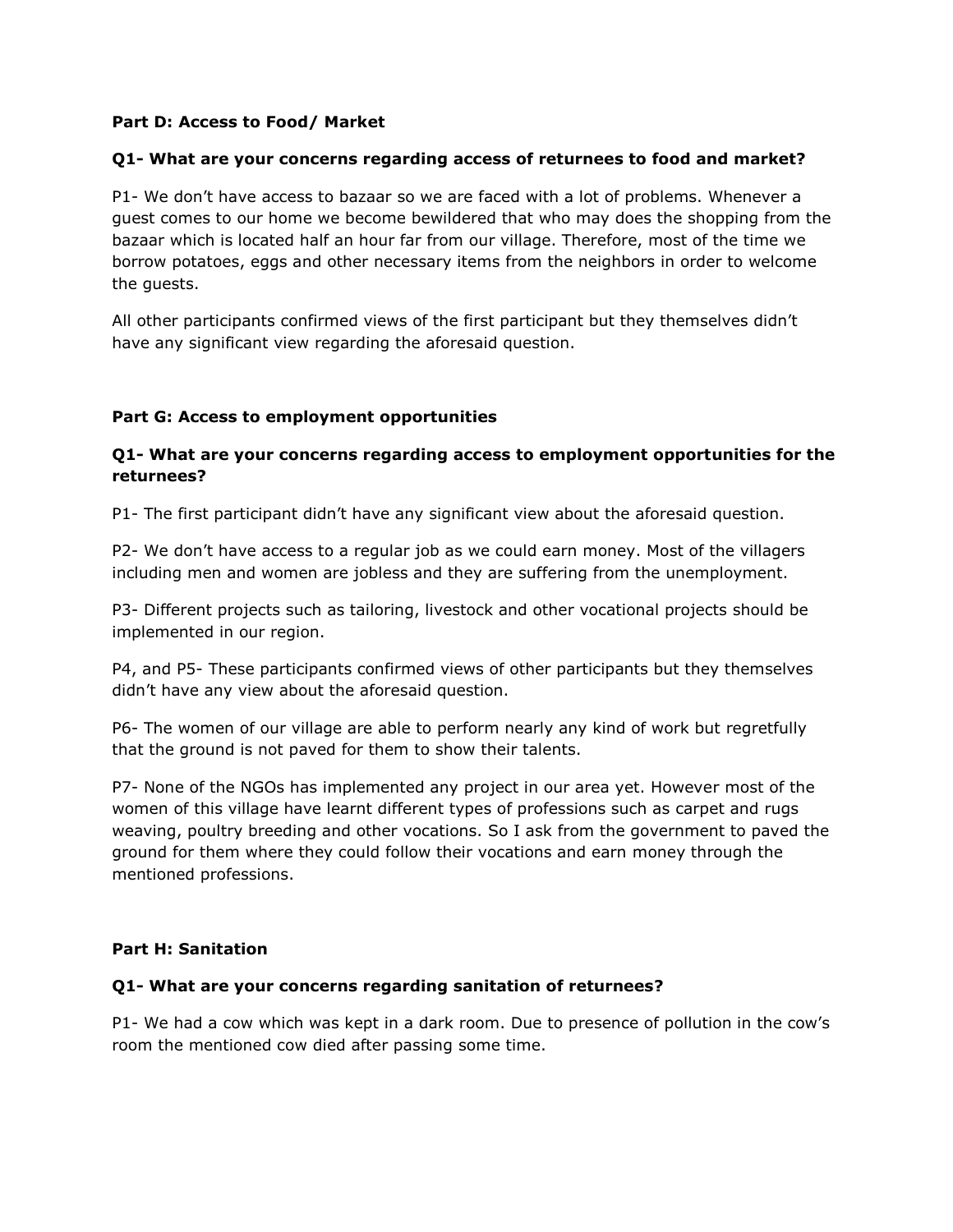P2- I don't have enough money to purchase to purchase washing powder and wash my clothes so I carefully consume the powder, so whenever there is not enough detergent how can we observe cleanliness and sanitation.

P3, P4, and P6 confirmed views of the second participant but they didn't have any idea regarding the aforementioned question.

P5- I always wash my children once a day. I sell milk and yogurt and purchase soap and washing powder in order to observe the cleanliness. In addition I cleanly wash my dishes in order to prevent the diseases.

P7- We can't observe cleanliness because our yard is so small but we have kept domestic animals such as poultry and sheep as well so how can we observe cleanliness in such conditions.

## **Part J: Access to Irrigation water**

P1- We all are faced with lack of irrigation water.

P3, P4, P5, P6, and P7- all of these participants confirmed views of the first participant.

P2- In the past there were enough irrigation water but now the irrigation water has reduced and we are faced with lack of irrigation water so we have to hire generators in order to irrigate our lands but it is really costly for us.

## **Part K: Access to justice system**

## **Q1- What are your concerns regarding access to justice system for returnees?**

P1, P3, P4 and P5 didn't have any significant view about the aforesaid question.

P2- There were some of our trees along a stream but when we returned from the Iran we considered that one of the villagers had built a shop on our private plot. I told him many times to transfer his shop to somewhere else but didn't accept my speech. My husband is very old so I myself went to the government and complained from him but no one listened to my complaints because today relationship has more importance in governmental organs than anything else. So I haven't regained the mentioned plot which has been usurped by that person yet because there is no justice in our village.

P6- I think there is justice in our village, because a girl had eloped with a one of the boys of our village. When the family of the girl informed they came to our village and asked from the family of the boy to give them a girl (in Baad) in exchange of their daughter but the family of the boy rejected their proposal. But later it was decided that the family of the boy should have held wedding ceremony for the fled girl. So the boy's family married their son to that girl therefore their dispute was finally resolved.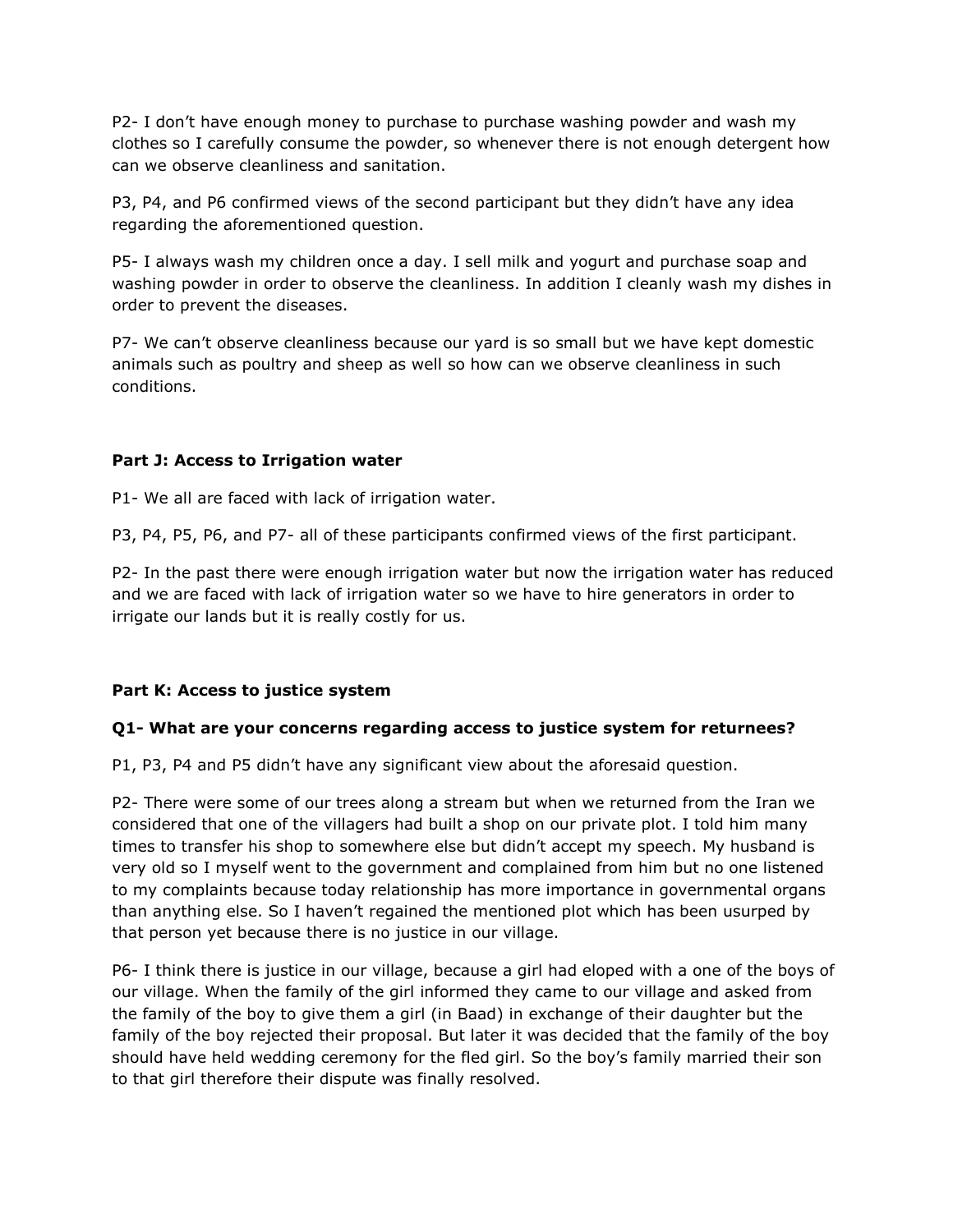P7- People of our village are dispersed. There are different parties and factions. However the decisions are made by the elders of the village they make improper decisions according to their own will and desire.

## **Part L: Security**

#### **Q1- What are your concerns regarding security of the returnees?**

P1- The security situation of the area is not satisfactory because our grapes are thieved during the night. Some days ago one of the farmers had harvested pistachio from his garden but during the night it was stolen by the thieves.

P2, P3, P4- These participants said that security conditions of their village is satisfactory to them because they haven't been witness of murdering, looting, and other serious criminal actions yet. But they also confirmed that theft cases sometimes occur in their village.

P6- If the security situation of the region was not satisfactory then we wouldn't return to our country. At first the security situation of the area was satisfactory and then the security situation deteriorated day by day until that we are now witness of stealing grapes. The American soldiers are patrolling during the night in our lanes so we are frightened from them. One day my son was irrigating the garden during the night, I was going to the garden that on the way a person who was riding a motor bike approached to me and shouted on me I was very frightened. So in my view that security situation has deteriorated compared with the past.

## **Q2- Do you believe that returnees and non-returnees have equal access to services and resources?**

P1- No there is no difference between returnees and non-returnees regarding access to services and resources. All of the residents of this area have equal access to services. For instance, all of the residents of the area including returnees and non-returnees go to the same clinic (Sayad Clinic) but if someone has a serious illness then the doctors examine him/her prior to others because there is no difference returnees and non-returnees.

# **Section B: Governance and Participation**

#### **Q1- How effective is the government?**

The government is very effective because the government has provided shelters for the returnees. Schools have also been built. However a school is located far from our village and doesn't have experience teachers but in spite of that we are happy that at least there is a place under the name of school. Our children were distributed shampoo, towels, soap, radio, holy Quran, prayer cloth, clothes, stationary, and toys. The MDC organization has cleared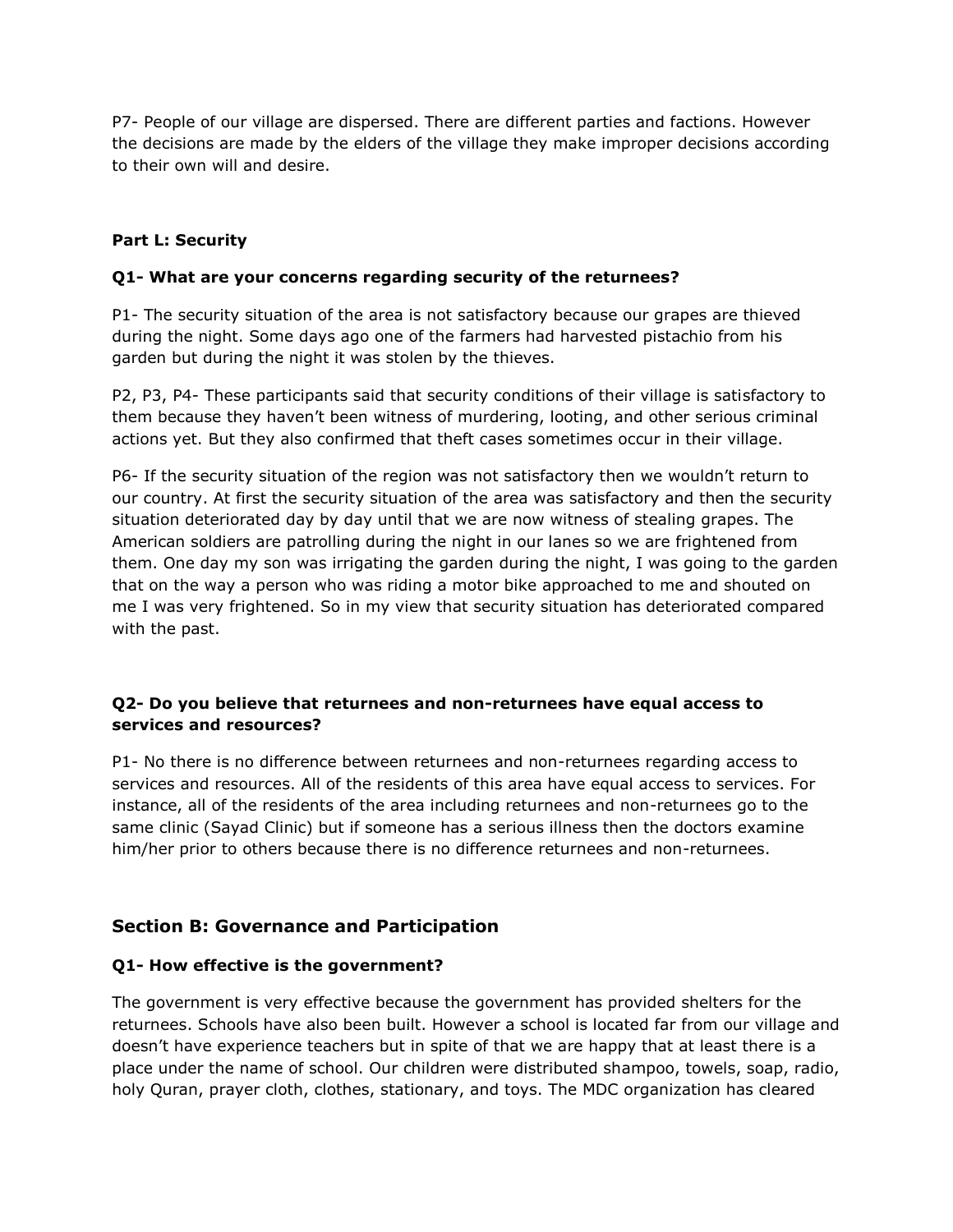out the area from the presence of mines. Roads and bridges have been reconstructed. If government was not effective then returnees wouldn't return from Pakistan and Iran. Due to effectiveness of the government we returned from the migration.

All other participants confirmed views of the first participants but they themselves didn't want to add more details regarding the abovementioned question.

## **Q2- Since the government has been elected what changes have you observed in areas of livelihood?**

P1- In my point of view, No positive and fundamental changes haven't occurred that should have occurred. For example, we don't have access to potable water, health facility, school and vocations, and literacy courses. However there might be some changes but we are not satisfied from them.

P2- Since the establishment of the current government a lot of changes have occurred in our areas of livelihood. For example, both men and women are free. Children regularly attend the school, however during the Taliban regime the men were threatened and annoyed by the Taliban. All of the people had lost their desire toward a prosperous future. Besides, returnees repatriated to their own country. both men and women have been employed to governmental and non-governmental organs. Roads were reconstructed as well. Finally that a lot of positive changes have occurred and another positive change is that we are living inside our own country.

# **Q3- Are the women consulted on important issues? If yes, what issues? How are they?**

P1- In our area the women are head of their husbands. The women are consulted on all issues by the men. The men of Turkman village pay respect to women. We are satisfied from our husbands. We are consulted on different issues for example, purchasing cow, going to the party and engagement of our daughters.

All other participants confirmed views of the first participant but they themselves didn't want to add more details regarding the aforesaid question.

# **Q4- How do people get access to information? Regarding rights, laws, policies and national institutions?**

P1- I get information from the radio regarding the aforementioned issues. For example, some while ago the radio announced that there were some manic and mad dogs in Bagram so the government threw pieces of meat mixed with poison which was fatal to dogs so it was announced that the children should be kept away from the thrown meats.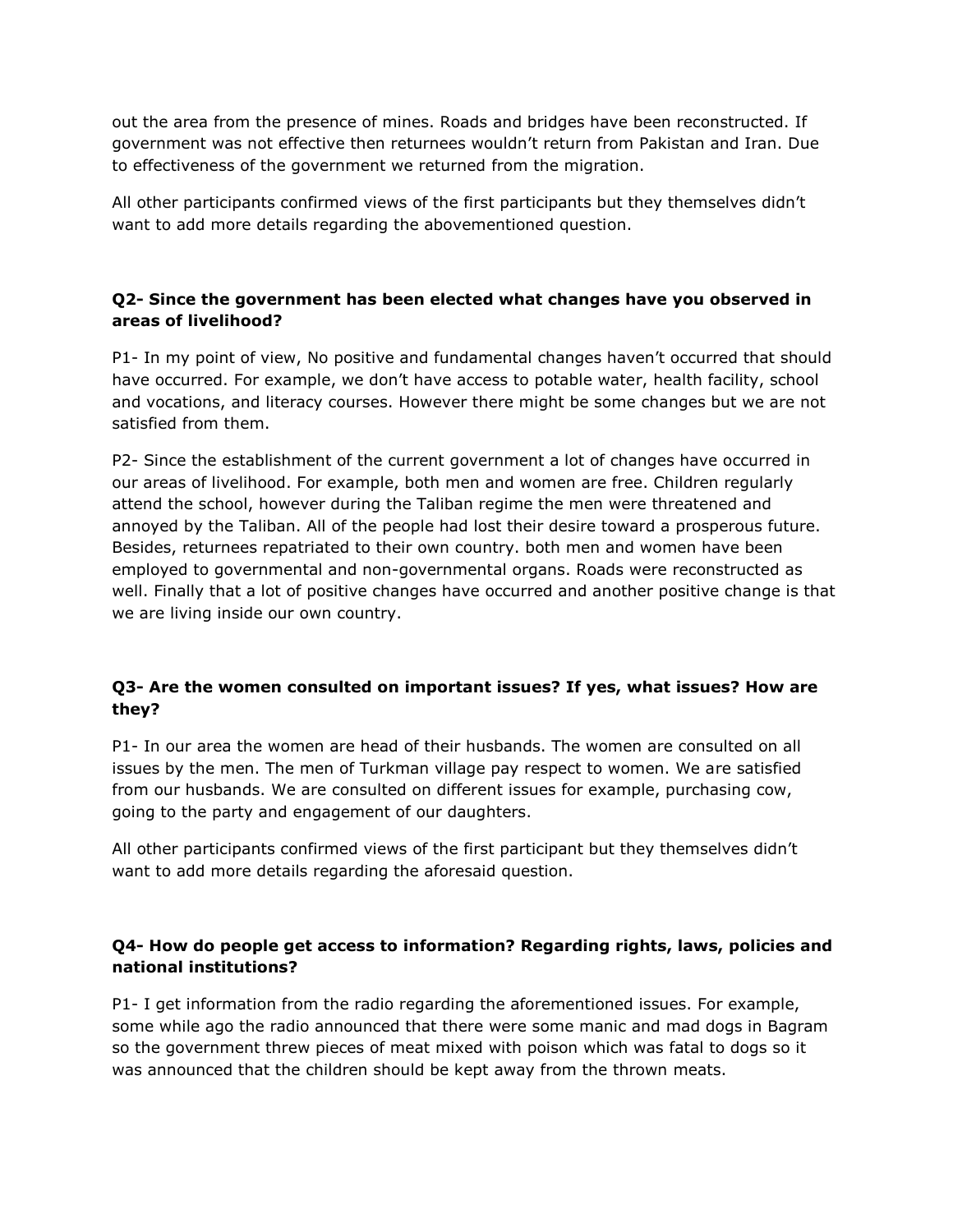All other participants confirmed views of the first participant but they themselves didn't want to add more details regarding the abovementioned question.

# **Section C: Access to livelihood, social and economic security**

## **Q1- How do you feel about the land was allocated to the returnees?**

P1- We are very happy that returnees have been allocated lands. Donations of lands was one of the reasons that returnee repatriated to the country. They should be donated more than before because they deserved to be donated. When they are donated we become were happy.

All other participants confirmed views of the first participant but they themselves didn't have more details regarding the aforementioned question.

## **Q2- Were there problems because some non-returnees didn't have access to land?**

P1- No, there wasn't any problem between them.

All other participants confirmed views of the first participant but they themselves didn't have any significant view regarding the aforesaid the question.

## **Q3- Does the community have problems with crime? If yes, what types of crime?**

P1- No, there is not any kind of problem regarding crime in our village.

All other participants confirmed views of the first participants but they themselves didn't want to add more details regarding the aforementioned question.

## **Q4- How do people get access to information regarding rights, laws, policies and national institutions? Who typically commit the crimes (probe: men, youth, women) who typically are victims of crimes?**

P1- We haven't been witness of any kind of crime in our village yet. So whenever there is not any kind of crime so how can I tell you that this one perpetrates the crime and that one is the victim of crime.

All other participants confirmed views of the first participant but they themselves didn't want to add more details regarding the aforementioned question.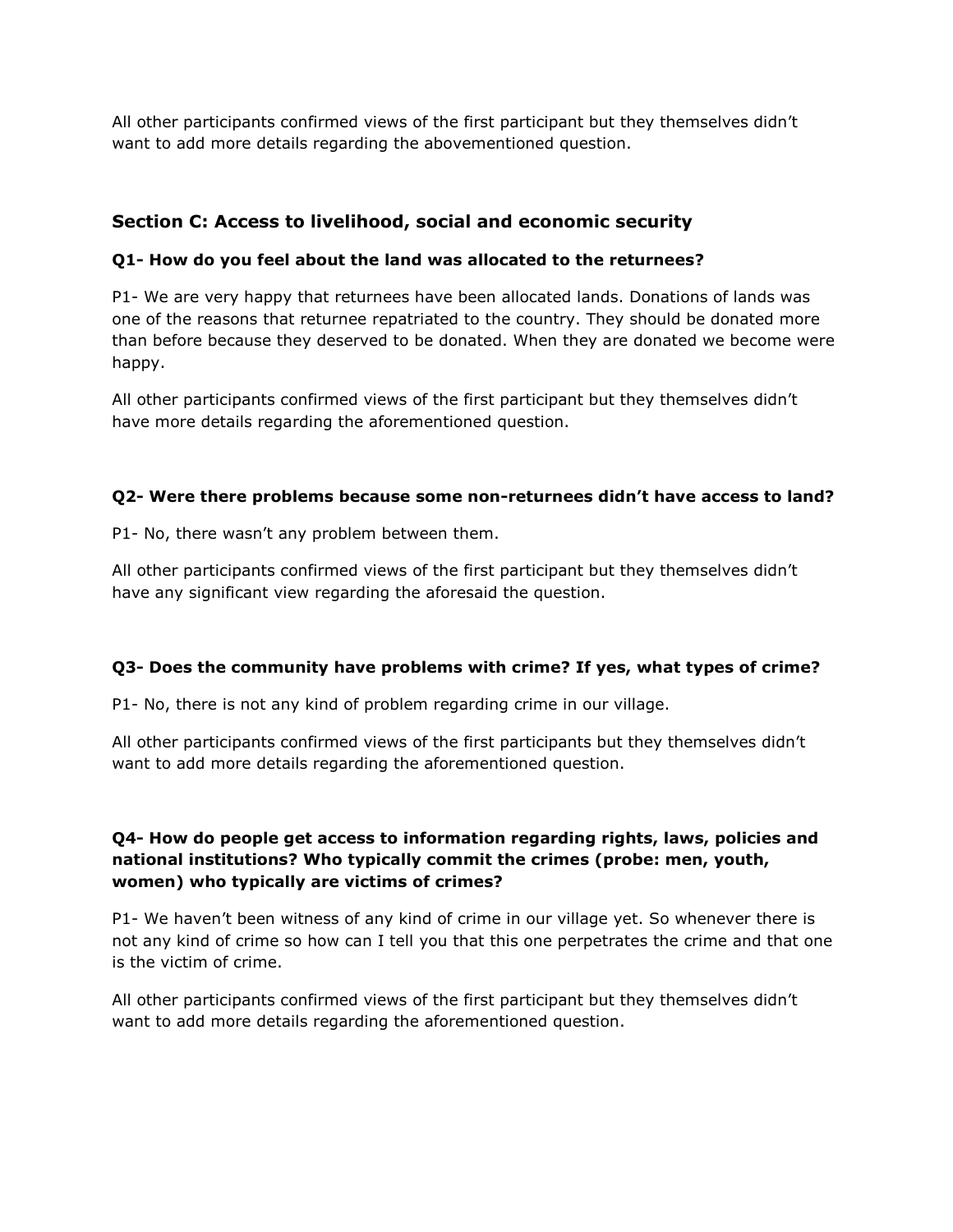## **Q5- Is unemployment higher among returnees than non-returnees? For example food for work and food for cash projects?**

P1- No, there is not any kind of difference regarding employment of returnees and nonreturnees in our village. All of the villagers are equally employed in the projects in this area.

All other participants confirmed views of the first participant but they themselves didn't want to add their views regarding the aforementioned question.

## **Q6- Do the community members have more skilled workers than the returnees?**

P1- In my point of view, returnees have more skilled workers than non-returnees because they have learnt different professions such as carpentry, carpet weaving, masonry, and shoe repairing while living abroad.

## **Q7- Do you believe that returnees and non-returnees have equal access to services and resources? If no, please give examples.**

P1- In my point of view, returnees and non-returnees have equal access to services and resources.

All other participants confirmed views of the first participant but they themselves didn't want to add more details regarding the aforementioned question.

# **Section D: Justice and Rule of Law**

## **Q1 Are there differences in the way the community functions now that returnees are living in the community? For example**

## **A. The way the community interact among themselves.**

P1- No difference has occurred in the way that they people interact with each other. All other participants confirmed views of the first participant but they didn't want to add more details regarding the aforementioned question.

## **B. The way the community builds and maintain relationships and trust**

P1- We have good relationship and trust on each other.

P2- I sent my daughter to the wedding along with the neighbor over the night, so this issue conveys the issue that we trust on each other.

P3, P4- I submit my jewelries to the neighbor then I go to the clinic or somewhere else.

P5- We trust each other on all kinds of issues.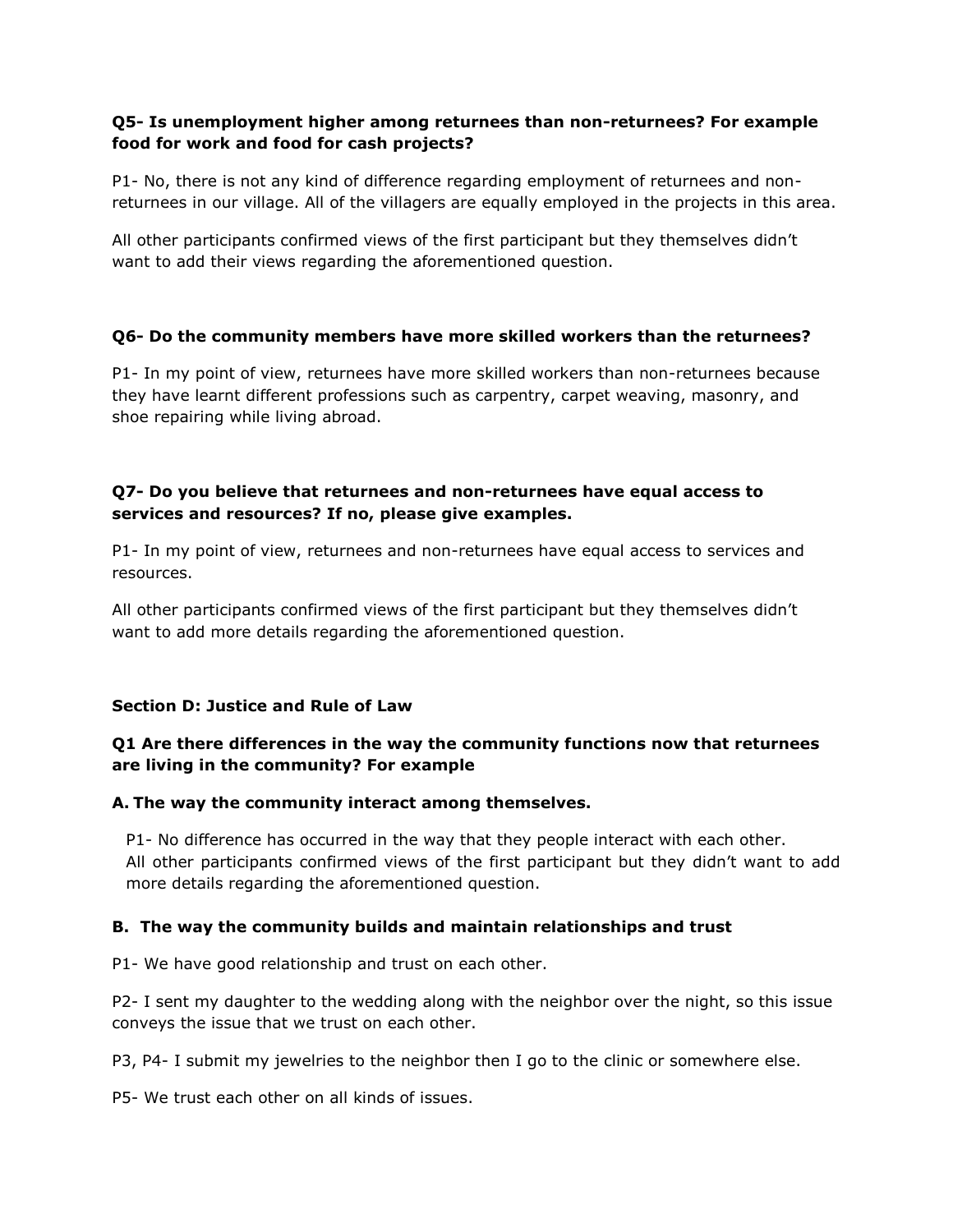P6- We trust on each other, during the invasion of soviet on Afghanistan I submitted my daughter to my neighbor who transferred them to a safer place and rescued my daughters.

P7- I am a midwife. All of the neighbor trust on me. They inform me in all conditions from their sicknesses. My son also trusts on neighbors because he allows me even during the night to go to different areas and help the pregnant women during their birth delivery.

# **C. The way the community support each other during difficult economic times**

P1- We support each other during happiness and grief.

P2- I was sick on the night of the Eid. My neighbor took me to the hospital and resolved my problem.

P3- Our neighbor gave birth and there wasn't anyone to take care of her. So I look after her for nearly two weeks.

P4- Our neighbor's wife was sick so I prepared dough and baked bread for them.

P5- I was at home that suddenly the baking pan (boiler) of the neighbor blew up. Our neighbor's daughter became injured so I took her to Sayad Clinic where her wounds were treated. After we returned to home, her mother had heard the news. She was very bewildered but then I quoted her the story. Then she was very happy and thanked me for my cooperation with her daughter.

P6- I was very sick. Our neighbor's daughter swept our home and baked us bread for about four years.

P7- I didn't have money so I lent money and did the shopping. Son of a neighbor came chopped the wood for utilization as fuel.

# **D. The way the community resolve disputes between returnees and nonreturnees?**

P1- In our village all kinds of disputes are resolved by the elders of the village. For example, some while ago there was a dispute between owner of a mill and a villager. The villager claimed that he was annoyed by the fierce sound of the mill. Due to the disturbance of the mill the villager became nervous so a dispute occurred between them. After discussing on the issue the village elders peacefully resolved the dispute which was concluded to the satisfaction of both involved parties.

P2- All kinds of disputes nearly 90 % of the disputes are resolved by the village elders and head of the village council.

All other participants confirmed views of the first participant but they themselves didn't want to add their own views regarding the aforesaid question.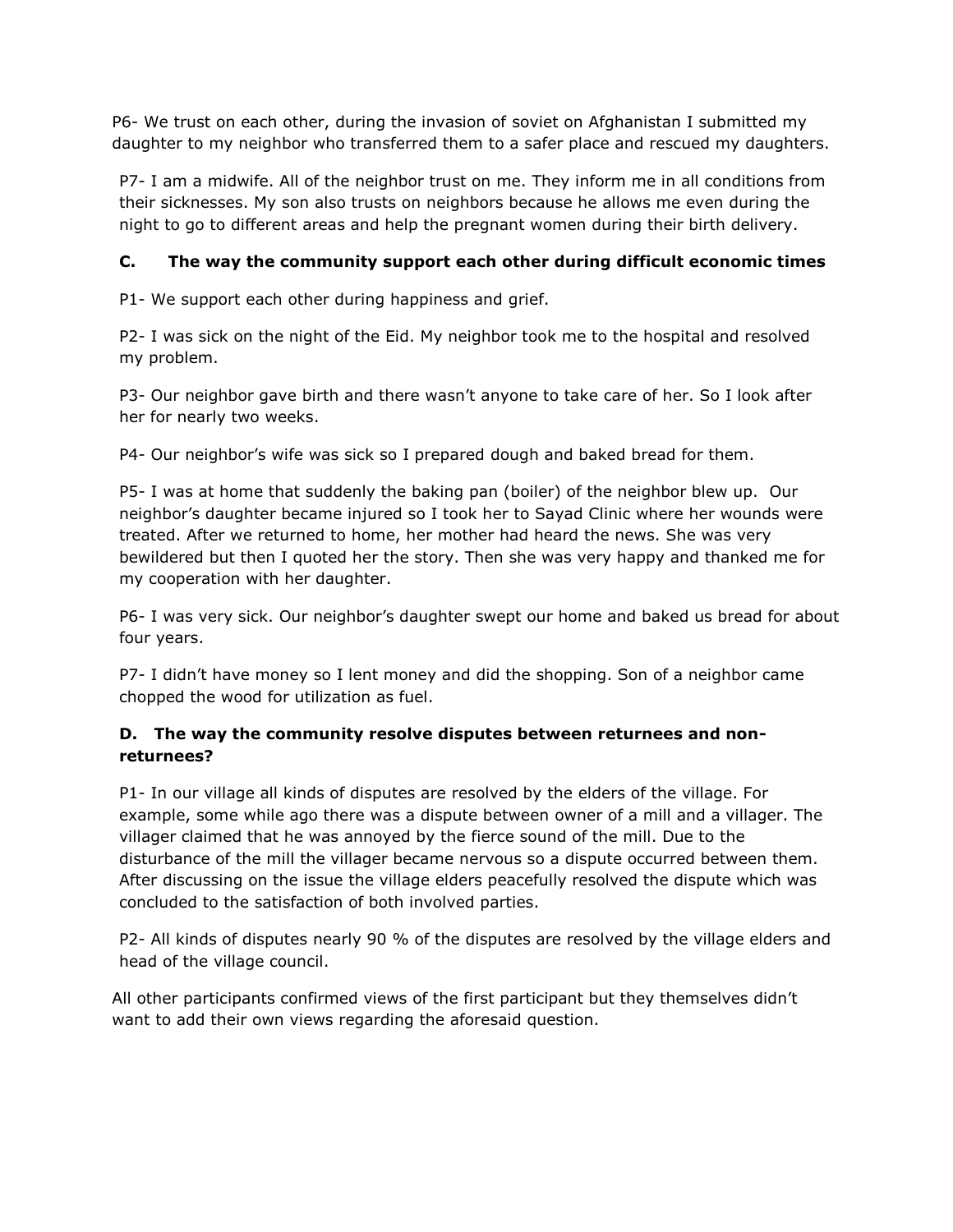#### **E. The way the community share resources**

I was sick so I lent 1000 AF from the neighbor and performed my kidney's ultrasound checkup.

P2- I lent 2000 AF for my neighbor for the treatment of his patient but still he hasn't paid his loan because he is very poor.

P3- It was 9:00 O'clock in the evening that a guest came to our home. We didn't have bread at home we lent bread and eggs from the neighbor and baked for the neighbor.

P5, P6- We resolve our problems by assistance of our neighbors.

P7- I was busy in masonry affairs at home so I lent 30000 AF from the neighbor and prepared a shelter for myself.

## **Q2- How safe is it for women and girls to move around the community?**

P1- In my point of view it is entirely safe for women and girls to move around the community.

All other participants confirmed views of the first participant but they themselves didn't want to add more details regarding the aforementioned question.

# **Q3- What do you think would improve safety of women and girls in this community?**

P1- We hope that the government strengthens security situation of the area. Cooperation of the people with the government and security organs is also very important in order to strengthen security conditions of the area.

All other participants confirmed views of the first participant but they didn't stated significant views regarding the aforementioned question.

## **Q4- Is it safe for men to travel outside the community during the day? Is it safe for men to travel?**

P1- It is obvious that it is for men to travel during the day but they can't travel outside the community during the night because they might face with some problems.

All other participants confirmed views of the first participant but they themselves didn't want to add more details regarding the aforesaid question.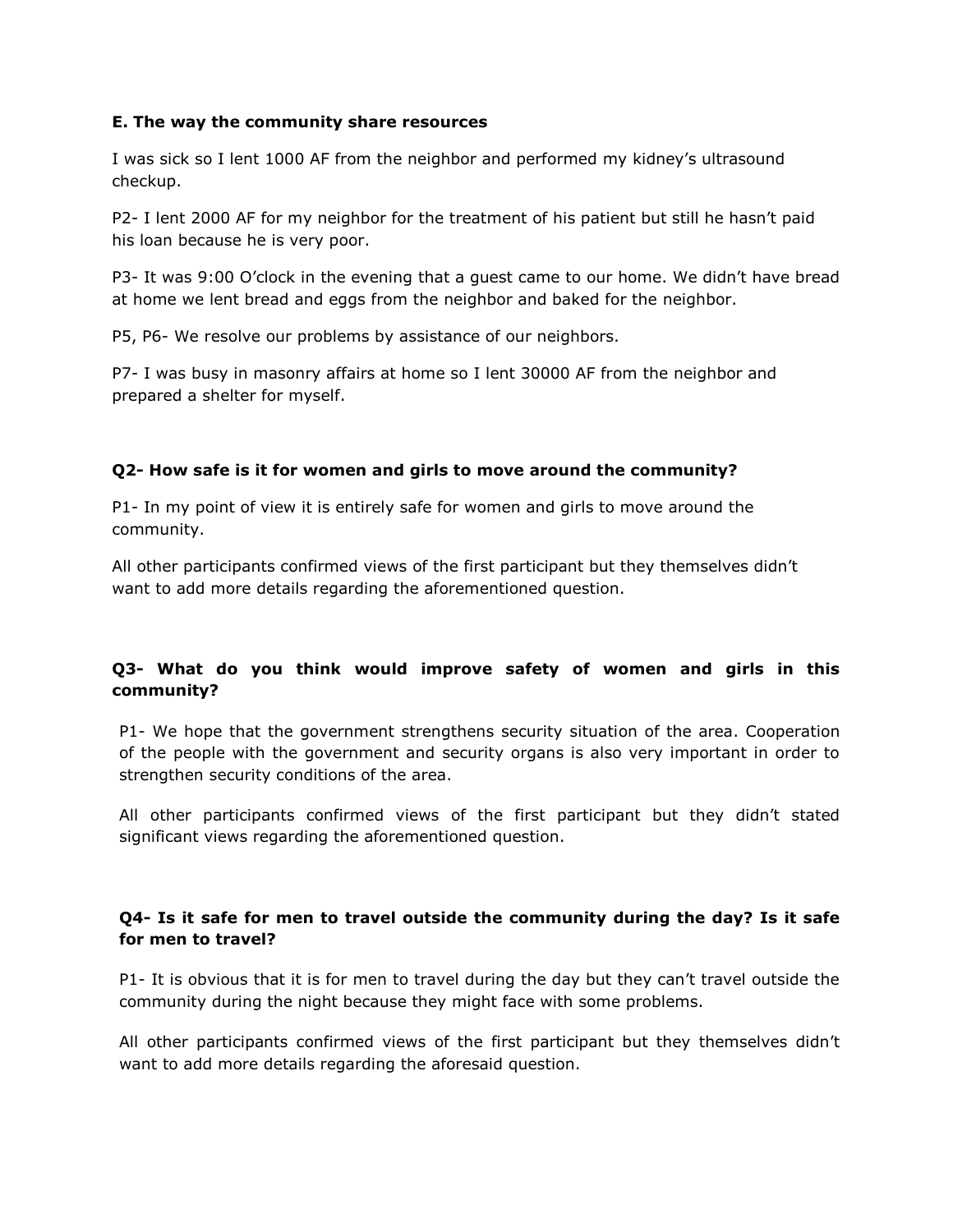#### **Q5- Which group is the biggest threat to safety and security?**

**Views of all participants:** There is not any particular group for worsening of security conditions of the area. Besides a lot of people move around the society that we can't identify all of them because it is difficult to distinguish the criminal among all these people who move around.

## **Q6- What can the community do to improve the safety and security of the community?**

P1- The people should cooperate with the government in order to improve safety and security of the region. In addition, by increasing of the police checkpoints the safety and security of the region can be improved.

All other participants confirmed views of the first participant but they didn't want to more details.

## **Q7- Have there been benefits to returnees relocating to your community? What are they? Are there any problems? What are they?**

P1- In my point of view, there have been some benefits to returnees regarding their relocation to the region. They have learned different professions while living abroad so when they returned they could follow their professions and earn money. Besides their relocation has also some benefits for the community because the villagers learn their vocations.

# **Section E: Gender based violence**

## **Q 1: without mentioning any names or indicating anyone specific, Can you tell me what kinds of incidents of violence against women and girls take place in the community?**

P1- We haven't been witness of any violence against women and girls in our village yet because the village pay honor and respect to girls and women.

All other participants confirmed views of the first participant but they didn't want to add their own views about the aforesaid question.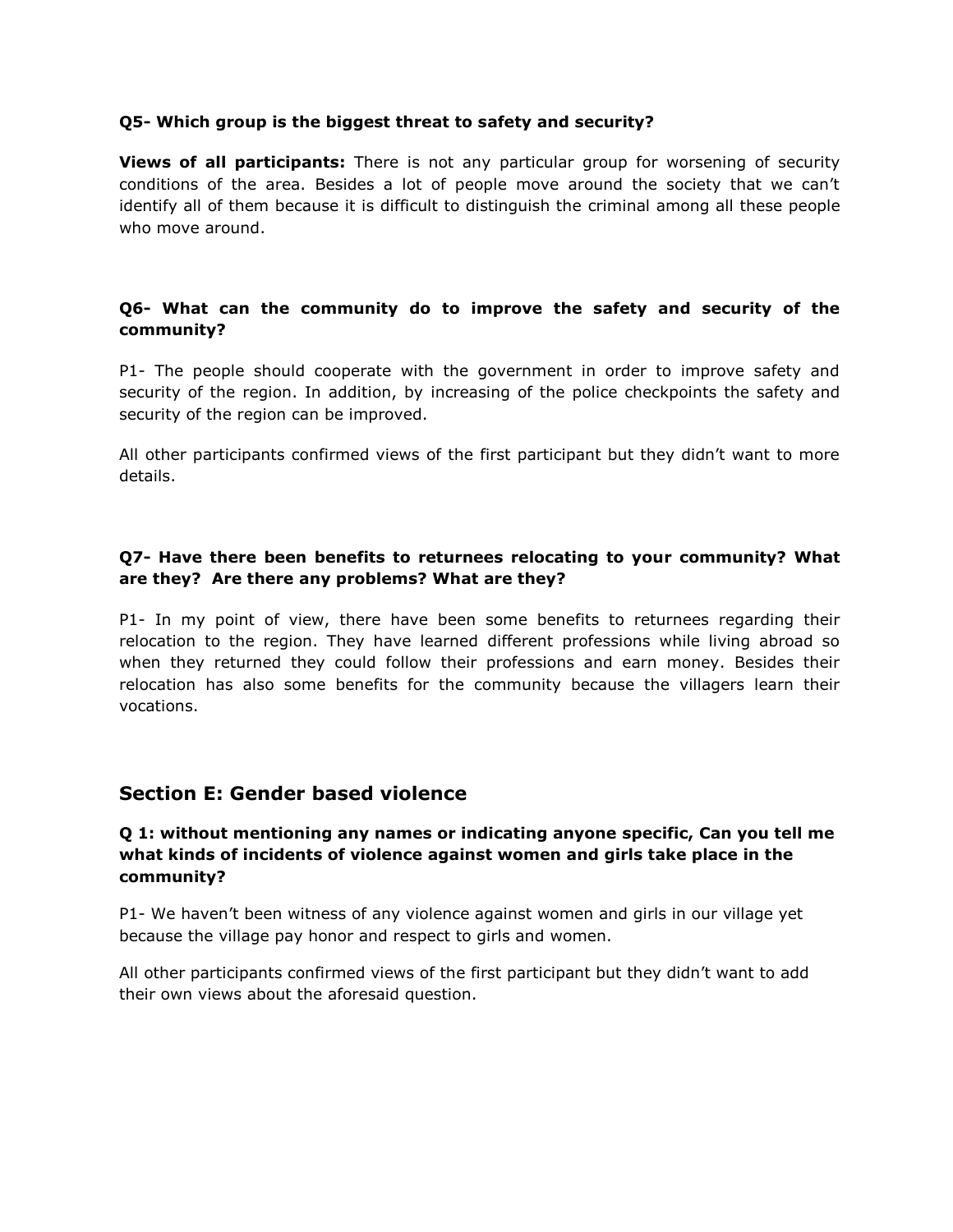## **Q 3: How comfortable are women and girls in seeking help from services providers? For example, health workers, NGOs, Police etc.**

P1- All of the women and girls are entirely comfortable while seeking assistance from the service providers. They don't feel danger while seeking assistance.

All other participants confirmed views of the first participant regarding the aforementioned question but they didn't want to add more details regarding the above question.

# **Q 4: If a girl suffers violence, is she likely to report it? If yes to whom, If no why?**

P1- We are very happy that still today we haven't been witness of violence against a woman and girls. If anyone faces with violence, she refers to governmental organs because it is a big issue so it has to be reported to the government.

All other participants confirmed views of the first participant but they themselves didn't want to add more details regarding the aforementioned question.

# **Q5: If a wife suffers violence, is she likely to report it? If yes, to whom? If no, why?**

All of the participants said that they didn't want to reply to this question.

# **Q 6: How would a perpetrator of sexual or gender based violence be punished?**

P1- In my point of view the perpetrator of a sexual or gender based violence should be punished inside the village and he should not be surrendered to the government because if he is submitted to the government then his relatives will release him through payment of money for the governmental authorities. So in my view, he should be punished inside the village in order to be example for others.

All other participants confirmed views of the first participant but they themselves didn't want to add more details regarding the aforementioned question.

## **The End**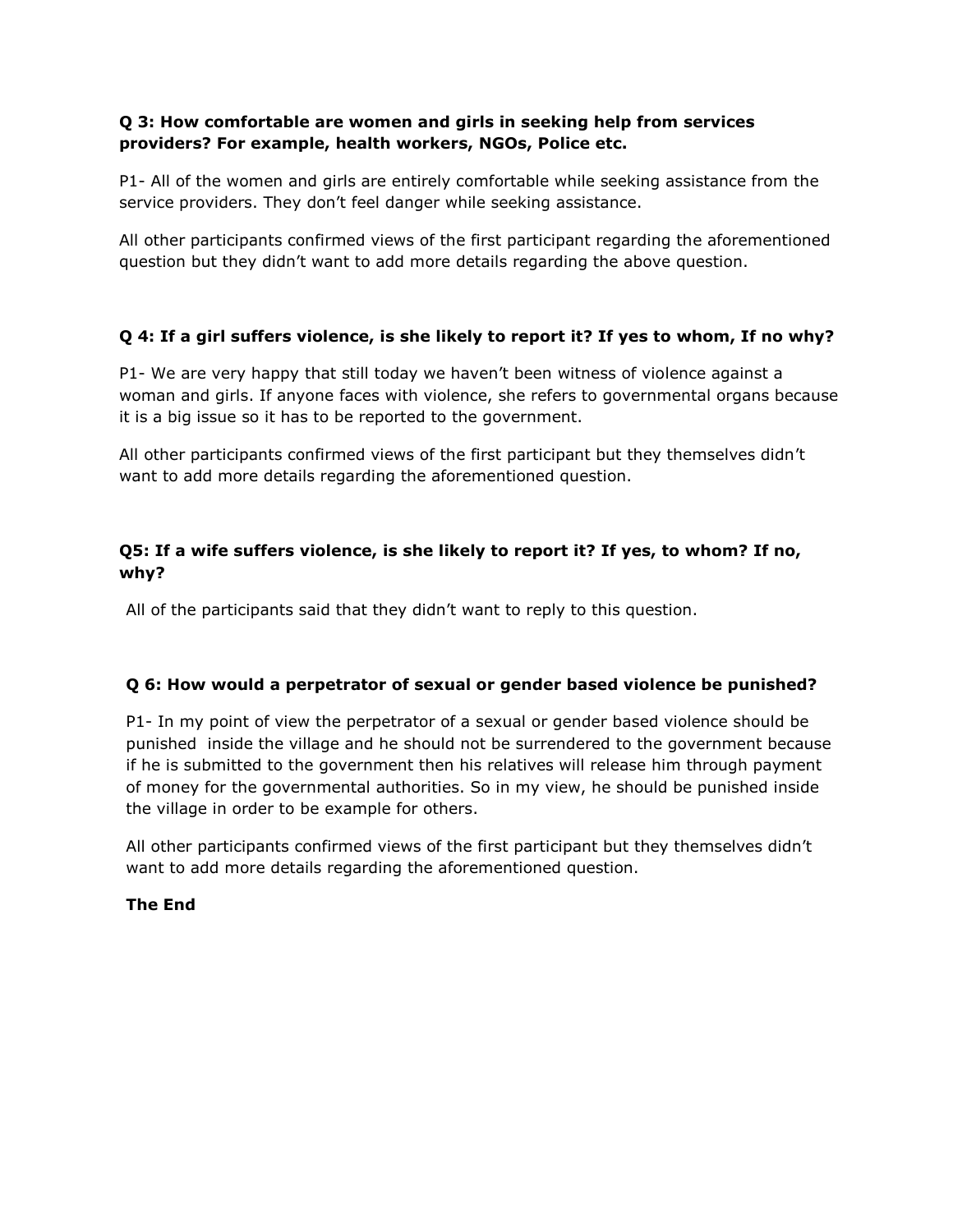# **FOCUS GROUP DISCUSSION**

# **FORM REGISTRATION NO: 67**

|         |                              | <b>Moderator's and Taker</b><br>4. |                                                          |  |  |  |  |  |  |
|---------|------------------------------|------------------------------------|----------------------------------------------------------|--|--|--|--|--|--|
|         |                              |                                    |                                                          |  |  |  |  |  |  |
| $1.5\,$ | Facilitator's name:          |                                    | Hedayatullah Wakman                                      |  |  |  |  |  |  |
| 1.6     | Note taker's Name:           |                                    | Juma Gul                                                 |  |  |  |  |  |  |
| 1.7     | Date of the FGD:             |                                    | 22/9/2012                                                |  |  |  |  |  |  |
| 1.8     | Report Number:               | $\mathsf S$                        |                                                          |  |  |  |  |  |  |
|         |                              |                                    | <b>Area Information</b><br>5.                            |  |  |  |  |  |  |
| $2.1$   | Reintegration site Name:     |                                    | Khanjar Khil                                             |  |  |  |  |  |  |
| 2.2     | Site Number:                 |                                    | 5                                                        |  |  |  |  |  |  |
| 2.3     | Returnees: (Yes, No)         |                                    | Yes                                                      |  |  |  |  |  |  |
|         | Non-Returnees: (Yes, No)     |                                    |                                                          |  |  |  |  |  |  |
| $2.4$   | Gender (Male, Female, Mixed) |                                    | Male                                                     |  |  |  |  |  |  |
| 2.5     | GPS (Yes, No)                |                                    | Yes                                                      |  |  |  |  |  |  |
|         | If No see code.              |                                    |                                                          |  |  |  |  |  |  |
| 2.6     | <b>GPS</b> location          |                                    |                                                          |  |  |  |  |  |  |
|         | Latitude:                    |                                    | 34 98 174                                                |  |  |  |  |  |  |
|         | Longitude:                   |                                    | 69 27 8 25                                               |  |  |  |  |  |  |
|         |                              |                                    | 6.<br><b>FGD Outcome</b>                                 |  |  |  |  |  |  |
|         |                              |                                    |                                                          |  |  |  |  |  |  |
| 3.1     | FGD Completed (Yes, No)      |                                    | Yes                                                      |  |  |  |  |  |  |
|         |                              |                                    |                                                          |  |  |  |  |  |  |
| 3.2     |                              |                                    | FGD team Notes use to take note any special observation: |  |  |  |  |  |  |
|         | No comments                  |                                    |                                                          |  |  |  |  |  |  |
|         |                              |                                    |                                                          |  |  |  |  |  |  |
|         |                              |                                    |                                                          |  |  |  |  |  |  |
|         |                              |                                    |                                                          |  |  |  |  |  |  |
|         |                              |                                    |                                                          |  |  |  |  |  |  |
|         |                              |                                    |                                                          |  |  |  |  |  |  |
|         |                              |                                    |                                                          |  |  |  |  |  |  |
|         |                              |                                    |                                                          |  |  |  |  |  |  |
|         |                              |                                    |                                                          |  |  |  |  |  |  |
|         |                              |                                    |                                                          |  |  |  |  |  |  |
|         |                              |                                    |                                                          |  |  |  |  |  |  |
|         |                              |                                    |                                                          |  |  |  |  |  |  |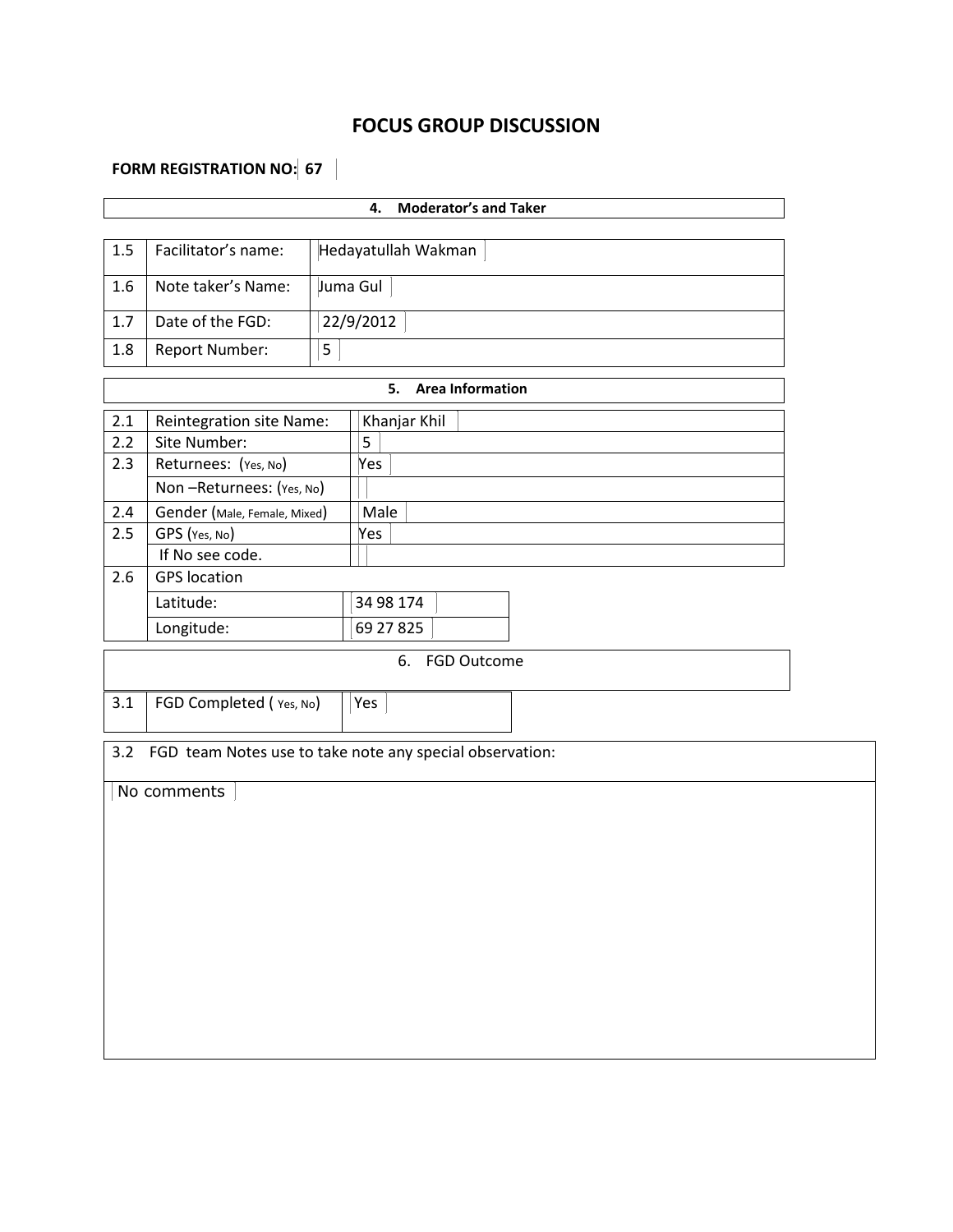| 4. Data Management Information (Internal Use Only by Database Entry Team) |        |                  |                              |                    |        |  |  |
|---------------------------------------------------------------------------|--------|------------------|------------------------------|--------------------|--------|--|--|
| 4.1 Date of Interview                                                     |        | 22/9/2012        |                              |                    |        |  |  |
| 4.2 Interviewer's number                                                  |        | Male Interviewer | $C-7$                        | Female Interviewer |        |  |  |
| Supervisor's number                                                       | $C-14$ |                  | Regional Supervisor's number |                    | $C-13$ |  |  |
| 23/9/2012<br>4.5 Date of office editing                                   |        |                  |                              |                    |        |  |  |
| 4.6 Office editor's code<br>$C-13$                                        |        |                  |                              |                    |        |  |  |
| 7/10/2012<br>4.7 Date of data entry                                       |        |                  |                              |                    |        |  |  |
| Data entry officer code<br>4.8                                            |        | 17               |                              |                    |        |  |  |

|             | List of Participants in Focused group discussions (F.G.D) |
|-------------|-----------------------------------------------------------|
| Province    | Parwan                                                    |
| District    | Bagram                                                    |
| Site Number | 5                                                         |
| Village     | Khanjar Khil                                              |

| No                      | <b>Name</b>         | <b>Position</b> | Occupation            | Contact | Age |
|-------------------------|---------------------|-----------------|-----------------------|---------|-----|
| 1                       | Haji Mohammad Sayed |                 | Elder                 | مالا    | 63  |
| $ 2\rangle$             | <b>Abdul Aziz</b>   |                 | Governmental Employee |         | 59  |
| $\vert 3 \vert$         | Mohammad Hakim      |                 | Farmer                |         | 59  |
| $\overline{a}$          | Mohammadullah       |                 | Employee              |         | 24  |
| $\overline{\mathbf{5}}$ | Abdul Manan         |                 | Deputy of Shura       |         | 50  |
| $6\overline{6}$         | Qasim               |                 | Farmer                |         | 40  |
| 7                       | Hashmat             |                 | Student               |         | 24  |
|                         |                     |                 |                       |         |     |
|                         |                     |                 |                       |         |     |
|                         |                     |                 |                       |         |     |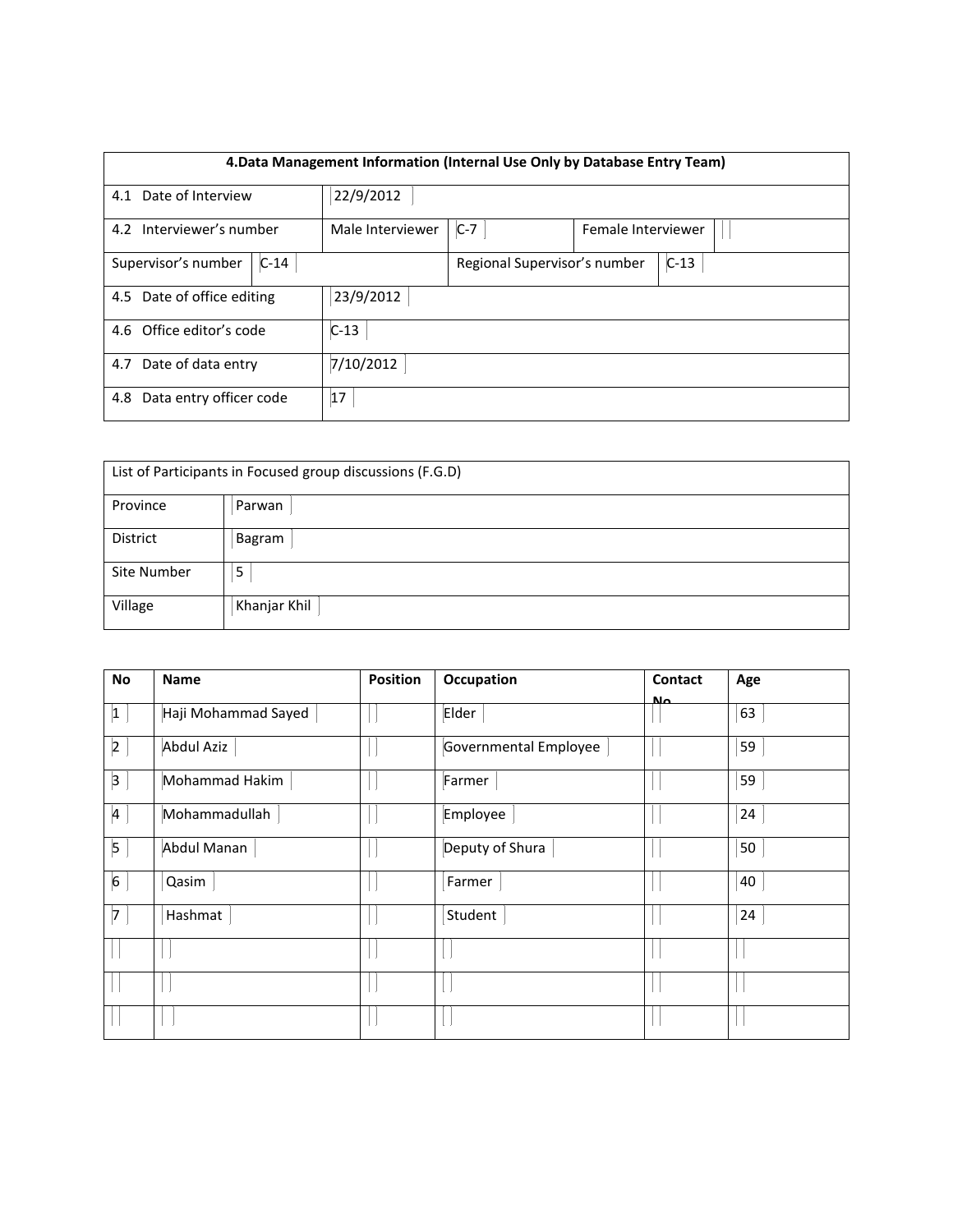# **Section A: General and Specific Concerns**

# **Q 1: What are your concerns related to the returnees?**

## **What are your concerns regarding education for returnees?**

**P1:** There is a school, students are happy and they go to school according to their time table. They are faced with lack of water because school is located on upper place.

**P2:** In female section there is problem of water, there is no well to obtain hygienic water.

**P3:** Allah is blessing upon us our school has educational curriculum and it is implemented, the administration of school is active no problem has been observed.

**P4:** Administration of school has distributed books and stationery for students on time.

**P5:** Some time instructors are not present to teach according to school's rule. Students go to school but unfortunately instructors are absent.

**P6:** The abovementionedopinion is confirmed and as they mentioned that professional instructors should be employed.

**P7:** About school we don't have problem because our school has promoted to high school.

## **Part B: Health Services**

## **Q1- What are your concerns regarding health services for the returnees?**

**P1:** About clinic that should be mentioned that people send their patients to Charekar (Parwan) and Kabul for treatment.

**P2:** We don't have clinic in this rural area in order to transfer the patient for treatment on time.

**P3:** Vaccination of new born babies is a problem for this area. They can not transfer them to clinic and doctor on time.

**P4:** pregnant women are faced with problem while birth delivery. There is problem of transportation and security especially during the night to transfer the patient to Kabul. If in our area and village there is a clinic our problem will be solved.

**P5:** In majority of villages as it seems clinic is available but in Khanjar Khil there is no clinic that our problem be solved.

**P6:** I confirm the abovementioned opinion. We ask the government to establish clinic for us.

**P7:** As Khanjar Khil region is populated, so establishment of clinic is felt necessary.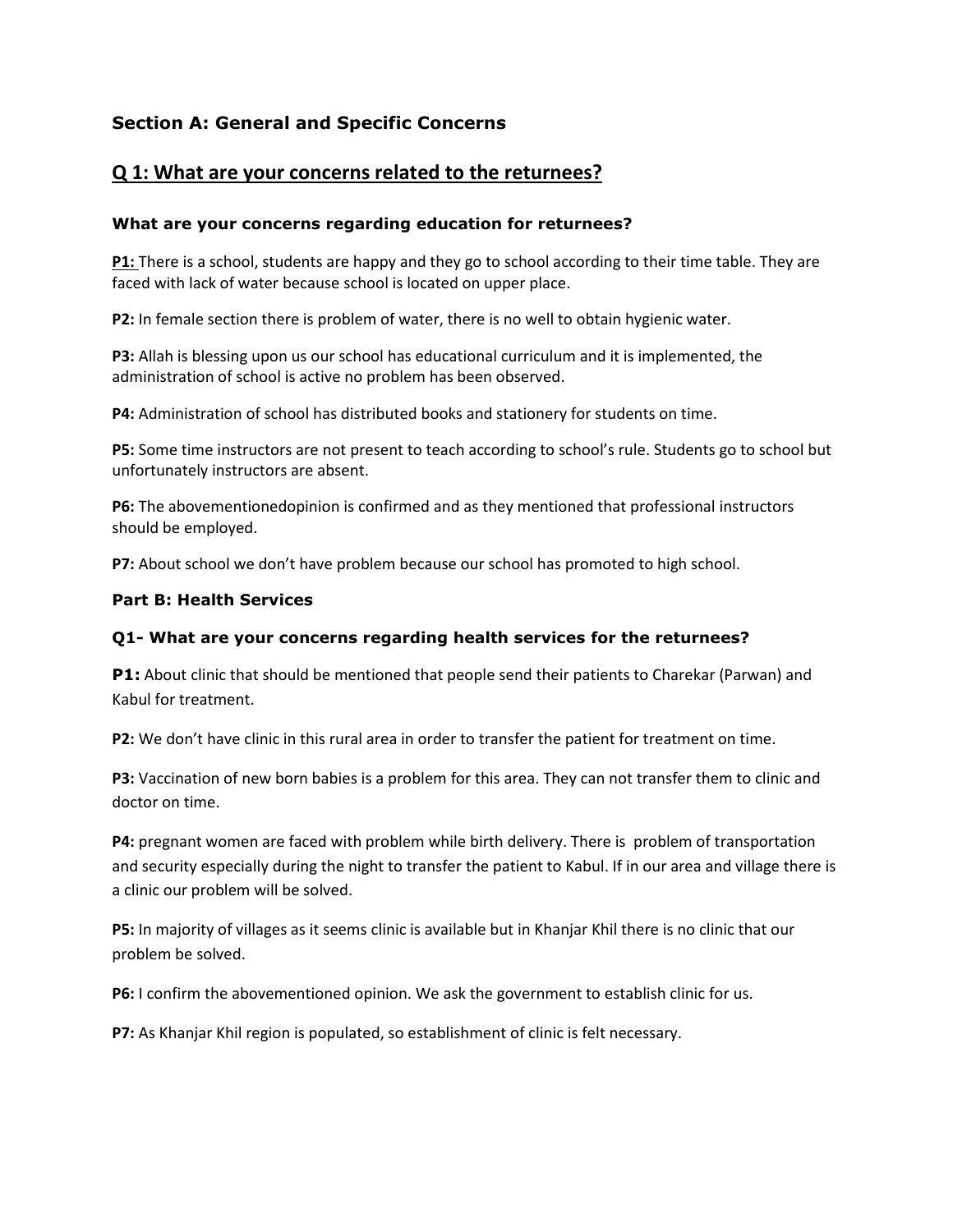#### **Part C: Access to drinking water**

#### **Q1- What are your concerns regarding access to potable water for the returnees?**

**P1:** There is no problem about drinking of water in houses. If one well is excavated beside of the mosque it will be better.

**P2:** There is no problem about drinking water but in some areas wells should be excavated.

**P3:** NGOs excavated some wells but 3 wells have dried up. People do not care about hand pump.

**P4:** NGOs have dug some wells in some areas but they do not care about the level of underground water depth. They dig in same level.

**P5.6.7:** we confirm the abovementionedopinions. In the future whenever external and internal NGOs dig the wells they should pay attention regarding the level of underground water, because in some places the level of underground water is low and in some other places it is high.

#### **Part E: Access to Shelter**

#### **Q2-What are your concerns regarding access to shelter?**

**P1:** When we came from Pakistan and Iran NGOs said for us we will help about building of houses , 5 % expended in two rooms and one bath room 95 % remain.

**P2:** For Majority of people distribution of land has not taken place. Our people economy is weak. they can not build shelters for themselves.

**P3:** At the present time, construction materials are found in very high price. We can not afford it to build houses for ourselves.

#### **P4: our people need that NGOs equally distribute donation for returnees.**

**P5,2,6,7:** we believe construction donations for building of shelters should be distributed equally. if occasionally it is problem for the people of poor and landless it should be help about their construction.

#### **Part G: Access to employment opportunities**

#### **What are our concerns regarding access to employment opportunities?**

**P1:** There is no work and duty for the youth in our region. They are jobless; job opportunity should be prepared for them.

**P2:** Whenever people are jobless everyday they playing cards and they waste their golden time on worthless speech.

**P3:** If our traders want to build factories and prepare opportunities and work opportunities, on that time desperate and poor people's problem will be solved.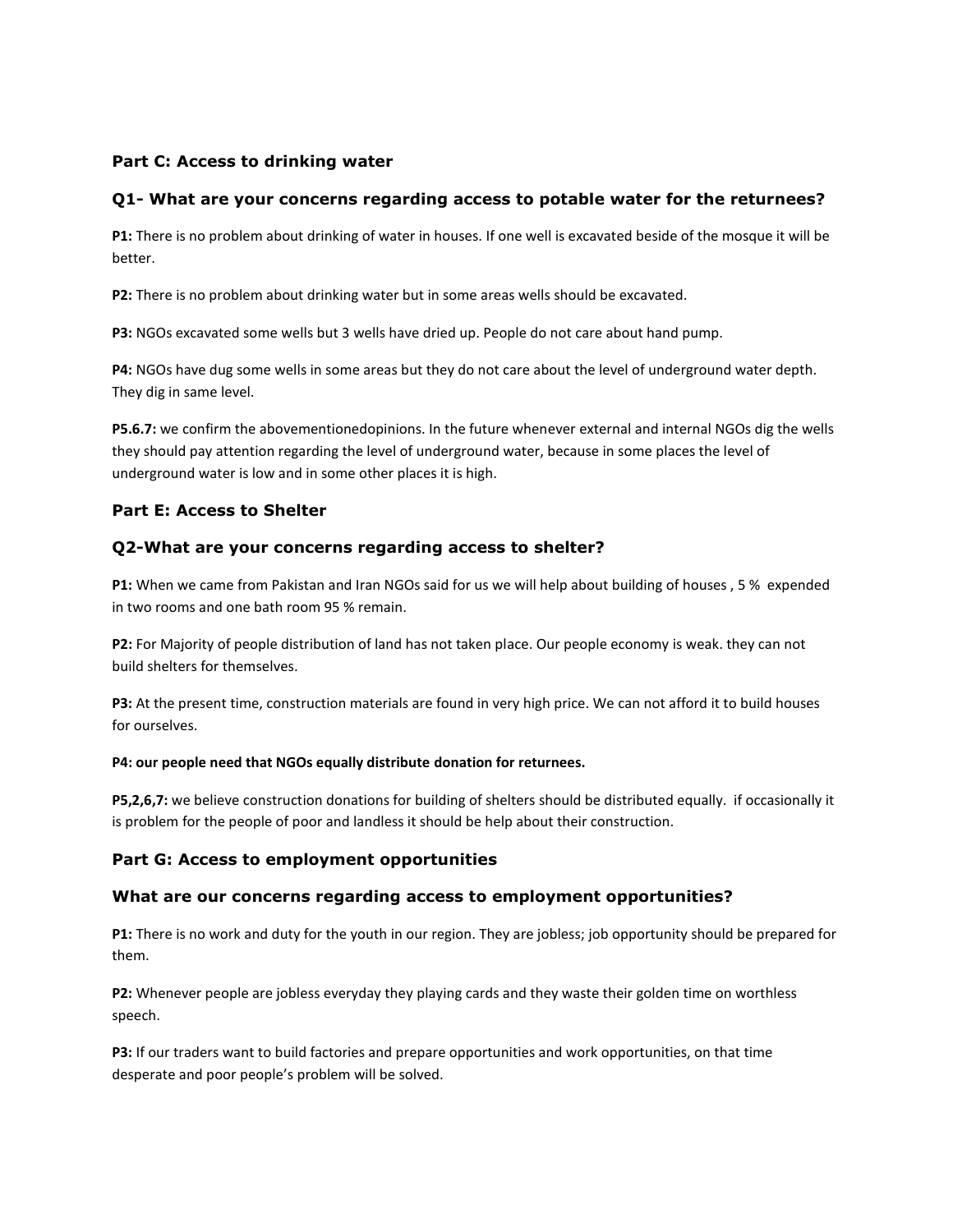**P4:** Main problems of the youth nonentity of work. There is no opportunity of work in our country.

**P2,P5,P6,P7:** Gathering they presented their opinions: in this region there is no opportunity of work.

In this case, youth people of Afghanistan faced themselves in danger situation. When they travel to forging countries by boat or ship, unfortunately they drowned in sea, crocodiles and fishes eat them. We hope Afghanistan prepare circumstance of work for their nation.

#### **Part H: Sanitation**

#### **Q. What is your concern regarding about sanitation?**

#### **Views of all participants.**

First of all our wells haven't checked by NGOs and Government, is it capable for drinking or not? Water is the main source of life it should be checked by Ministry Public Health. Disease of diarrhoea seen, we don't know what is the effect of it. For women, children and people of this region a workshop of Environment and Public Health should be

#### **Part J: Access to irrigation water**

#### **Do you Access to irrigation water or no?**

**P:1** As the water of Ghurband and Panjsheer has flowed , before appealed to construct the dams in the place that was defined. If on particular time dams are constructed, it will be enough for irrigation of lands. Other wise the surface of water will be lower and hard on time of reaping the wheat.

**P:2** Canal , siphon is the first requirement of people along with water for irrigation of lands. If Siphon is constructed for us we won't face with reduction of water.

**P 2,3,4:** We confirm the abovementioned opinions .

But if the canal and dams are not built then we won't have access to irrigation water for lands.

**P 2, 5, 6, 7:** If Ministry of Water and Power wants to invest for construction of dams, siphons, canals, the water problem will be solved. From one side we will find irrigation materials and then our economy will be promoted.

## **L- Security**

#### **What is your problem about security?**

#### **Views of all participants**

All people of this area know there is security but Americans deteriorate security of the area . For example, the first day of Meezan they planted the mine and and exploded which destroy culvert, bridge and canal. Why they do? It is so far from thinking of people. They destroy the security, poor people were sleeping and they checked their houses and arrested them.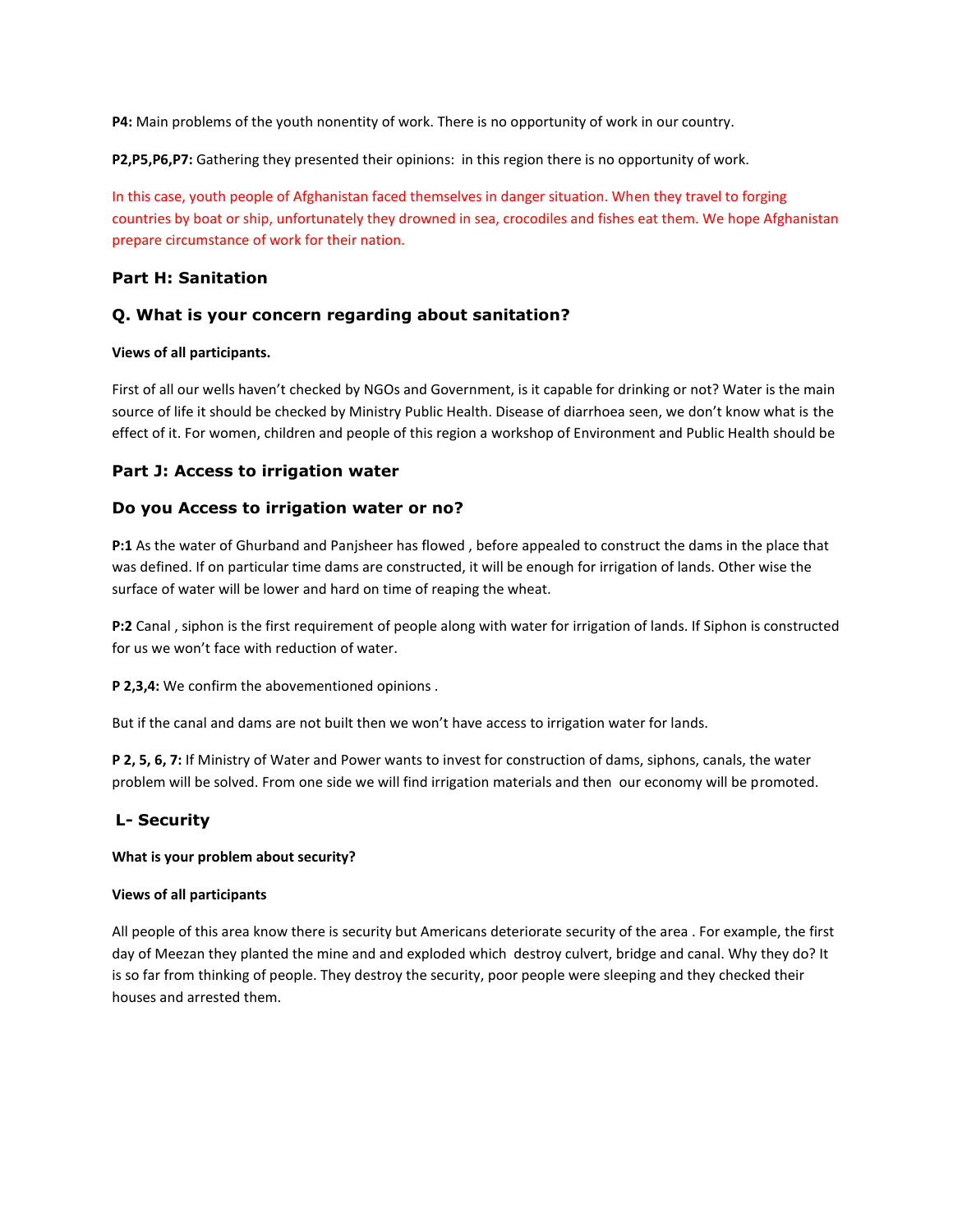## **Q2- Do you believe that returnees and non-returnees have equal access to services and resources?**

**P1:** Yes, it is not deference in all part of life, all the service equal for them.

#### **P2, 3, 4, 5, 6, 7:**

All of the participants had the same idea like the first participant regarding the abovementioned question.

## **Section B: Governance and Participation**

#### **Q1- How effective is the government?**

**P1:** Government is good for me without precense of government security will not be maintained.

**P2:** If there is no government like the previous time factional and tribal battle will start again.

**P3:** If there is no rule, regulation governance and security. It will be a big problem for the region.

**P4:** Government is effective but unfortunately no justice that the tasks should be given to its professional.

**P5:** Promotion is impossible without government, the hope of people is government and governance. Govrnment makes framework of law and maintains justice and securing.

**P 6, 7:** We confirm the abovementioned opinion. Our people requirement is that the government implements the actual law until the problem should be solved, otherwise if anarchy has begun it will be difficult for government to prevent it.

## **Q2- Since the government has been elected what changes have you observed in areas of livelihood?**

Views of all.

When Karzai's Government established a lot of promotion has been occurred in different spheres such as education, construction, health service, national army, national police. As the people thought the government hasn't done and the organization was rife with bribery and corruption so foreign country's money not expend on its place to exploit it. All those NGOs have worked in Afghanistan and registered but government not draught them to court of justice they persuade them and member of government so expend free of charge the money.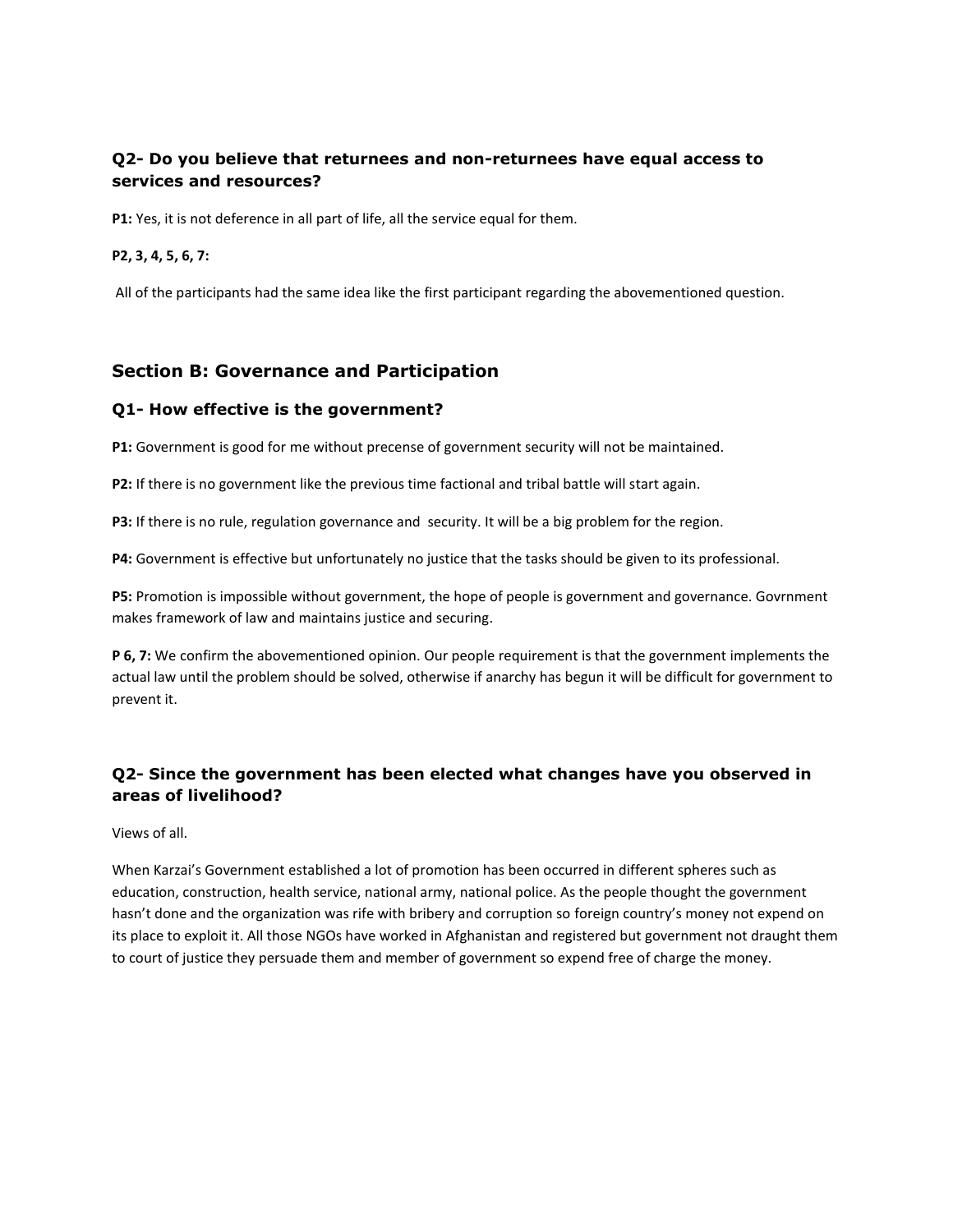## **Q3- Are the women consulted on important issues? If yes, what issues? How are they?**

**P1:** Consulting performs with women about housework and society.

**P2:** where ever we get engaged our daughters, sons, sisters or married them we consult with our wife without consulting it is impossible.

**P3:** In our life we work gathering and respect our wife.

**P4,P5,P6,P7:** We confirm the abovementionedopinion, women should be respect because they are like mothers.

## **Q4- How do people get access to information? Regarding rights, laws, policies and national institutions?**

Views of all.

We get the information from Radio, Television, News, Magazine, Imam of Mosque and people of city, in this way it gets more promotion.

# **Section C: Access to livelihood, social and economic security**

#### **Q1- How do you feel about the land was allocated to the returnees?**

Views of all.

For some returnees have been given land and those people are happy from the allocation of the lands, it is surprise that still water and transportation problem haven't been solved.

#### **Q2- Were there problems because some non-returnees didn't have access to land?**

Views of all.

In this case no problem has been seen, it has confirmed for those people allocated land.

#### **Q3- Does the community have problems with crime? If yes, what types of crime?**

In our society if there is job opportunity for our youth. no crime will be seen if our youth be idle crime will be seen. Criminal actions belong to lack of job opportunity so our youth earn money through racketeering.

## **Q4- How do people get access to information regarding rights, laws, policies and national institutions? Who typically commit the crimes (probe: men, youth, women) who typically are victims of crimes?**

Views of all.

Sometime men perform the crime but women endure of crime.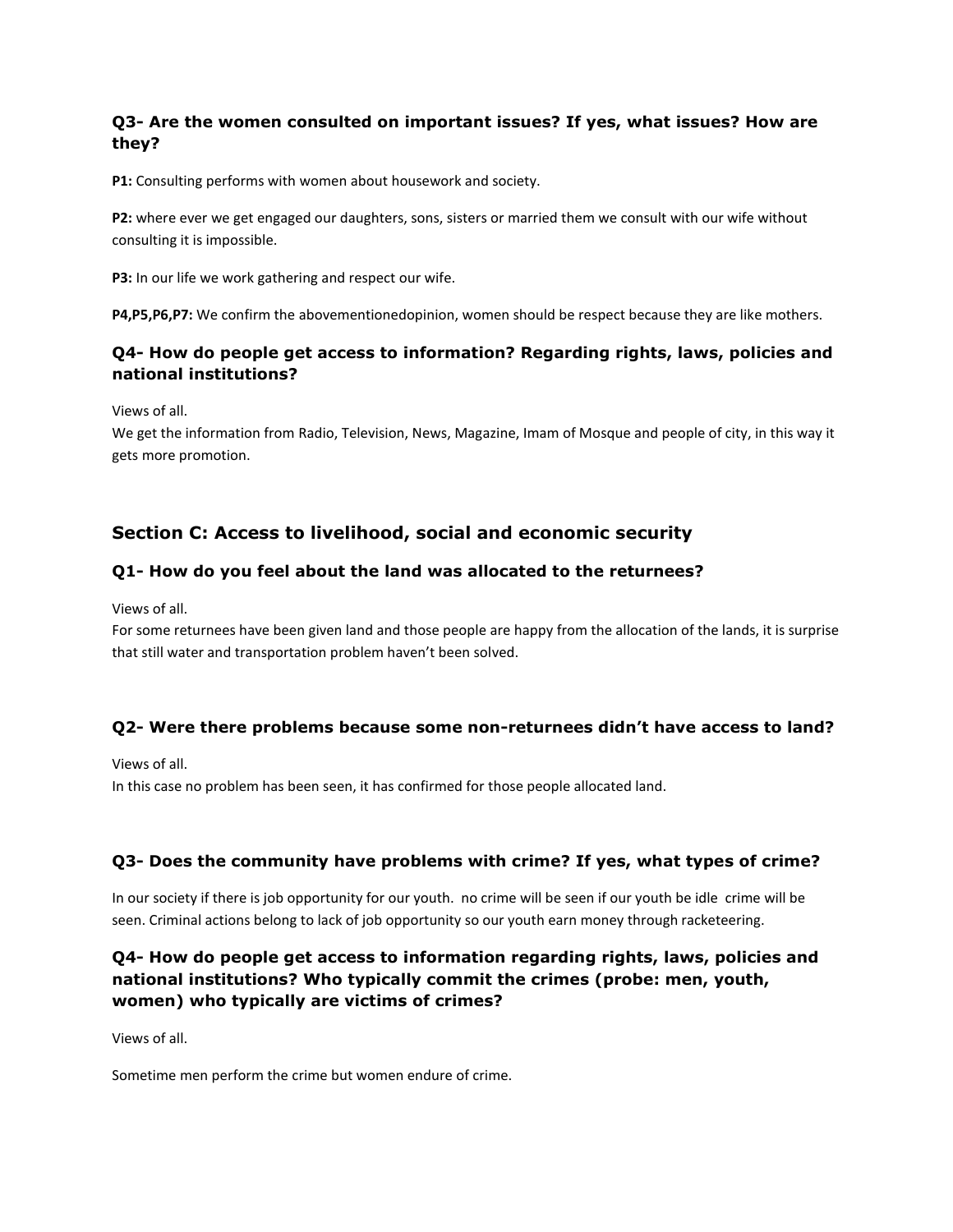## **Q5- Is unemployment higher among returnees than non-returnees? For example food for work and food for cash projects?**

**P1:** There is no problem, when ever the project starts its work; they work together instead of work they get their money and they don't disturb each other.

#### **P 2, 3, 4,5,6,7:**

We confirm that in working place no problem between residents of this area and returnees, they are from one country working together and no enmity between them.

#### **Q6- Do the community members have more skilled workers than the returnees?**

**P1:** The returnees of other place are coming. They are professional in some work, such as wiring, metal working, construction work and they not be out of work.

**P2:** Returnees who are professional and skilful their economy is great.

**P3:** Those people are living in working place and they do not learn some skill sometimes they be jobless and out of work.

**P4, 5, 6, 7:** We confirm works and activities of returnees based upon their skills and easily they can find work themselves.

## **Q7- Do you believe that returnees and non-returnees have equal access to services and resources? If no, please give examples.**

#### **Views of all participants**

We are living together brotherly and there is no difference between returnees and non-returnees regarding their access to services and resources

#### **Section D: Justice and Rule of Law**

## **Q1 Are there differences in the way the community functions now that returnees are living in the community? For example**

**F. The way the community interact among themselves.**

- **G. The way the community builds and maintain relationships and trust**
- **H.The way the community support each other during difficult economic times**
- **I. The way the community resolve disputes between returnees and non-returnees?**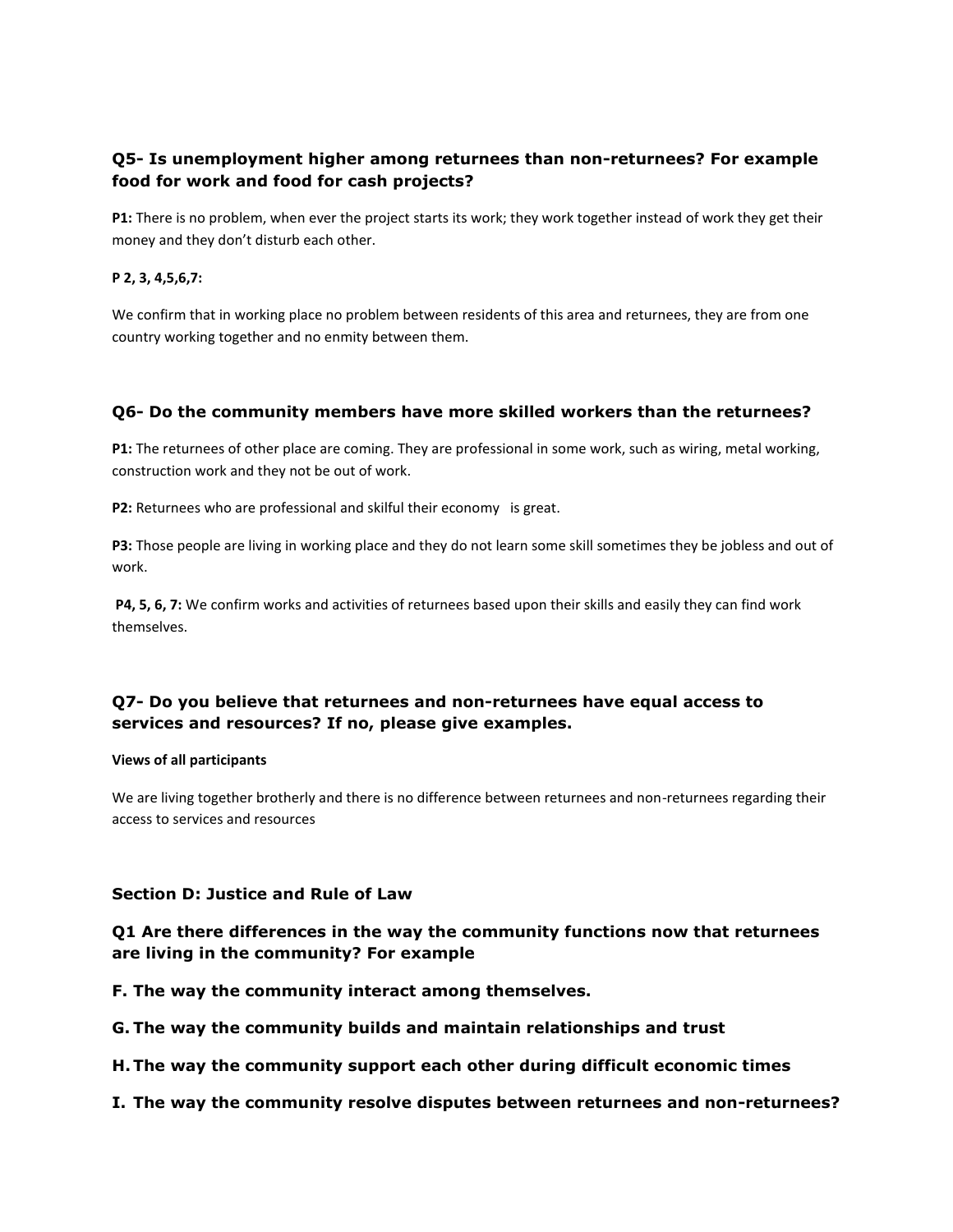#### **J. The way the community share resources**

#### **Views of all participants regarding the aforementioned question**

There is good relation between each other and they are living in a good environment of brotherhood, no problem has created and they trust each other so up to it is needful we cooperate in all of our part of life. We help with society in all areas of lively hood. No problem has seen both involved side yet, we are very glad that we live in one society same and we hopeful that in future we access to all source o f services equally.

#### **Q2- How safe is for women and girls to move around the community?**

#### **Views of all participants**

The area we live there is no scare and fear for woman and girls they are safe

We confirm the abovementioned opinion.

#### **Q3- What do you think would improve safety of women and girls in this community?**

#### **Views of all participants**

Whenever in our society the law should be implemented, no question of insecurity found for our women and daughters.

#### **Q4- Is it safe for men to travel outside the community during the day? Is it safe for men to travel?**

**P1:** During the day people are working, traveling and perform their daily tasks, night is for their sleeping, at night it is safe for men.

**P2:** Moving around of foreigners is too much at night, it is difficult for men and not safe.

**P3, 4, 5, 6, and 7:** In this area work is done during the day. because during the nigt foreigners follow us and we cannot irrigate our land and diameter of land is large we have done from day.

#### **Q5- Which group is the biggest threat to safety and security?**

#### **Views of all participants**

Insurgency and arms group not obey the law; there is also threat of foreigners upon public people.

#### **Q6- What can the community do to improve the safety and security of the community?**

**Views of all participants**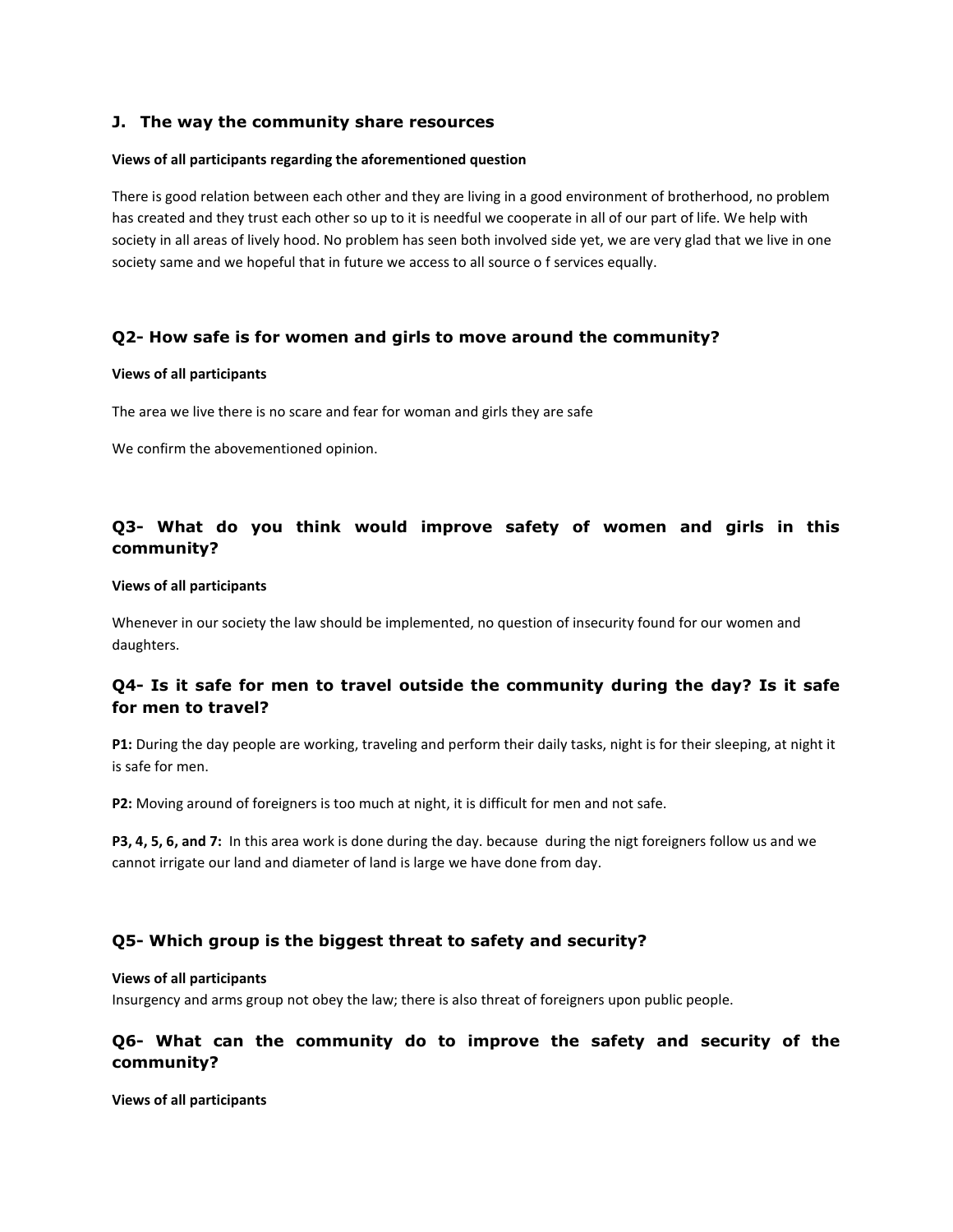There is implementation of law and help of people with government. We hope government should maintain security in all of society, government should try to accept the law upon people if those people that they don't accept they should punished by government.

#### **Q7- Have there been benefits to returnees relocating to your community? What are they? Are there any problems? What are they?**

There is a benefit regarding relocation of returnees is studying of knowledge to serve for society. They have learnt English and Computer. Those returnees are coming in our society their necessity is solved, they earn their daily benefit from their professions and they haven't created any problem for society.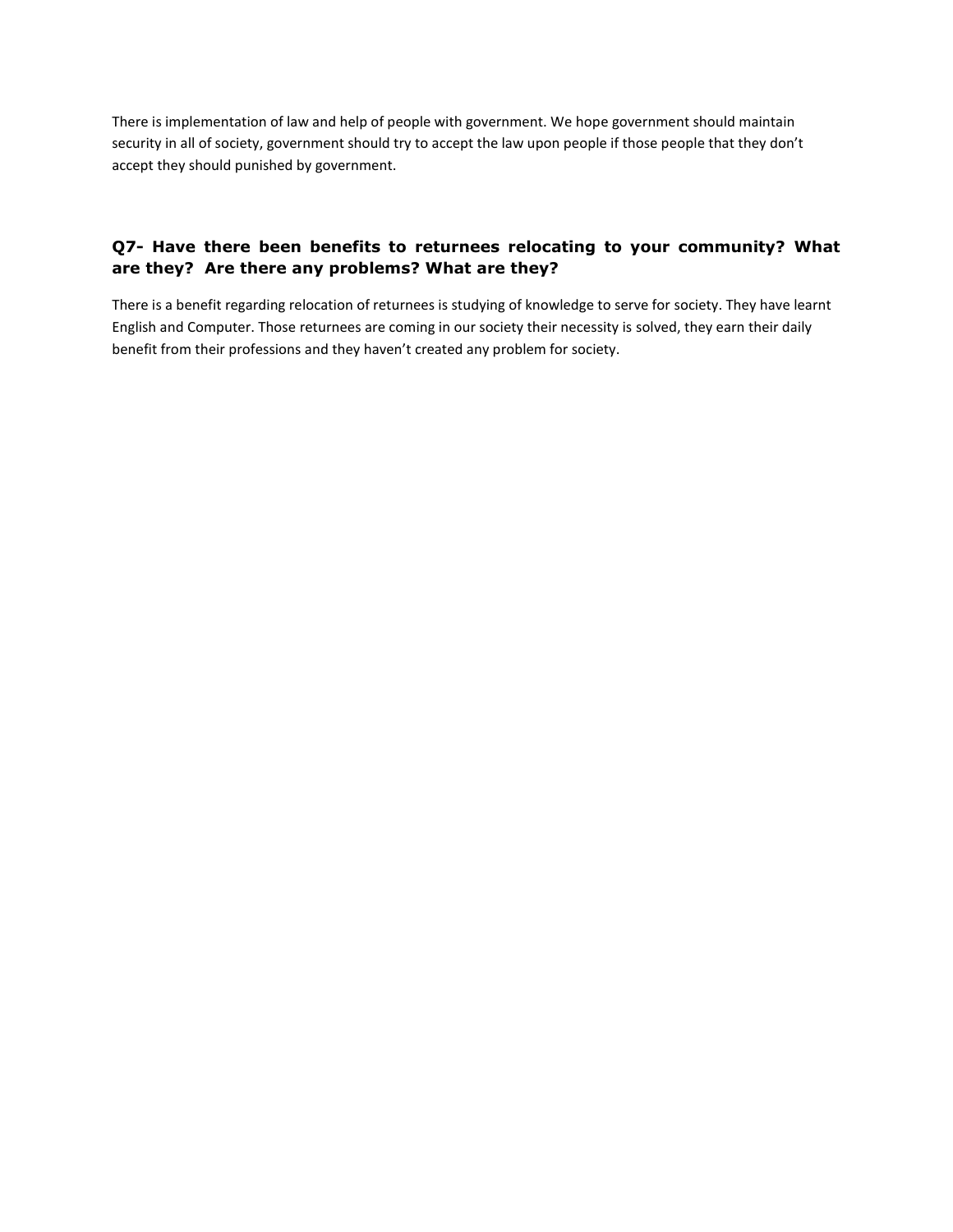# **FOCUS GROUP DISCUSSION**

#### **FORM REGISTRATION NO: 136**

| <b>Moderator's and Taker</b><br>7. |                                     |        |                                                          |                                                                                                                                                                                                 |  |  |  |
|------------------------------------|-------------------------------------|--------|----------------------------------------------------------|-------------------------------------------------------------------------------------------------------------------------------------------------------------------------------------------------|--|--|--|
|                                    |                                     |        |                                                          |                                                                                                                                                                                                 |  |  |  |
| 1.9                                | Facilitator's name:                 | Nasima |                                                          |                                                                                                                                                                                                 |  |  |  |
| 1.10                               | Note taker's Name:<br>Suhaila Jalal |        |                                                          |                                                                                                                                                                                                 |  |  |  |
| 1.11                               | Date of the FGD:                    |        | 23/09/2012                                               |                                                                                                                                                                                                 |  |  |  |
| 1.12                               | Report Number:                      | 5      |                                                          |                                                                                                                                                                                                 |  |  |  |
|                                    |                                     |        | <b>Area Information</b><br>8.                            |                                                                                                                                                                                                 |  |  |  |
| 2.1                                | Reintegration site Name:            |        | Qalaye Beland                                            |                                                                                                                                                                                                 |  |  |  |
| 2.2                                | Site Number:                        |        | 5                                                        |                                                                                                                                                                                                 |  |  |  |
| 2.3                                | Returnees: (Yes, No)                |        |                                                          |                                                                                                                                                                                                 |  |  |  |
|                                    | Non-Returnees: (Yes, No)            |        | Yes                                                      |                                                                                                                                                                                                 |  |  |  |
| 2.4                                | Gender (Male, Female, Mixed)        |        | Female                                                   |                                                                                                                                                                                                 |  |  |  |
| 2.5                                | GPS (Yes, No)                       |        | Yes                                                      |                                                                                                                                                                                                 |  |  |  |
|                                    | If No see code.                     |        |                                                          |                                                                                                                                                                                                 |  |  |  |
| 2.6                                | <b>GPS</b> location                 |        |                                                          |                                                                                                                                                                                                 |  |  |  |
|                                    | Latitude:                           |        | 34 98 819                                                |                                                                                                                                                                                                 |  |  |  |
|                                    | Longitude:                          |        | 69 28 501                                                |                                                                                                                                                                                                 |  |  |  |
|                                    |                                     |        | <b>FGD Outcome</b><br>9.                                 |                                                                                                                                                                                                 |  |  |  |
| 3.1                                | FGD Completed (Yes, No)             |        | Yes                                                      |                                                                                                                                                                                                 |  |  |  |
| 3.2                                |                                     |        | FGD team Notes use to take note any special observation: |                                                                                                                                                                                                 |  |  |  |
|                                    |                                     |        |                                                          | This Focus group discussion took place with partnership of head of local council at his home without any<br>problem and Ms Nasima and Ms Suhaila were responsible to implement this discussion. |  |  |  |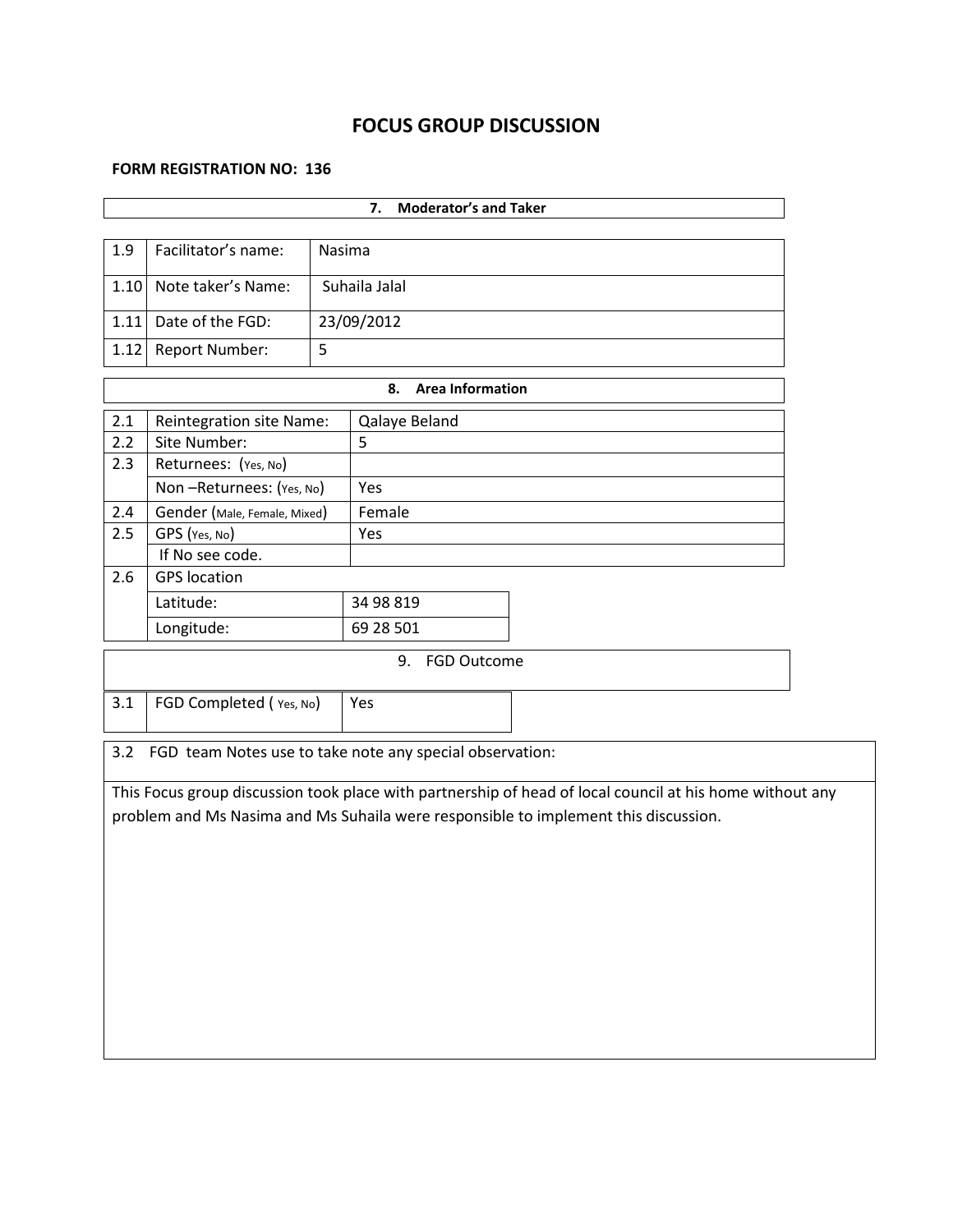| 4. Data Management Information (Internal Use Only by Database Entry Team) |                                         |                              |                  |        |                    |  |        |
|---------------------------------------------------------------------------|-----------------------------------------|------------------------------|------------------|--------|--------------------|--|--------|
|                                                                           | 4.1 Date of Interview<br>23 / 09 / 2012 |                              |                  |        |                    |  |        |
| Interviewer's number<br>4.2                                               |                                         |                              | Male Interviewer |        | Female Interviewer |  | $C-11$ |
| Supervisor's number<br>$C-14$                                             |                                         | Regional Supervisor's number |                  | $C-13$ |                    |  |        |
| 4.5 Date of office editing                                                |                                         | 24/9/2012                    |                  |        |                    |  |        |
| 4.6 Office editor's code<br>$C-13$                                        |                                         |                              |                  |        |                    |  |        |
| Date of data entry<br>2/10/2012<br>4.7                                    |                                         |                              |                  |        |                    |  |        |
| Data entry officer code<br>7<br>4.8                                       |                                         |                              |                  |        |                    |  |        |

| List of Participants in Focused group discussions (F.G.D) |                 |  |  |  |
|-----------------------------------------------------------|-----------------|--|--|--|
| Province                                                  | Parwan          |  |  |  |
| District                                                  | Bagram          |  |  |  |
| Site Number                                               | 5               |  |  |  |
| Village                                                   | Qalay-e- Beland |  |  |  |

| <b>No</b>        | <b>Name</b> | <b>Position</b> | <b>Occupation</b> | <b>Contact No</b> | Age |
|------------------|-------------|-----------------|-------------------|-------------------|-----|
| $\mathbf{1}$     | Maroufa     |                 | Doing Chores      |                   | 32  |
| $\overline{2}$   | Qandi Gul   |                 | Doing Chores      |                   | 58  |
| 3                | Shukria     |                 | Doing Chores      |                   | 30  |
| $\overline{4}$   | Roshan Jan  |                 | Doing Chores      |                   | 45  |
| 5                | Rona        |                 | Tailor            |                   | 35  |
| $\boldsymbol{6}$ | Gul jan     |                 | Midwife           |                   | 48  |
| $\overline{7}$   | Maryam      | Doing Chores    | Youth             |                   | 20  |
|                  |             |                 |                   |                   |     |
|                  |             |                 |                   |                   |     |
|                  |             |                 |                   |                   |     |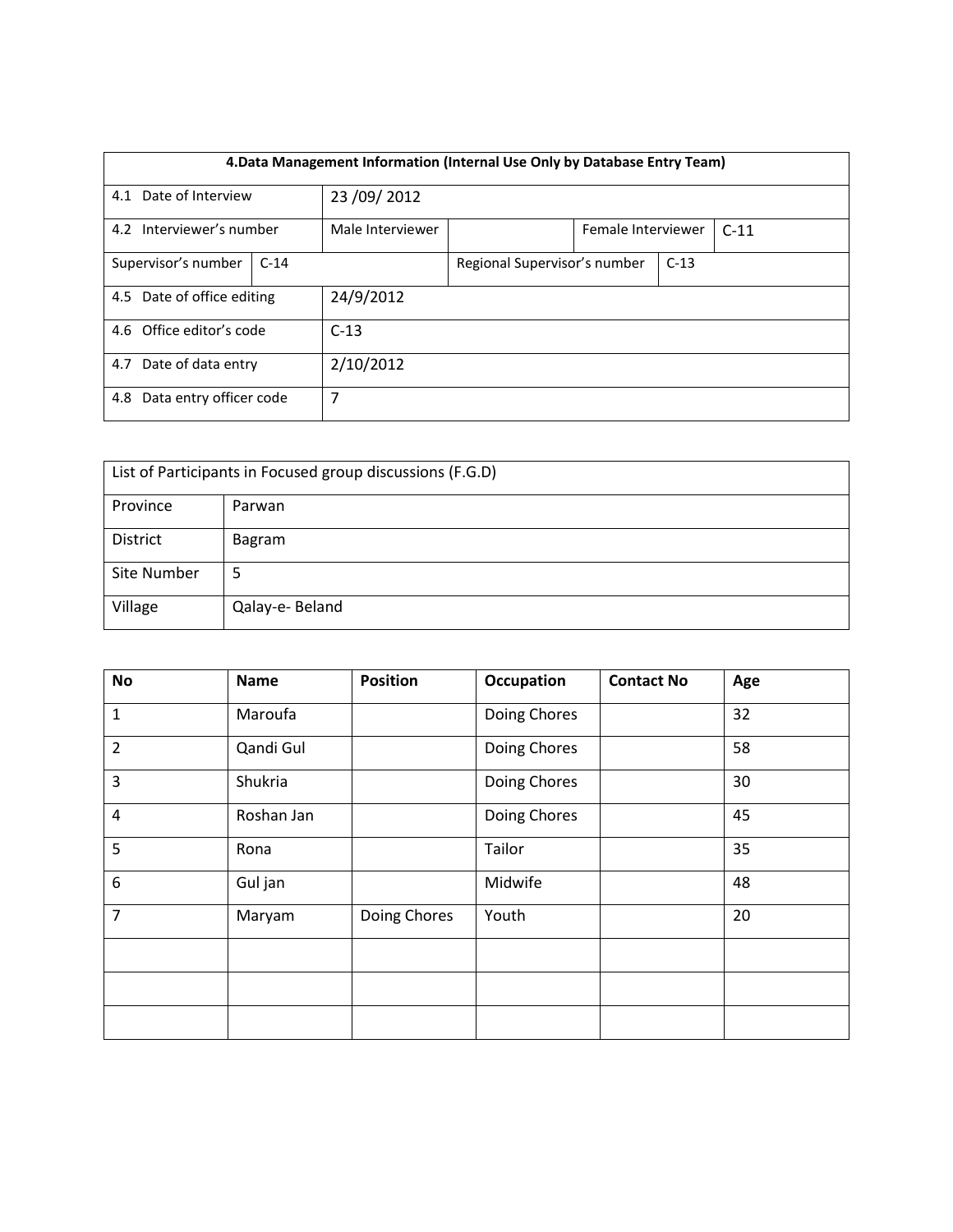# S**ection A: General and Specific Concerns**

## **Pat A: Education**

## **Q1- What are your concerns regarding education for returnees?**

**P1**- There are not female teacher to teach students. It is a big problem in this field.

**P2**- In some schools organizations are encouraging students by distributing oil, stationary, biscuit and potable water but our children don't have access to these aids.

**P3**- If there are female teachers, then a lot of girls will go to school.

**P4**- When our daughters finish indoor courses they are go to  $7<sup>th</sup>$  class of school but inexistence of female teachers prevents our girls from their educations.

**P5**- Our problem is inexistence of good teaching method and trained teachers and also teachers don't have good attention to students.

**P6**- School is near to our homes but some families allow their daughters attend school and some of them don't. If there be female teachers be at school all families will allow their daughters attend school.

**P7**- If there are female teachers I will continue my educations.

## **Part B: Health Services**

**P1**- We don't have clinic here and also Sayad Clinic is very far from our village so we have a lot of problems we can't pay the transportation costs.

**P2**- If a woman become sick we have to take her to doctor in Sayad Clinic but this is problem for us because the clinic is located far from our region and sometimes we can't arrive on time so life of patient faces with danger.

**P3**- During my birth delivery I faced with a lot of problems during the way when I went to Panjsher province clinic.

**P4**- My son had an accident with a motorcycle his foot broke in the accident so we had to take him to Kabul province because there was not any clinic. In addition we didn't have money so we borrowed money.

**P5**- We will face with more problems when our children get sick during night because clinic is too far.

**P6**- Our neighbor's wife had obstetrics sickness. her husband took her to the doctor in Sayad Clinic but there wasn't a midwife so he took his wife to Charekar Clinic and she was hospitalized for one week and there was not a person to take care of her children at home so if we have a clinic here in our village a lot of our problems will be solved.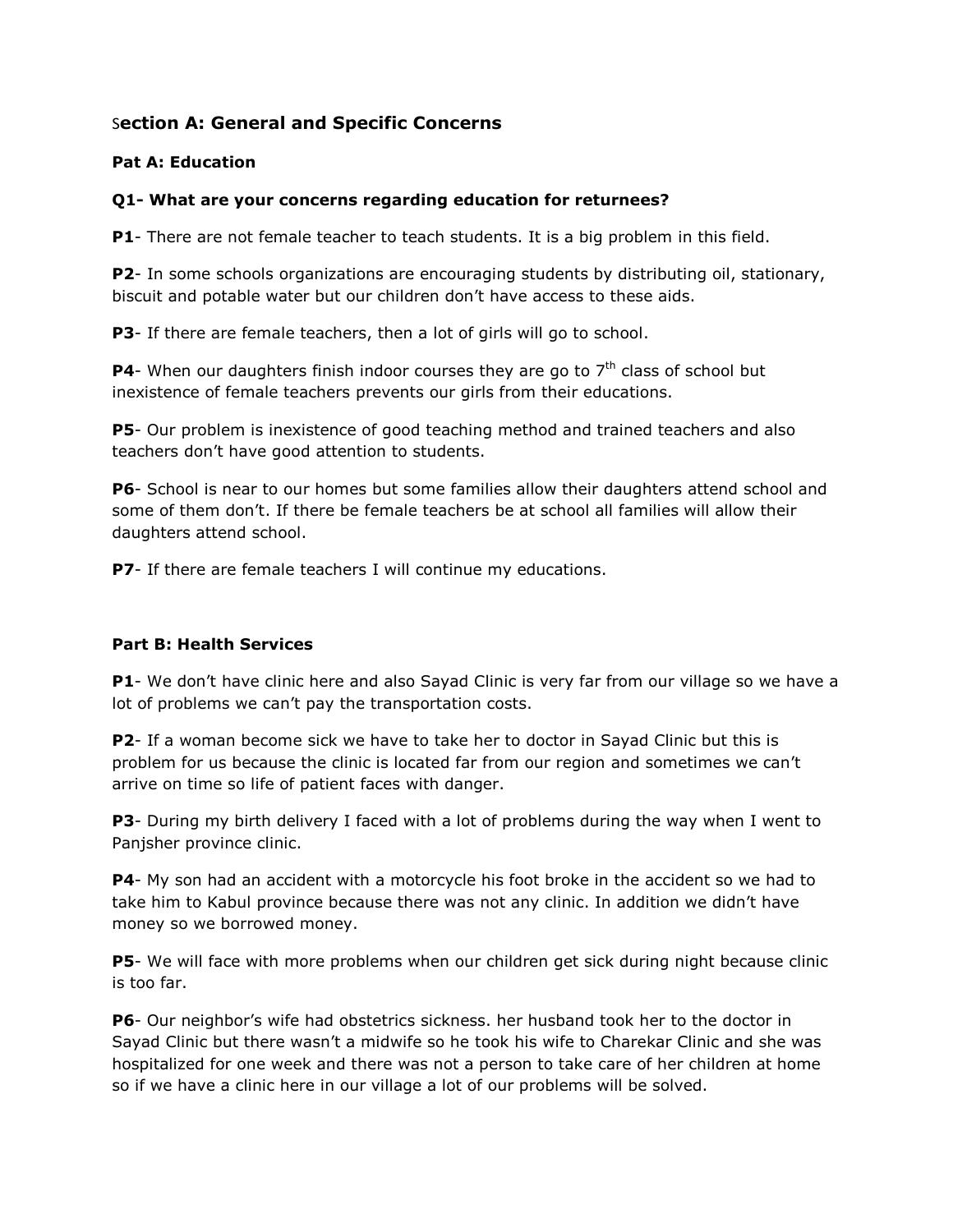**P7**- An equipped clinic should be built in our village in order to resolve the people problems.

#### **Part C: Access to drinking water**

#### **Q1- What are your concerns regarding access to potable water for the returnees?**

**P1**- We have a lot of problems in this field because there are three water hand pumps and two of them are deactivated and all people are using from one hand water pump.

**P2**- There is scarcity of water because our wells don't have water.

**P3**- A motorcycle has beaten my son while he wanted to cross the street and bring water for home.

**P4**- We have a lot of problems in this field. the hand water pumps should be fixed soon.

**P5**- We blame the person who made these hand pumps. why they did not use original materials to make these hand pumps.

**P6** and **P7** said we really have big problems regarding drinking water because one hand water pump is not enough for all people of the village. We want from government and other organizations to pay attention in this respect.

## **Part D: Access to Food/ Market**

Views of all participants: We don't have a good shop here if we need something we have to purchase it from market of Sayad or Charekar.

**P1**- When men are not at home we can't buy our needs from the market because it is too far.

**P2**- A few shops can resolve our problems in this field.

**P3**- There is neither bakery nor butchery so people have a lot of problems.

**P4**- We needs a market here.

**P5**- There are a lot of shops in other villages but in our village we don't have one shop at less.

**P6** and **P7** emphasized on other's opinions.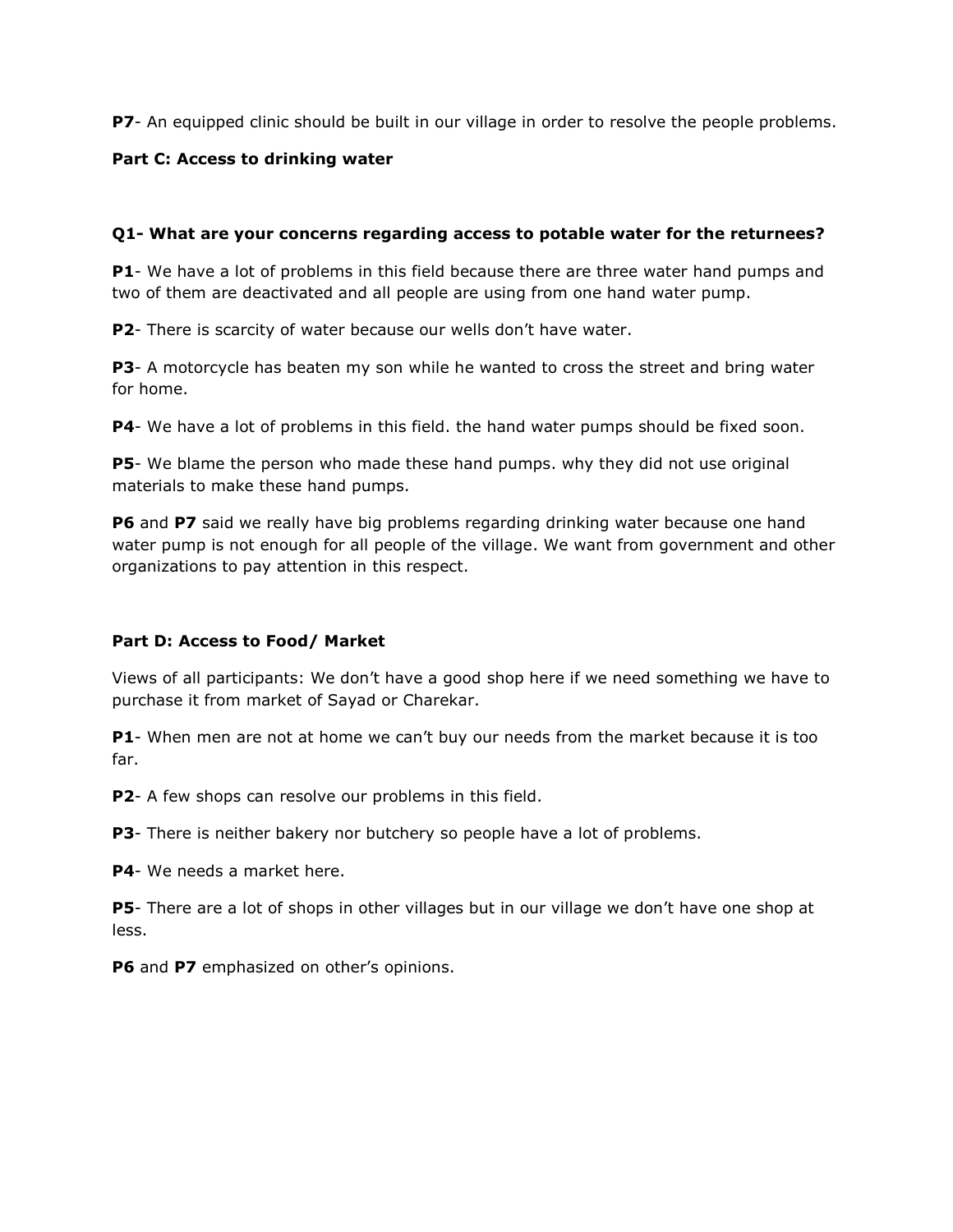#### **Part F: Access to protection of women and children**

Views of all participants:

There is not any particular problem for women and girls they seem good but sometimes loafer guys disturb girls on the way to school although police arrest them many times.

#### **Part G: Access to employment opportunities**

**P1**- Women just do indoor works in our village nothing else.

**P2**- We are doing indoor works and also help men in farming and other works.

**P3**- We are jobless if an organization implement a project to prepare a work for us it will be so good.

**P4**- Two years ago an organization by the name of Mercy Corpse implemented a project and provided employment opportunity for the villagers. 32 women were working there and they paid 250Af everyday for workers it was good for women but now there is not project to provide us employment opportunity.

**P5**- The organizations should run a skilled occupation project for women to find a business.

**P6**- We are jobless and also we want a financial supporter to our family.

**P7**- I can perform many occupations but I don't have money to purchase materials and make cloths for selling.

#### **Part H: Sanitation**

## **Q1- What should be done in order to improve sanitation of the households?**

**P1**- We keep sanitation in our homes but we don't have good economic to use and purchase good equipments we use firewood for cooking if we use gas we will can keep sanitation better.

**P2**- We don't have money to purchase washing powder and soap how we can keep sanitation.

**P3**- We are farming and we are breeding animals so we can't observe sanitation in good way.

**P4**- government should build a kindergarten for our children to be safe from illnesses.

**P5**, **P6** and **P7** emphasized on others opinions.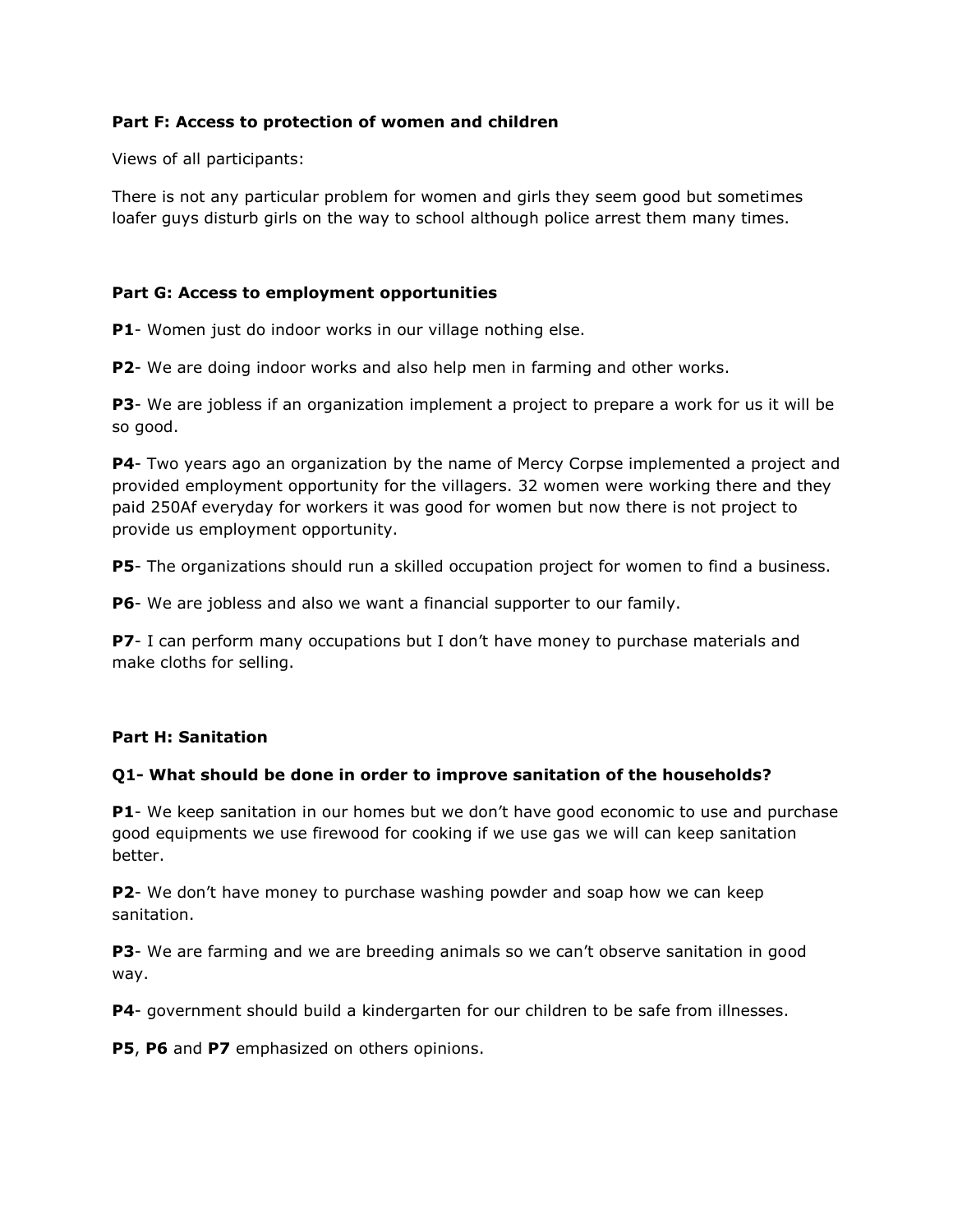#### **Part J: Access to Irrigation water.**

**P1**- Fortunately there was enough water for irrigations of farmed land but a rainstorm happened and destroyed harvest of grapes and last year a lot of grapevines dried.

**P2**- We have received a good harvest this year because there was enough irrigation water for lands.

All participants of discussion agree with these opinions.

## **Part K: Access to justice system**

**P1**- Justice is predominant in our village there is no inequity and we have never seen inequity here.

**P2**- No one can tyrannize on others in our village because here is a good justice system.

**P3**- In our village everyone is busy on his work but if a dispute happens between people there is head of council and elders who resolve this problem according to the Islamic rules.

**P4**- I bought a land from a person last year but this person sold this land again on another person so he deceived me about the land so I referred to local council and this problem was resolved in this council.

**P5**, **P6** and **P7** emphasized on other's opinion.

## **Part L: Security**

All participants of this group have this idea that fortunately this area is secure and we don't have problems in this field. American forces patrol in this area during night.

## **Section B: Governance and Participation**

## **Q1- How effective is the government?**

**P1**- Government is not effective because the president doesn't have attention on us.

**P2**- Government is not effective because it doesn't have attention on people. we don't have school, clinic, bakery, electricity and there is no employment opportunities.

**P3**- since the government has been elected returnees came to our village so the condition of village became good by their repatriation.

**P4**- In my opinion the government is effective because when our men couldn't move around here calmly but now this area is secure for the residence. The schools and streets are built and also our children can live in calm surroundings and they can go to school.

**P5**, **P6** and **P7** agreed with **P4**.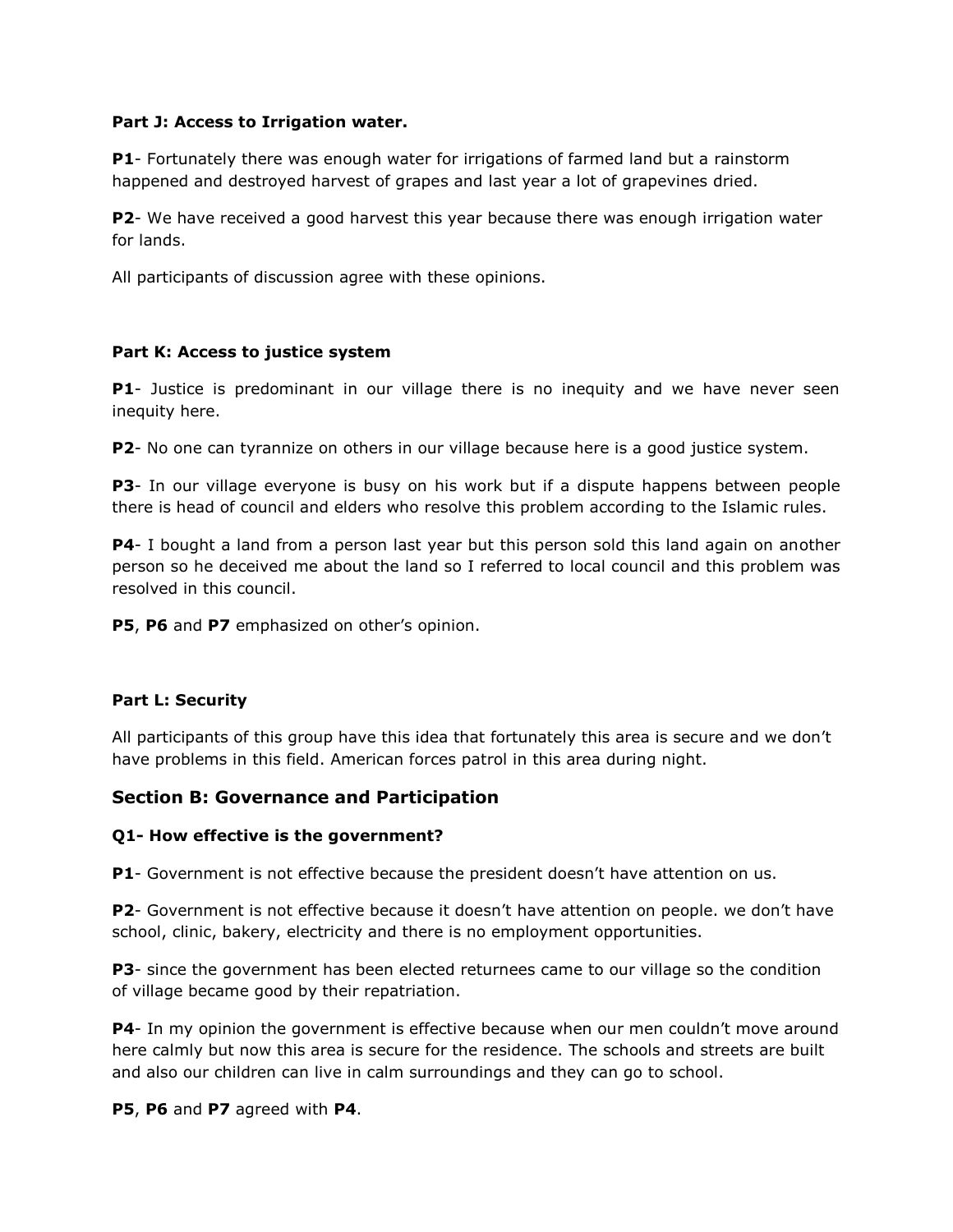## **Q2- Since the government has been elected what changes have you observed in areas of livelihood?**

Views of all participants: a lot of changes have come by electing of this government for example mosques, schools and streets have been made in this term.

## **Q3- Are the women consulted on important issues? If yes, what issues? How are they?**

Views of all participants: Yes men are consulting with women about different issues and no women are content from their husbands in this respect.

## **Q4- How do people get access to information? Regarding rights, laws, policies and national organizations?**

**P1**- Men give information about these issues for us.

- **P2** If an important issue happened head of village will inform everyone.
- **P3** We are learning about these issues from TV and radio.
- **P4**, **P5**, **P6** and **P7** emphasized other's opinions.

# **Section C: Access to livelihood, social and economic security**

## **Q1- How do you feel about the land was allocated to the returnees?**

Views of all participants: Government didn't distribute land for returnees but organizations helped 20-50% for building of shelters.

## **Q3- Does the community have problems with crime? If yes, what types of crime?**

**P1**- There is no crime in our village and all people of this village are honorable and good people.

All members of this group confirmed the aforementioned opinions.

## **Q5- Is unemployment higher among returnees than non-returnees? For example food for work and food for cash projects?**

Views of all participants: No because returnees and non-returnees are working equally.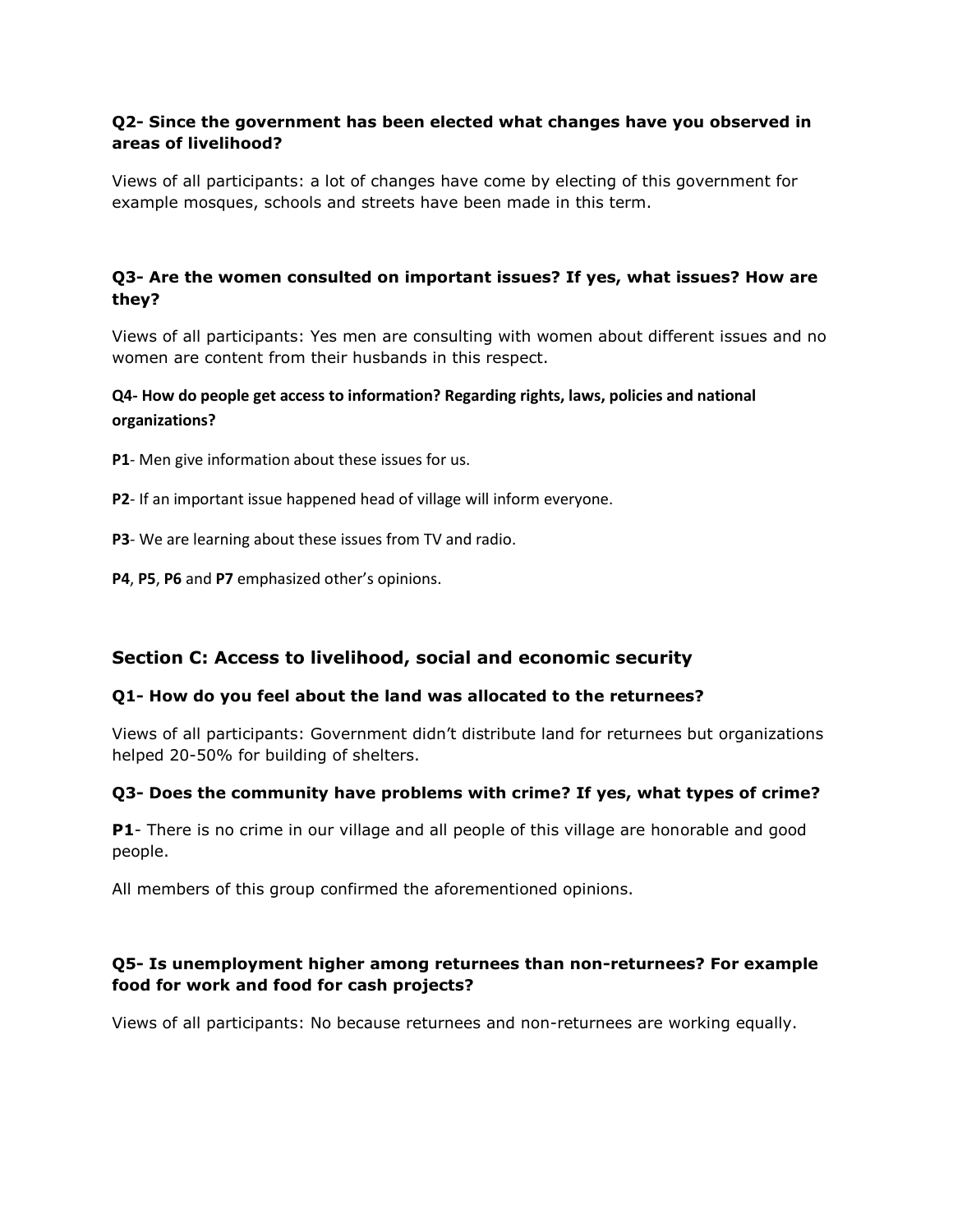#### **Q6- Do the community members have more skilled workers than the returnees?**

**P1**- I think returnees have more skills than non-returnees because they have learnt different occupations during migration.

## **Q7- Do you believe that returnees and non-returnees have equal access to services and resources? If no, please give examples.**

Views of all participants: We believe that returnees and non-returnees have the equal access to all services and resources for example: water, road, school and etc.

#### **Section D: Justice and Rule of Law**

## **Q1 Are there differences in the way the community functions now that returnees are living in the community? For example**

#### **K. The way the community interact among themselves.**

Views of all participants: people have good social relationships with each other.

## **L. The way the community builds and maintain relationships and trust**

**P1**- We have good relationships and trust on each other.

**P2**- We have good relationships and we help each other in fields farming and irrigation.

**P3**- I had to go to clinic in Sayad but no one was at home to go with, so my neighbor accompanied me.

**P4**- People have good relationship they are helping each other if they need.

**P6**- When we are going to Kabul city neighbors take care of our home.

**P4** and **P7** emphasized on these ideas.

## **M. The way the community support each other during difficult economic times**

**P1**- All neighbors support each other during difficult economic times.

All participants agreed with this idea.

#### **N.The ways the community resolve disputes among returnees and non-returnees**

Views of all participants: Whenever disputes happen between, Shura members of returnees and non-returnees resolve this problem if they couldn't resolve the dispute then head of council refer the case to the government.

#### **O.The way the community share resources**

**P1**- We always share the resources with each other.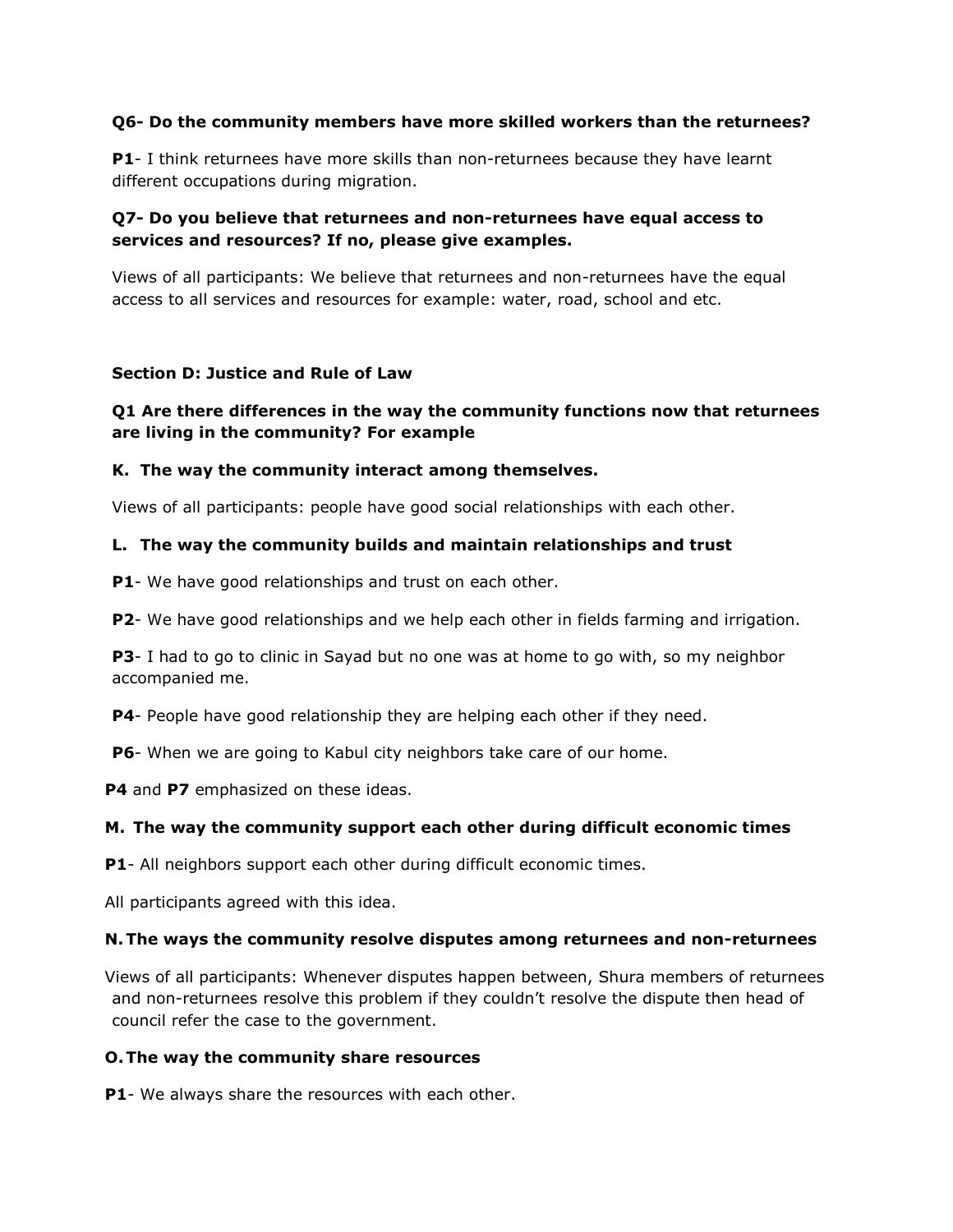**P2**- We will share our equipment to use in ceremony

**P3**- If we have problems our neighbors help to solve it.

All remained other participants confirmed the abovementioned views.

#### **Q2- How safe is for women and girls to move around the community?**

Views of all participants: moving around the community is very safe for women and girls but sometimes when girls go alone out of home loafer guys disturb them.

## **Q3- What do you think would improve safety of women and girls in this community?**

**P1**- There won't be a problem in this if government takes the security and people help government in this field.

**P2**- If government punishes these guys they will never do this action again and it can be an advice for others.

**P3**, **P4**, **P5** and **P6** are emphasized these opinions.

## **Q4- Is it safe for men to travel outside the community during the day? Is it safe for men to travel?**

Views of all participants: Traveling outside of the community is safe during the day but it is safe during the night and problems exist.

## **Q5- Which group is the biggest threat to safety and security?**

Views of all participants: There is not any particular group to be a big threat to safety and security fortunately security and safety exist but sometimes Americans plant mines in culverts and explode them to frighten the residents of society. They think that people don't know that these activities are fulfilled by Americans without these issues there is no threat for safety and security in the society.

## **Q6- What can the community do to improve the safety and security of the community?**

**P1**- Community should assist with the government to improve the security.

**P2**- Government should increase police checkpoints and prevent from vulgar persons activities.

**P3**, **P4**, **P5**, **P6** and **P7** emphasized on these opinions and they didn't have a particular idea.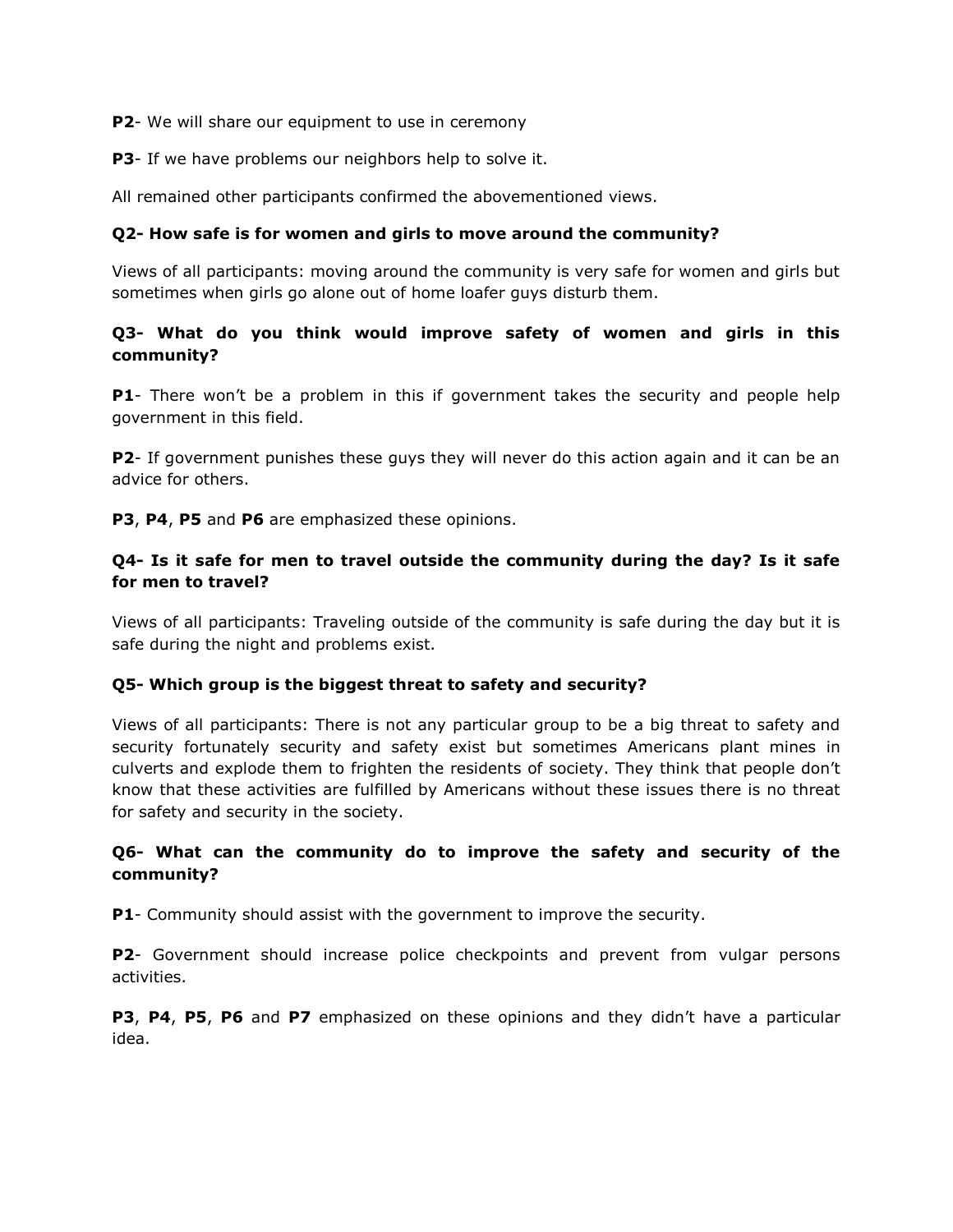## **Q7- Have there been benefits to returnees relocating to your community? What are they? Are there any problems? What are they?**

**P1**- Yes, when returnees came back to Afghanistan they bring different occupations and skills with themselves that people can use from their skills.

**P2**- Yes there are benefits for example. Our mosque was empty but now there are three rows of prayers.

**P3**- Yes! Benefits exist when returnees came, the population of the village increased and we have unity.

**P4**- This is because of returnees that some organizations paid attention to our village and they implemented some projects in our village.

**P5**, **P6** and **P7** emphasized on other participants opinions and they don't have any idea about this.

# **Section E: Gender based violence**

## **Q 1: without mentioning any names or indicating anyone specific, Can you tell me what kinds of incidents of violence against women and girls take place in the community?**

**P1**- In our village, the freedom has been given to women and girls so they can educate and work.

**P2**-There is not any kind of violence against girls and women in our village.

**P3**- No violence has happened with girls and women in our village yet because people respect women.

**P4**, **P5**, **P6** and **P7** emphasized on aforementioned opinions and they don't have any particular opinion.

## **Q 2: Who are the perpetrators? (Probe: Family member, people in authority)?**

## **Q 3: How comfortable are women and girls in seeking help from services providers?**

Views of all participants: Girls and women are hundred percent comfortable to seek help from service providers.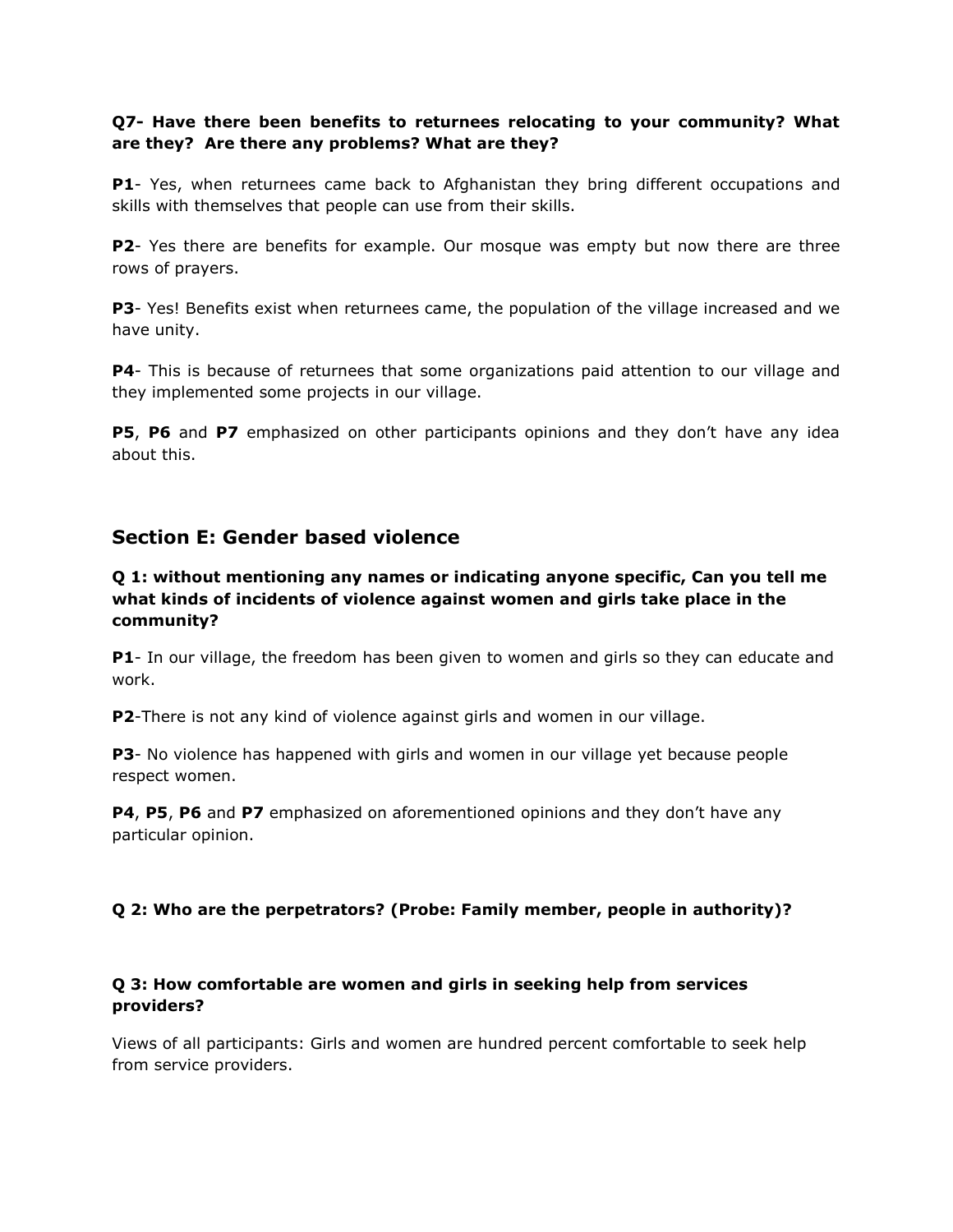## **Q 4: If a girl suffers violence, is she likely to report it? If yes to whom, If no why?**

Views of all participants: However no violence happened here but if a girl or a woman suffers violence she will report to her family and if it is necessary they will refer to local council and government.

## **Q 5: How would a perpetrator of sexual or gender based violence be punished?**

**P1**- A perpetrator of sexual violence should be punished according to rules of Islam.

**P2**- A perpetrator of sexual violence should be stoned to death by people in the village or government should execute him.

**P3**- people should introduce him to government to punish him.

**P4**, **P5**, **P6** and **P7** emphasized on aforementioned opinions and they don't have a particular idea.

THE END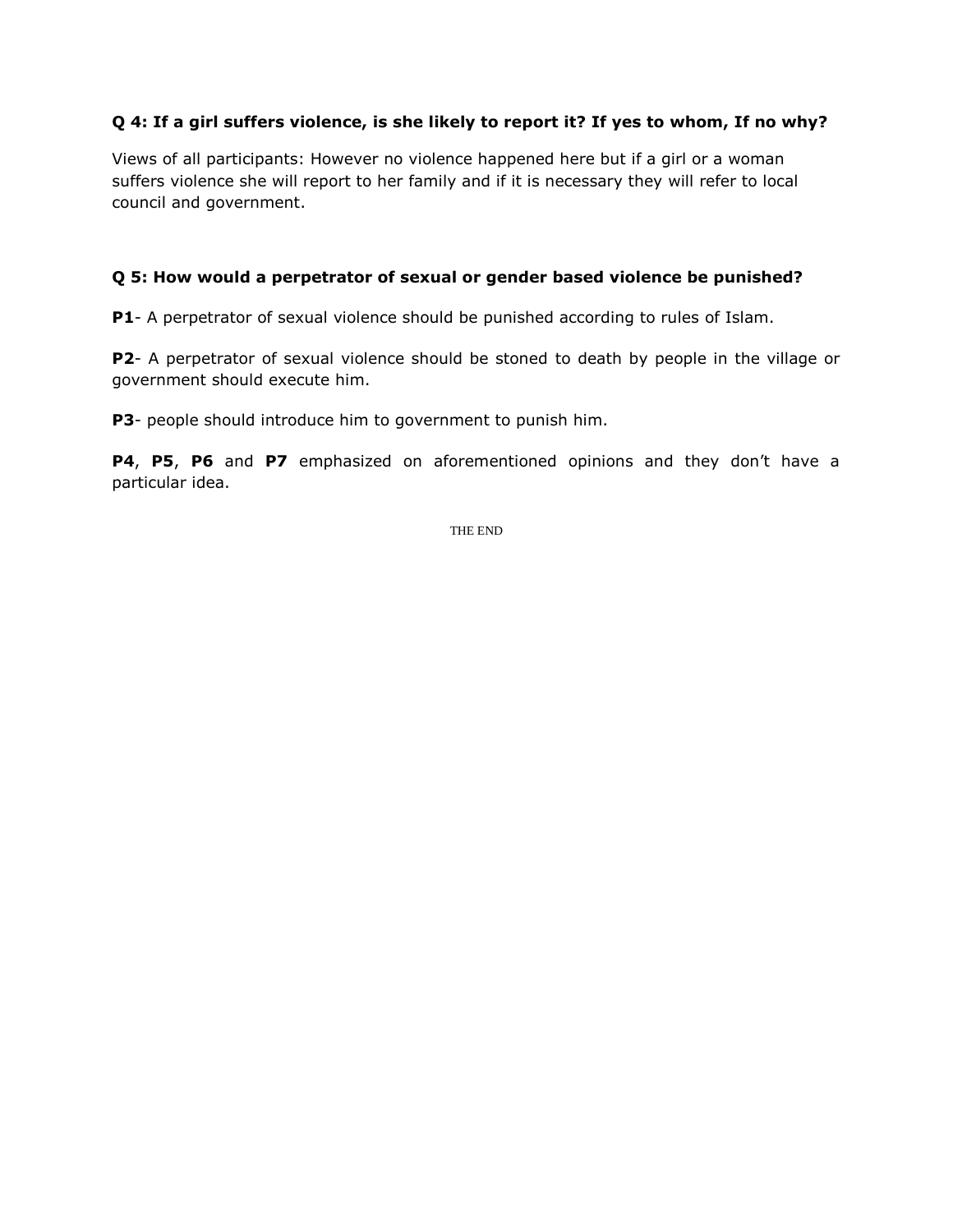# **FOCUS GROUP DISCUSSION**

# **FORM REGISTRATION NO: 137**

|                 |                                 | 10. Moderator's and Taker                                |  |  |  |
|-----------------|---------------------------------|----------------------------------------------------------|--|--|--|
|                 |                                 |                                                          |  |  |  |
| 1.13            | Facilitator's name:             | Maryam Sadat                                             |  |  |  |
| 1.14            | Note taker's Name:              | Suhaila Jalal                                            |  |  |  |
| 1.15            | Date of the FGD:                | 22/09/2012                                               |  |  |  |
| 1.16            | <b>Report Number:</b>           | $\overline{\mathbf{4}}$                                  |  |  |  |
|                 |                                 | 11. Area Information                                     |  |  |  |
| 2.1             | <b>Reintegration site Name:</b> | Khanjar Khail                                            |  |  |  |
| 2.2             | Site Number:                    | 05                                                       |  |  |  |
| 2.3             | Returnees: (Yes, No)            |                                                          |  |  |  |
|                 | Non-Returnees: (Yes, No)        | Yes                                                      |  |  |  |
| 2.4             | Gender (Male, Female, Mixed)    | Female                                                   |  |  |  |
| 2.5             | GPS (Yes, No)                   | Yes                                                      |  |  |  |
|                 | If No see code.                 |                                                          |  |  |  |
| 2.6             | <b>GPS</b> location             |                                                          |  |  |  |
|                 | Latitude:                       | 34 98 167                                                |  |  |  |
|                 | Longitude:                      | 69 27 834                                                |  |  |  |
| 12. FGD Outcome |                                 |                                                          |  |  |  |
| 3.1             | FGD Completed (Yes, No)         | Yes                                                      |  |  |  |
| 3.2             |                                 | FGD team Notes use to take note any special observation: |  |  |  |

This focus group took place in home of Abdul Wahed with partnership of head of local council and all participants eagerly participate and answered our question and submit their opinions up to end of this discussion. |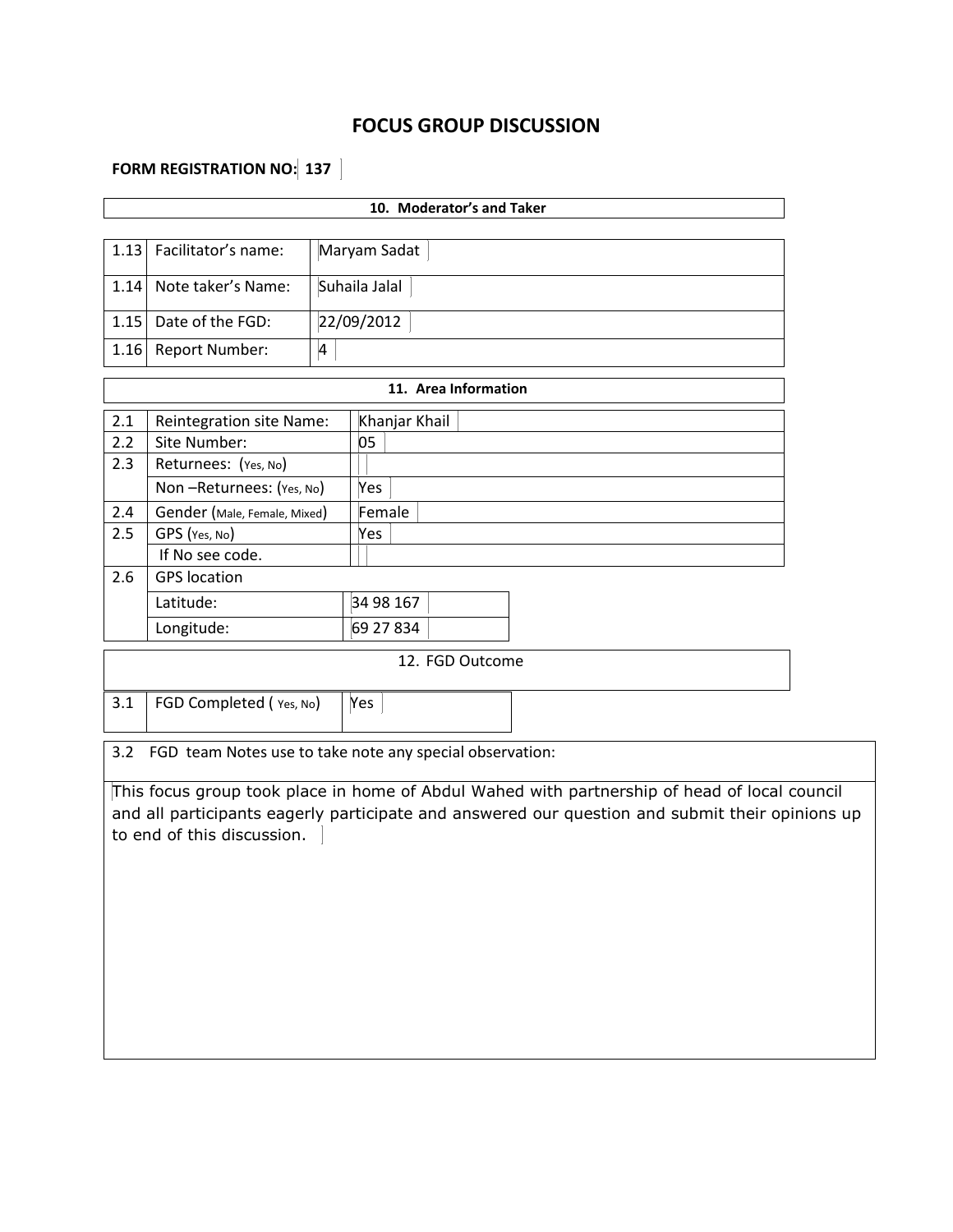|                                          | 4. Data Management Information (Internal Use Only by Database Entry Team) |                  |                              |                    |        |        |  |  |  |
|------------------------------------------|---------------------------------------------------------------------------|------------------|------------------------------|--------------------|--------|--------|--|--|--|
| 4.1 Date of Interview                    |                                                                           | 22 / 07 / 2012   |                              |                    |        |        |  |  |  |
| Interviewer's number<br>4.2              |                                                                           | Male Interviewer |                              | Female Interviewer |        | $C-11$ |  |  |  |
| Supervisor's number                      | $C-14$                                                                    |                  | Regional Supervisor's number |                    | $C-13$ |        |  |  |  |
| 23/09/2012<br>4.5 Date of office editing |                                                                           |                  |                              |                    |        |        |  |  |  |
| 4.6 Office editor's code<br>$C-13$       |                                                                           |                  |                              |                    |        |        |  |  |  |
| 4.7 Date of data entry<br>07/10/12       |                                                                           |                  |                              |                    |        |        |  |  |  |
| Data entry officer code<br>4.8           |                                                                           | 7                |                              |                    |        |        |  |  |  |

| List of Participants in Focused group discussions (F.G.D) |               |  |  |  |
|-----------------------------------------------------------|---------------|--|--|--|
| Province                                                  | Parwan        |  |  |  |
| District                                                  | Bagram        |  |  |  |
| Site Number                                               | 05            |  |  |  |
| Village                                                   | Khanjar Khail |  |  |  |

| <b>No</b>      | <b>Name</b>     | <b>Position</b> | Occupation   | <b>Contact No</b> | Age |
|----------------|-----------------|-----------------|--------------|-------------------|-----|
| 1              | Nazia           |                 | Home affairs |                   |     |
| $\vert$ 2      | Farida          |                 | Home affairs |                   | 28  |
| $\overline{3}$ | Ranjbik         |                 | Home affairs |                   | 49  |
| $\overline{A}$ | Bi Bi Haji      |                 | Home affairs |                   | 60  |
| 5              | Ayesha          |                 | Home affairs |                   | 44  |
| 6              | <b>Baby Gul</b> |                 | Home affairs |                   | 49  |
| $\boxed{7}$    | Safura          |                 | Home affairs |                   | 57  |
|                |                 |                 |              |                   |     |
|                |                 |                 |              |                   |     |
|                |                 |                 |              |                   |     |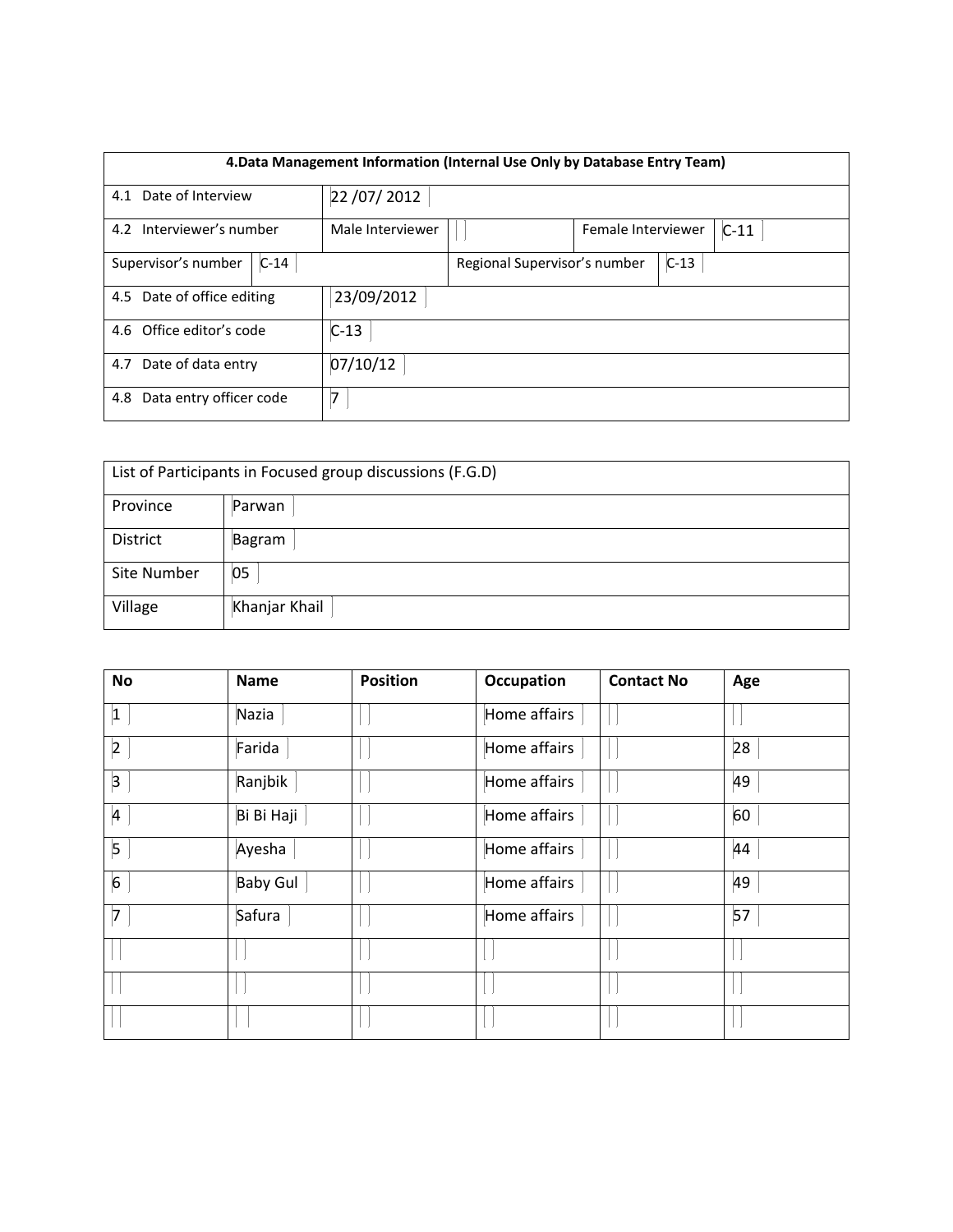# **Section A: General and Specific Concerns**

# **Pat A: Education**

# **Q1- What are your concerns regarding education for returnees?**

**P1**- We don't have any kind of problem in this field. School exists and also teachers are present at school lessons are going on very well and also there is potable water but it takes 30 minutes to go to school.

**P2**- Lessons are not good like schools of Jelal Abad and Kabul and they don't pay attention on uniform and cleanness.

**P3**- There is no professional teachers and lessons are not like cities so our children will face with problems in the future because teachers can't teach good.

**P4**- My grandchildren are studying in Kabul because here is not good lesson at schools and also classes are mixed it causes families don't let their daughters to school.

**P5**, **P6** and **P7** said although the school is far and there are not professional teacher but it is good that our children have access to educations.

# **Part B: Health Services**

**P1**- There is no clinic in our village so we have problems in this field and we will not refer to doctor if we have cold and sore throat because clinic is too far.

**P2**- I had obstetric sickness my husband transmit me to Sayad clinic there was doctor but not midwife so we went to Charekar and I hospitalized there for five days but they can't cure my sickness so we went to Kabul in a hospital and I gave birth to a son.

**P3**- If a person has a car can transmit the patient to hospital otherwise patients can't arrive on time to doctor. If we have a clinic here in our village women can go with food and treat themselves.

**P4**- We carried our patient to Kabul for treatment because there isn't woman doctor; patient dies easily because there aren't enough medicines.

**P5**- Why don't government build a clinic for us? Do people live in this village? And do we have the right to have access to health care services?

**P6**- Doctors don't have attention on patients in Sayad Clinic and also it is located too far so we can't use this health center.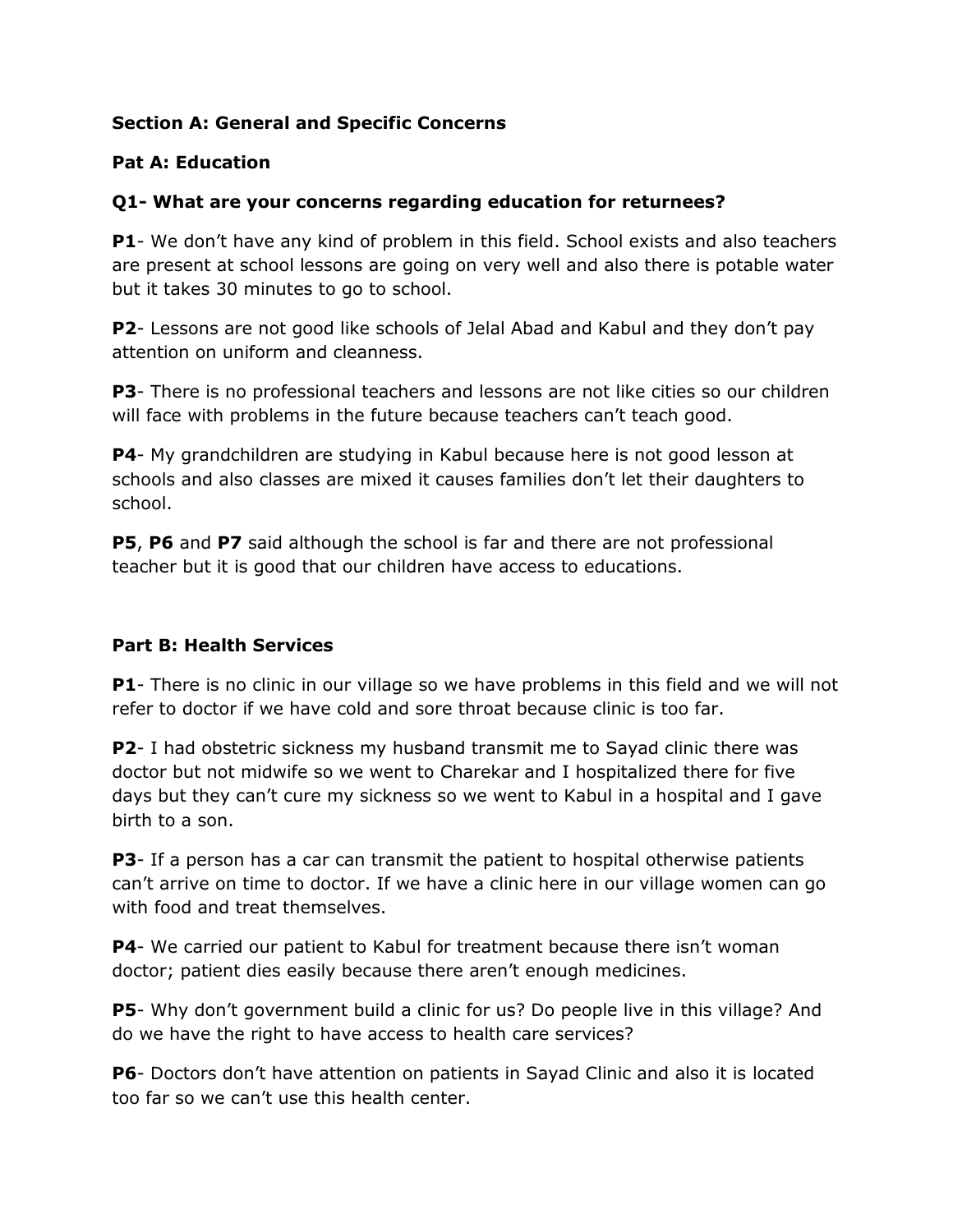**P7**- I gave birth a son in Charekar Hospital the weather was too cold so we came back to home and my little son got sick so I carried him to Sayad Clinic doctor injected penicillin to him when I came back he had not good health when I carried him to Mullah Saheb he died there and Mullah Saheb said it was because of penicillin injection.

# **Part C: Access to drinking water**

# **Q1- What are your concerns regarding access to potable water for the returnees?**

**P1**- We have a lot of problems in this field. There is just one well and many families are using this well so it is not enough for us.

**P2**- Numbers of wells should be increased because a lot of families are using this well and if it destroys people will face with problems and they will have to use stream water and it can be unclean and also it makes people sick.

**P3**- Sometimes we are facing with scarcity of potable water especially when well gets damage. It is a problem for us to find potable water so we have to use unclean water.

**P4**- Our biggest problem is non-being of potable water and it causes a lot of illnesses among people. Living of people is depend to water so we want from government and other institutes to make more potable water resources.

**P5**, **P6** and **P7** emphasized on aforementioned opinion and they don't a particular idea in this respect.

# **Part D: Access to Food/ Market**

**P2**- We have a lots of problems in this field. There is not bakery, butchery and other shops just men can prepare goods from far places.

**P3**- There are few shops in the village but we mostly purchase our needy itmes from markets of Kapisa and Charekar. Sometimes some persons brings something for selling near to homes but not everything which we need and also there is not transportation that we can go to market for shopping.

**P1**, **P4**, **P5**, **P6** and **P7** emphasized on aforementioned opinions.

**Part E: Access to Shelter**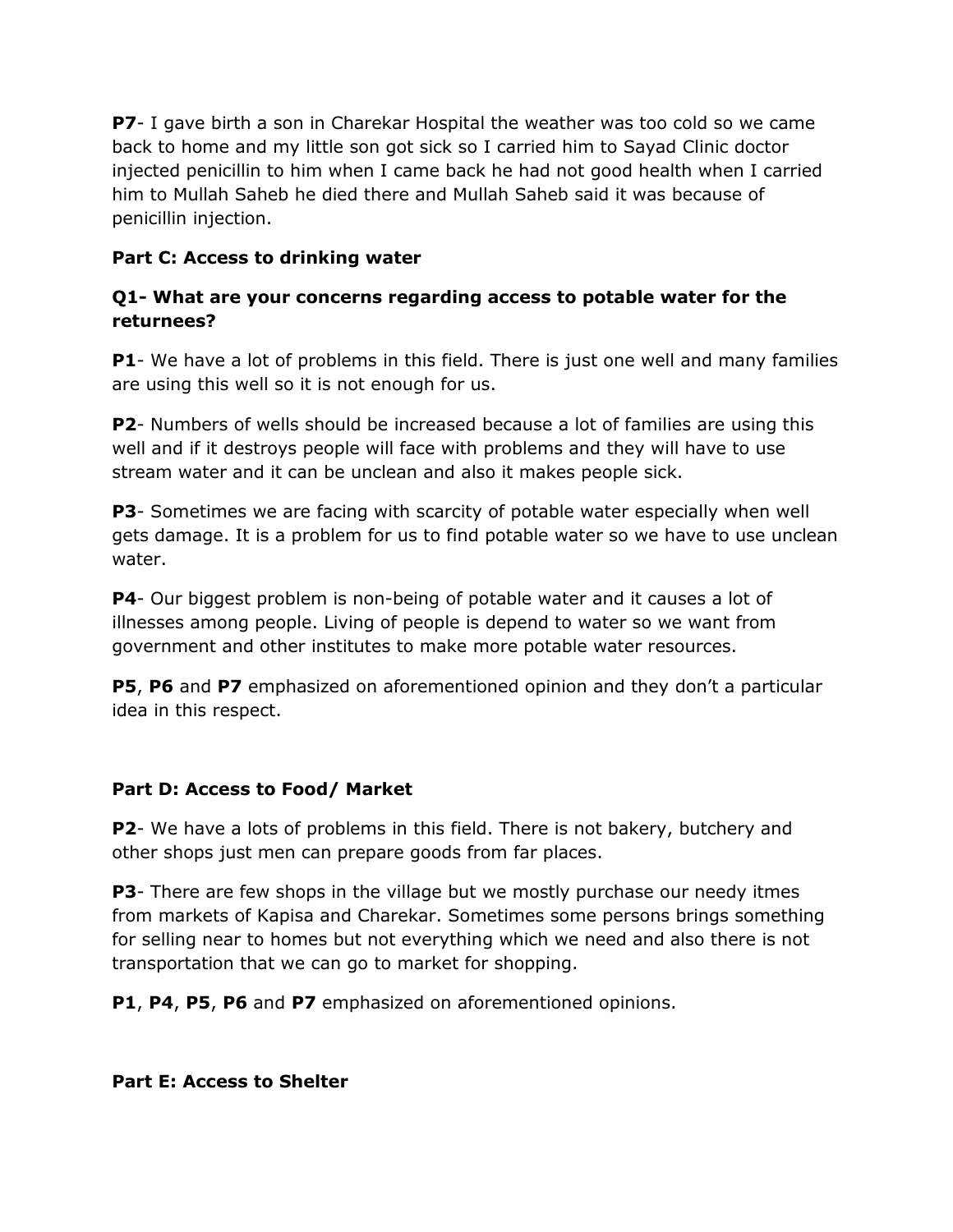# **Q1- What are your concerns regarding shelter for the returnees?**

**P1**- Some of people have problems in this field and some of them don't have. I have a home with two rooms it is not enough for my family.

**P2**- Our neighbor rented our rooms for a few months although they have land but they don't have the ability to build a shelter for themselves.

**P3**- We doesn't have problems in this field but there was a poor family who had shelter problems, so my father gave them a room. They are living here since my father gave them the room although our home is not too big but we can't bring them out because of humanity and fear of Allah.

**P4**, **P5**, **P6** and **P7** emphasized on aforementioned opinion and they don't have a particular idea in this respect.

# **Part F: Access to protection of women and children**

Joint opinion: Women and children are calm in our village and no one disturbs them but sometimes Americans making explosions and this will makes a fright between people.

# **Part G: Access to employment opportunities**

**P1**- Although we have a lot of lands, my son is a farmer and he is working on the lands. the harvests is not good he just can pick up 560kgs of wheat in one year and the money of this wheat is not enough for us so my son performs wage labor but some days he can find work.

**P2**- The men have the option to work or not but we are commonly jobless.

**P3**- I have to say that we can sew cloths and carpets but the opportunities are not available. My brother finished the school but he can find a job so he went to Europe with smuggler and he disappeared for one year now he is in London and he is working hid and sends us money because he doesn't have citizenship of London and this money is not enough for our consumptions.

**P4**- We are Pashton people in our customs women don't have the right to work out of home but we can do works at home like sewing and etc.

**P5**- We have a big problem in this field. All members of my family are jobless a few days ago we worked for cash in a garden to collect grapes form grapevines but now all of us are jobless and sometimes we asks neighbors for food.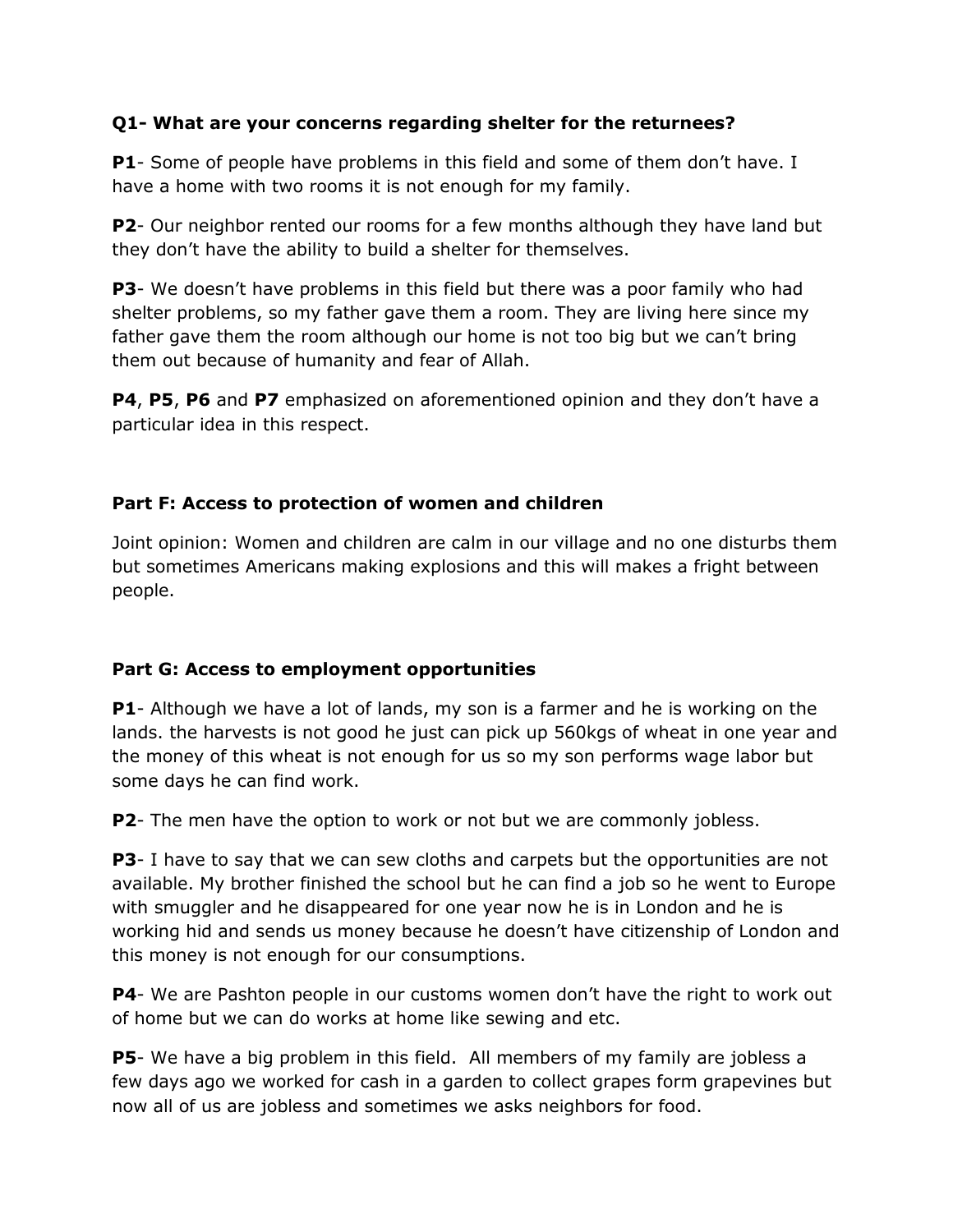**P6**- There is no work in our village my son is trying to find a job but he can't because there are no employment opportunities here so he came back to home and when we can't find food to eat he suffers and gets sick.

**P7**- My sons leaved the school because of financial problems and they went to Kabul to work although they had working skills but here are not working opportunities for people so they went to Kabul and I am anxious about them because of suicide attacks and insecurity.

# **Part H: Sanitation**

# **Q1- What should be done in order to improve sanitation of the households?**

**P1**- We have a lot of problems in this field there are a lot of insects and animals but no one sprays medicine here to decrease the number of these injects and animals. Three years ago government sprayed medicine and killed all injects and mosquitoes but now no one has attention in this field and it can cause a lot of illnesses.

**P2**- breeding of animals is usual in our village and some people have livestock. You know if the area not be sprayed medicine it will cause some illnesses for both animals and people.

**P3**- I am too poor I don't have ability to purchase soap and washing powder. How can I observe cleanness?

**P4**, **P5**, **P6** and **P7** emphasized on aforementioned opinions.

# **Part I: Access to Pastures**

Joint opinion: We don't have problems in this field there are a lot of pastures in deserts and hills that we can feed our animals there.

# **Part J: Access to irrigation water**

**P3**- Last year we faced with a lot of problems in this field and also the harvests are not so good because the lack of irrigation water for farming. It is the responsibility of government to provide irrigation water and spray the plants and vegetables.

**P5**- Lack of irrigation water is the main problem of people in this village. if it rains the harvests will be very good and also we will have a lot of herbs to feed animal if it doesn't rain the situation will be contrary.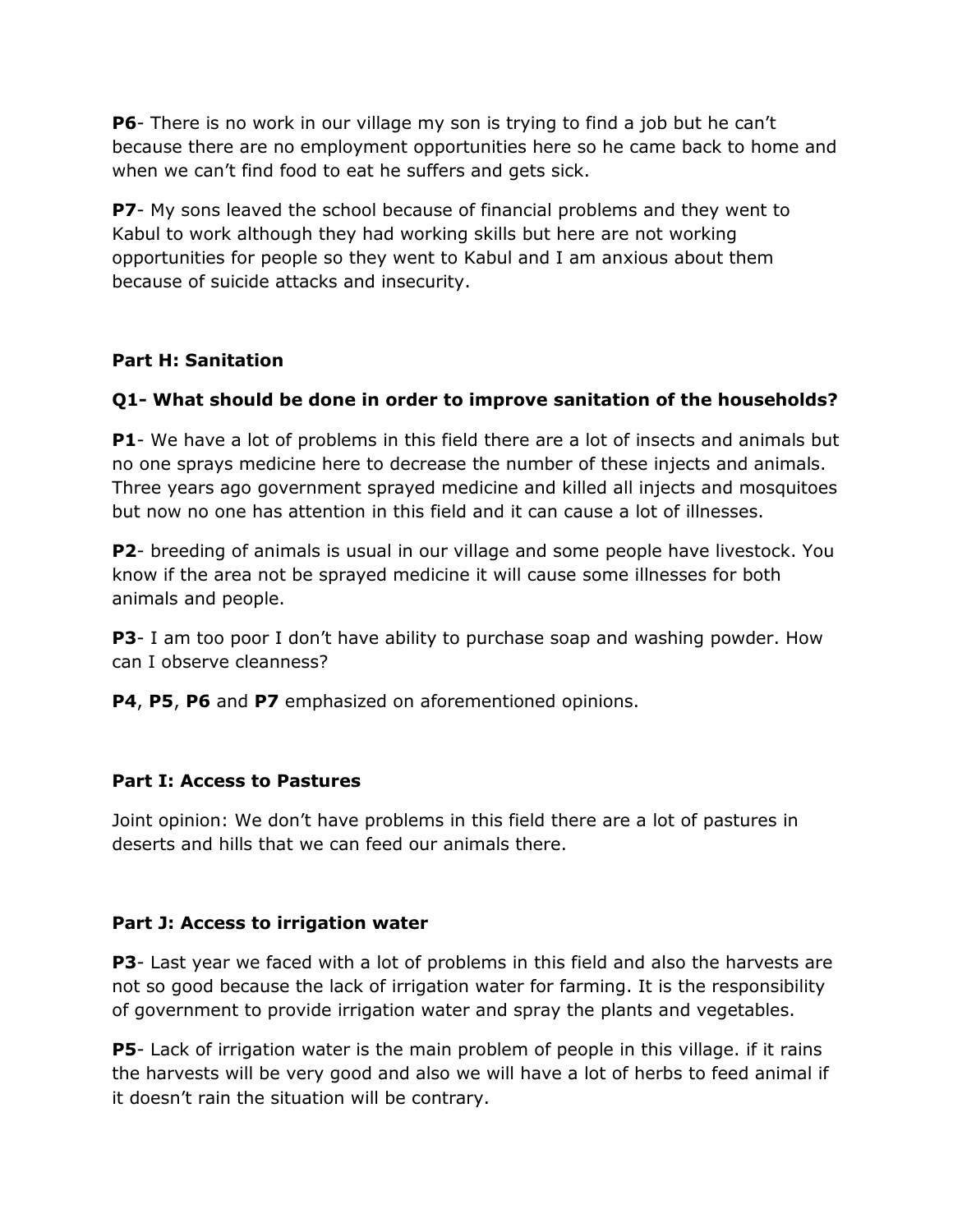**P1**, **P2**, **P4**, **P5**, **P6** and **P7** emphasized on aforementioned opinions.

# **Part K: Access to justice system**

Joint opinion: There is a good justice system we have a local council the head of this council is a honest person if someone have problems he refers to this council.

# **Part L: Security**

**P3**- We don't have problems in field because this village is secure. We haven't seen a criminal action such, murdering and other crimes here for along time. But sometimes Americans are making some explosions during night and they are arresting some persons in this respect for researching.

All members of this group agreed with this opinion.

# **Q2- Do you believe that returnees and non-returnees have equal access to services and resources?**

Joint opinion: Returnees and non-returnees have equal access to services and resources. There are no difference and no problem between them.

# **Section B: Governance and Participation**

# **Q1- How effective is the Government?**

**P1**- The government is not effective because 4 years ago it was donating rice, oil, wheat for us but now it doesn't help people like this.

**P2**- I think government is a little effective because there is calmness and also schools exist, people can continue their educations and refugees returned to their homeland.

**P3**- The government is effective because it takes security and refugees returned to their own homes.

**P4**, **P5**, **P6** and **P7** are emphasizing the aforementioned opinions.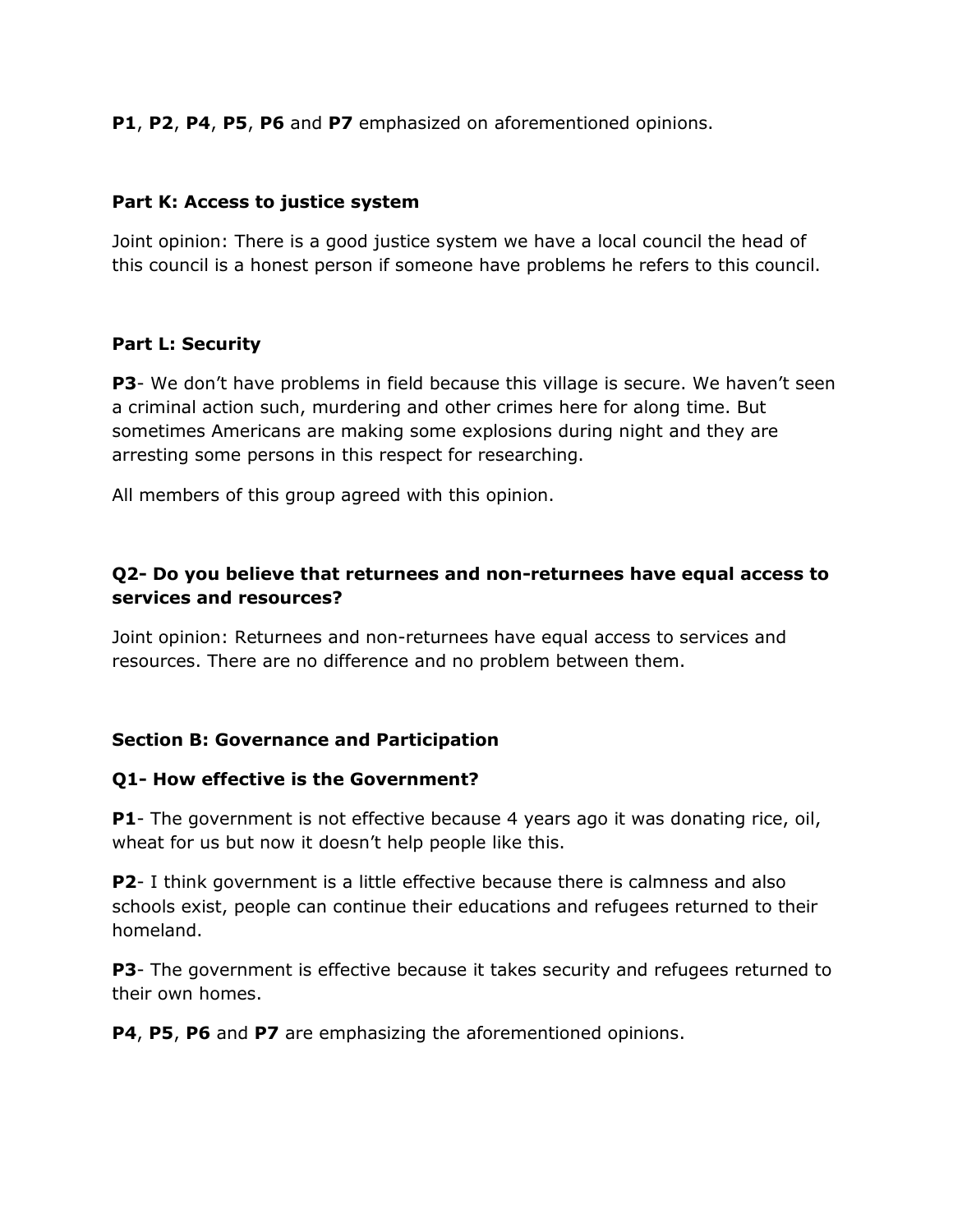# **Q2- Since the government has been elected what changes have you observed in areas of livelihood?**

**P1**- Some changes have occured but we are not satisfied, because government made water resources but they are not enough for us and also we don't have clinic and school near to home. It takes 35 minutes to go to school.

**P2**- In my opinion a lot of change came since the government has been elected for example. School exists, returnees came and built their homes the population of village raised and everyone is busy to his/her work in the society.

**P3**- Our homes destroyed in the past but now these are reconstructed, we didn't have calm sleep during night but now the area is secure and also our lands were like desert but now we are farming in.

**P4**, **P5**, **P6** and **P7** are emphasizing on aforementioned opinions and they don't have any particular idea.

# **Q3- Are the women consulted on important issues? If yes, what issues? How are they?**

**P1**- Yes! Men are consulting with women about different issues in our village for example. My husband consulted with about the buying of a car.

**P2**- When my husband wants to purchase goods and other things for home first of all he asks me what to buy.

**P3**- Women are good here they don't give a chance to men to become angry so men always consulting with them.

**P4**- My husband tried to go Kabul for work when he consulted with me I didn't let him go so he accepted my words.

**P5**- All women are acquiescent with their husbands because men gave them the right to be consulted in different issues.

**P6**- My husband decided to engage my daughter so he consulted with me.

**P7**- My husband decided to engage my son and he consult me.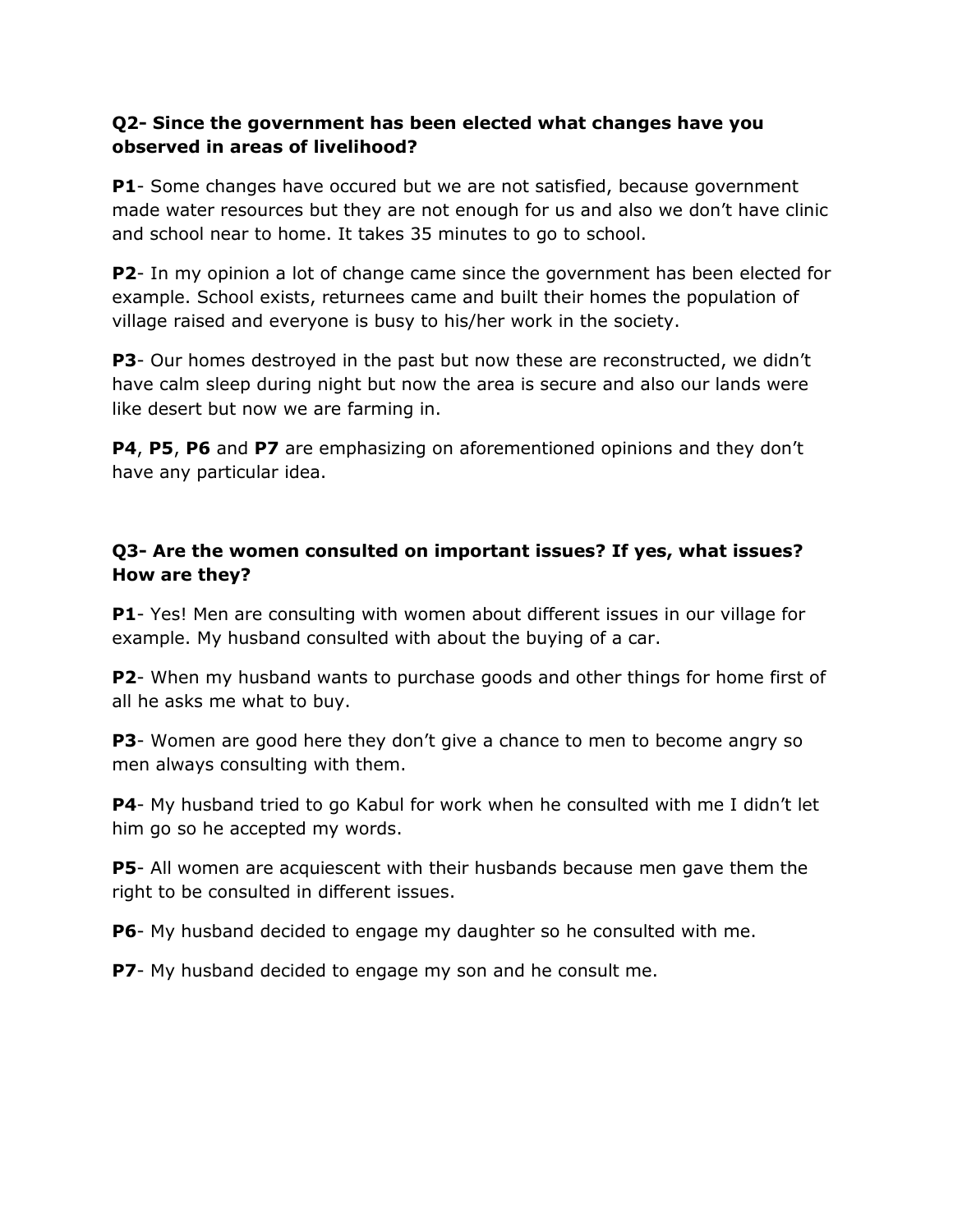# **Q4- How do people get access to information? Regarding rights, laws, policies and national institutions?**

**P1**- We get information in this field via men.

**P2**- We received information regarding to these issues via radio and TV.

**P3**- Sometimes men are talking about these issues and we will learn something.

**P4**- Sometimes we are getting information about these issues via head of council and elders.

**P5**, **P6** and **P7** emphasized aforementioned opinion and they don't have any idea.

# **Section C: Access to livelihood, social and economic security**

# **Q1- How do you feel about the land was allocated to the returnees?**

Joint opinion: We are so happy that lands distributed for returnees and this is a reason that people returned to homeland.

# **Q2- Were there problems because some non-returnees didn't have access to land?**

Joint opinion: No! There was not any problem.

# **Q3- Does the community have problems with crime? If yes, what types of crime?**

Joint opinion: No! The community doesn't have problem in this field.

# **Q4- How do people get access to information regarding rights, law, policies and national institutions? And who commits more crimes?**

Joint opinion: We get information about these issues via radio and TV and until now we haven't been the eyewitness of any crime here.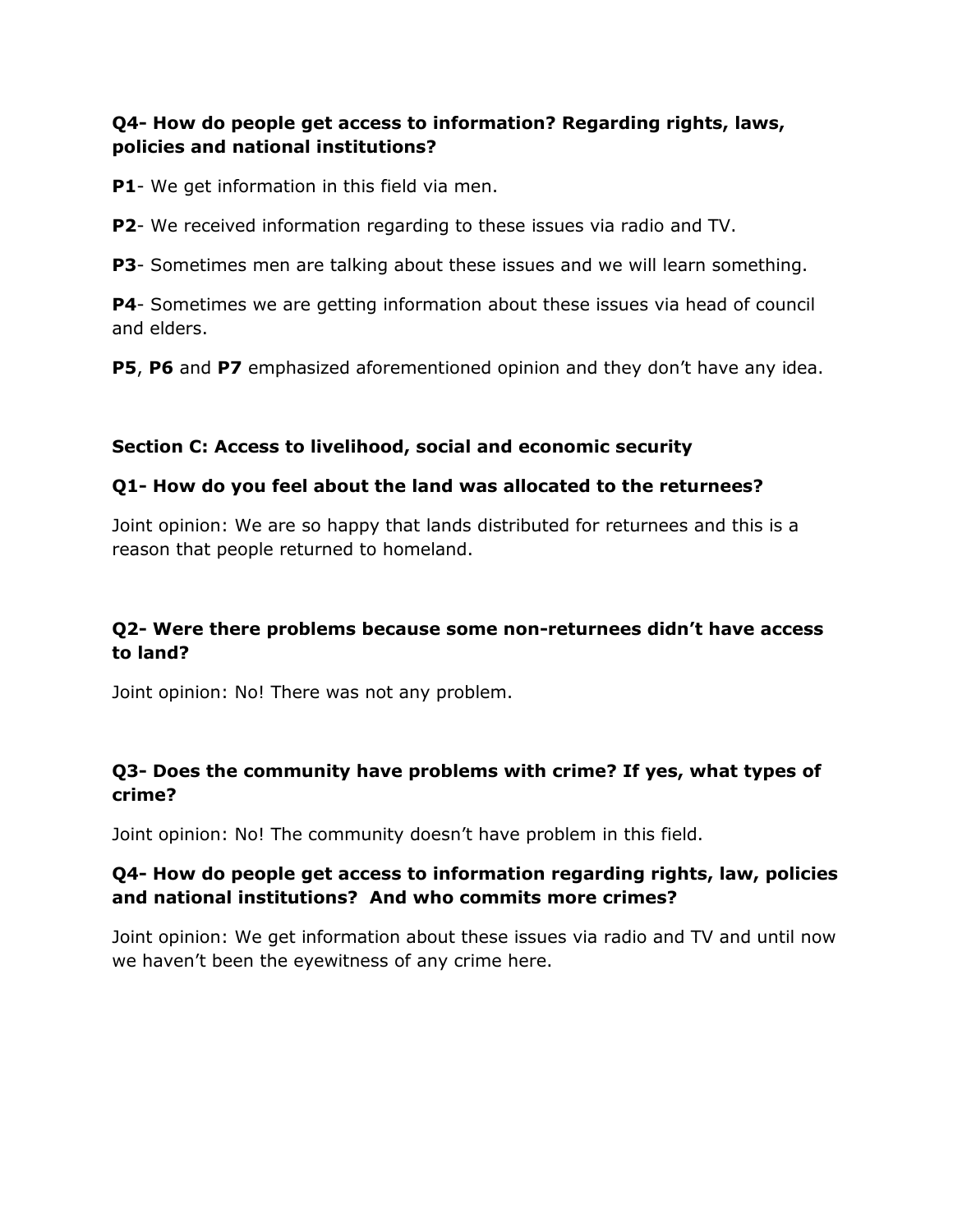# **Q5- Is unemployment higher among returnees than non-returnees? For example food for work and food for cash projects?**

Joint opinion: No! There is no difference between returnees and non-returnees.

# **Q6- Do the community members have more skilled workers than the returnees?**

Joint opinion: Yes! Returnees have more skills than non-returnees because they learnt different occupations during the immigration.

# **Q7- Do you believe that returnees and non-returnees have equal access to services and resources? If no, please give examples.**

Joint opinion: In our opinion all people, returnees and non-returnees have equal access to resources and services.

# **Section D: Justice and Rule of Law**

# **Q1 Are there differences in the way the community functions now that returnees are living in the community? For example**

# **P. The way the community interact among themselves.**

Joint opinion: People of this village have good interactions.

# **Q.The way the community builds and maintain relationships and trust**

**P2**- All people, returnees and non-returnees have good relationships and they participate in sadness and happiness of each other.

All members of this group emphasized on this opinion.

# **R. The way the community support each other during difficult economic times**

**P6**- If someone has problems he will refer to local council. Head of this council and other elders will solve his problems and also if someone needs money the neighbors will lend him.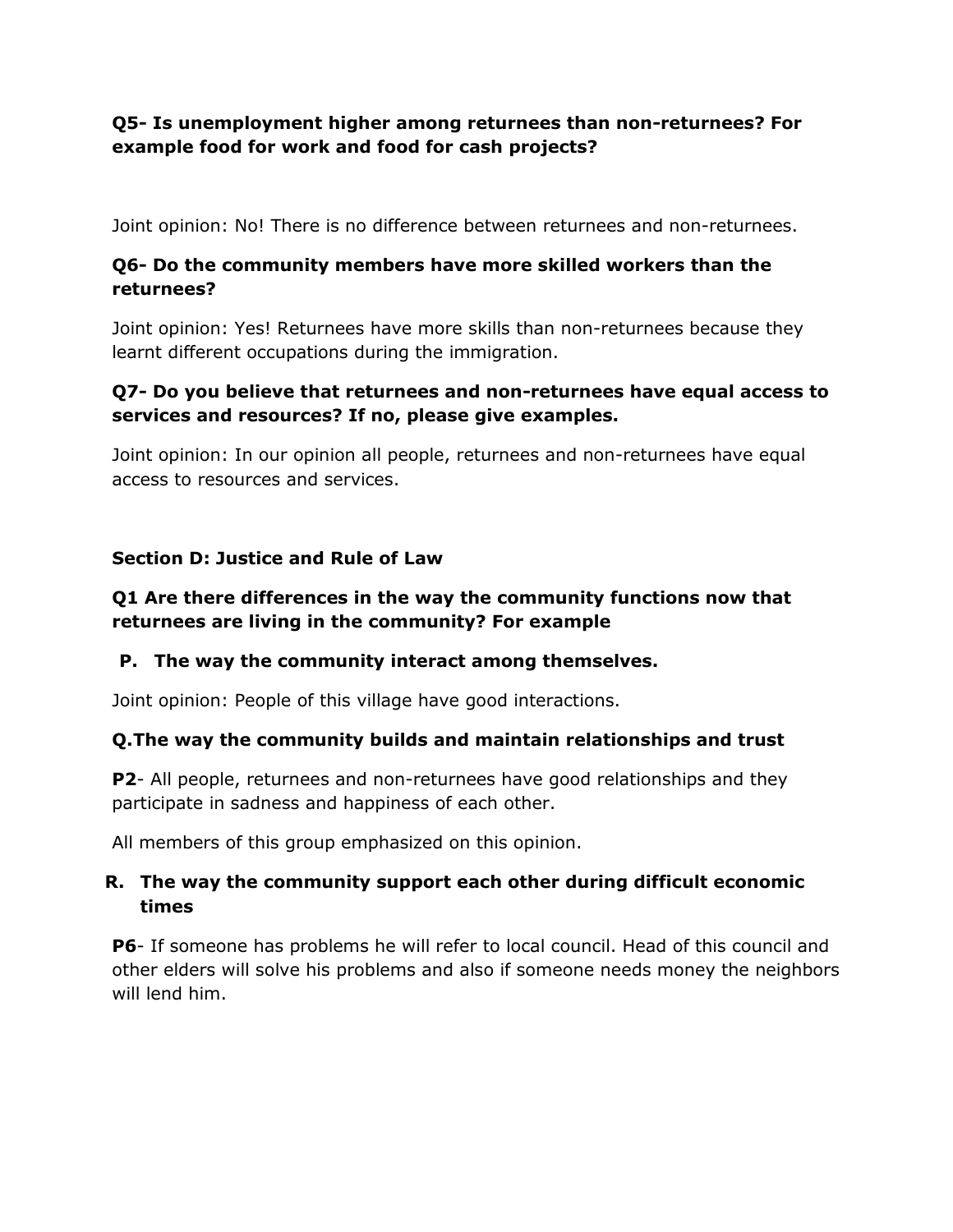# **S. The way the community share resources**

**P1**- We share all of our assets together and we back up each other in different conditions.

All group have this idea.

# **Q2- How safe is for women and girls to move around the community?**

Joint opinion: Moving around this village is hundred percent safe for girls and women.

# **Q3- What do you think would improve safety of women and girls in this community?**

Joint opinion: In our opinion, the number of police checks points should be increased and national army should patrol instead of American forces it will improve safety and security.

# **Q4- Is it sage for men to travel outside the community during the day? Is it safe for men to travel?**

Joint opinion: It is hundred percent safe for men to travel outside of the community but during night they have a little fear.

Joint opinion: There is not any particular group to be a threat for safety and security.

# **Q6- What can the community do to improve the safety and security of the community?**

**P1**- Government should increase the soldiers of national army and increase the number of police check points and also prevent form mining of American forces.

All members of this group emphasized on this opinion.

# **Q7- Have there been benefits to returnees relocating to your community? What are they? Are there any problems? What are they?**

Joint opinion: Yes! There are a lot of benefits for people because they learnt different occupations during the immigration and now they can use these skills to build the society and country beside of this government made potable water resources, schools, culverts and etc.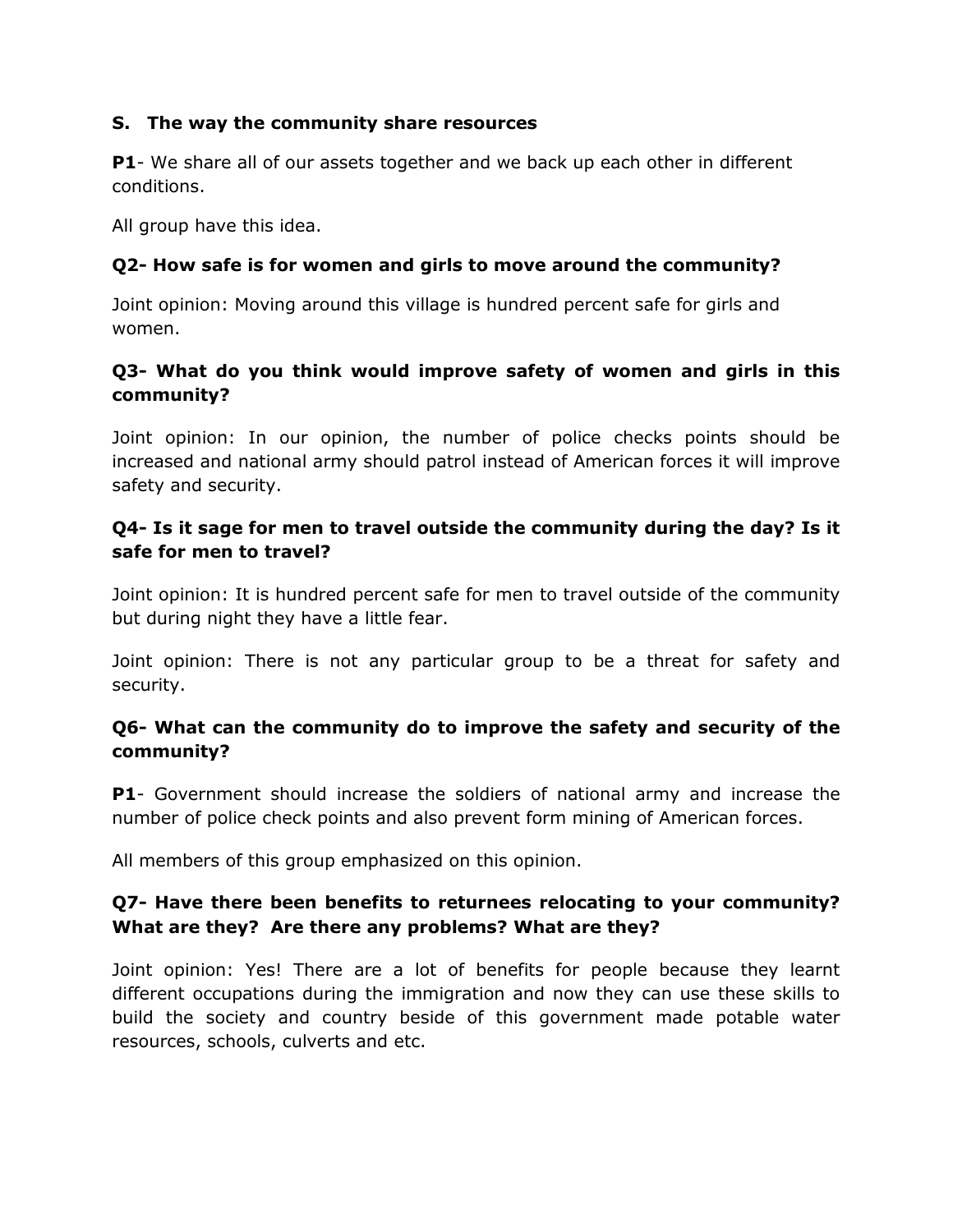## **Section E: Gender based violence**

# **Q 1: without mentioning any names or indicating anyone specific, Can you tell me what kinds of incidents of violence against women and girls take place in the community?**

**P1**- No kind of violence has happened here against women and girls yet. And it will never take place.

All members of this group emphasized on this opinion.

# **Q 2: Who are the perpetrators? (Probe: Family member, people in authority)?**

# **Q 3: How comfortable are women and girls in seeking help from services providers?**

Joint opinion: Women and girls are hundred percent comfortable in seeking help from services providers and they don't feel any problems in the society.

# **Q 4: If a girl suffers violence, is she likely to report it? If yes to whom, If no why?**

Joint opinion: If a girl or a woman suffers violence she will report to her family if it is necessary her family will refer to local council and government.

# **Q 5: How would a perpetrator of sexual or gender based violence be punished?**

- **P1** The perpetrator should be arrested and punished.
- **P2** The perpetrator of these actions should be punished according to the law.
- **P3** The perpetrator should be executed.
- **P4**, **P5**, **P6** and **P7** agreed with these opinions.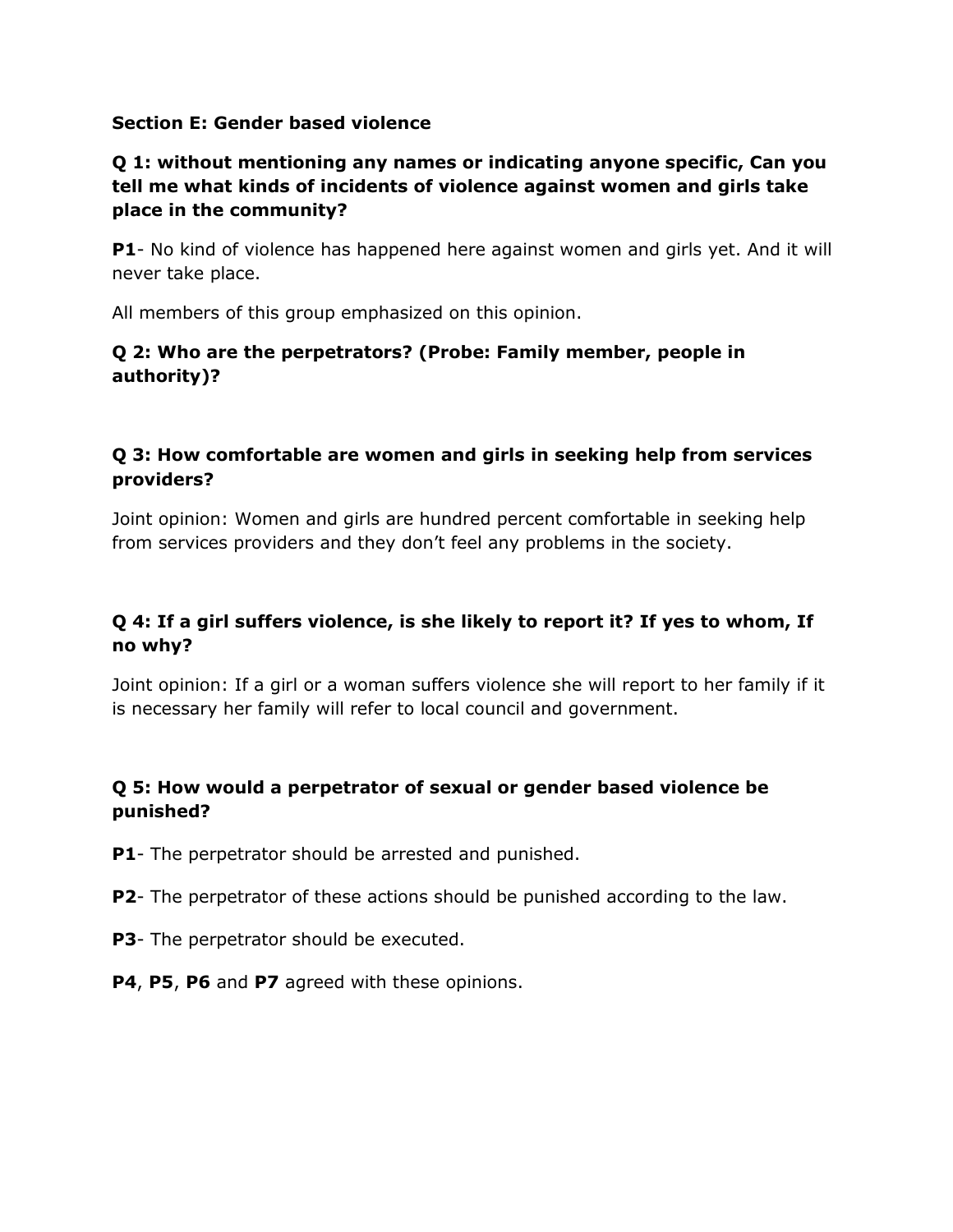# **FOCUS GROUP DISCUSSION**

#### **FORM REGISTRATION NO: 141**

|      | 13. Moderator's and Taker       |                |                      |  |  |  |  |
|------|---------------------------------|----------------|----------------------|--|--|--|--|
|      |                                 |                |                      |  |  |  |  |
| 1.17 | Facilitator's name:             |                | Maryam Sadat         |  |  |  |  |
| 1.18 | Note taker's Name:              |                | Suhaila Jalal        |  |  |  |  |
| 1.19 | Date of the FGD:                |                | 09/09/2012           |  |  |  |  |
| 1.20 | <b>Report Number:</b>           | $\overline{2}$ |                      |  |  |  |  |
|      |                                 |                | 14. Area Information |  |  |  |  |
|      |                                 |                |                      |  |  |  |  |
| 2.1  | <b>Reintegration site Name:</b> |                | Khanjer Khail        |  |  |  |  |
| 2.2  | Site Number:                    |                | 5                    |  |  |  |  |
| 2.3  | Returnees: (Yes, No)            |                | Yes.                 |  |  |  |  |
|      | Non-Returnees: (Yes, No)        |                |                      |  |  |  |  |
| 2.4  | Gender (Male, Female, Mixed)    |                | Female               |  |  |  |  |
| 2.5  | GPS (Yes, No)                   |                | Yes                  |  |  |  |  |
|      | If No see code.                 |                |                      |  |  |  |  |
| 2.6  | <b>GPS</b> location             |                |                      |  |  |  |  |
|      | Latitude:                       |                | 34 97 783            |  |  |  |  |
|      | Longitude:                      |                | 69 27 055            |  |  |  |  |
|      | 15. FGD Outcome                 |                |                      |  |  |  |  |
| 3.1  | FGD Completed (Yes, No)         |                | Yes                  |  |  |  |  |

3.2 FGD team Notes use to take note any special observation:

This group discussion took place at house of Malik Ruhullah Khan by cooperation of head of the local council. Seven persons eagerly participate in this discussion, respond to our questions and expressed their problems. They asked us to report their problems to the responsible organs.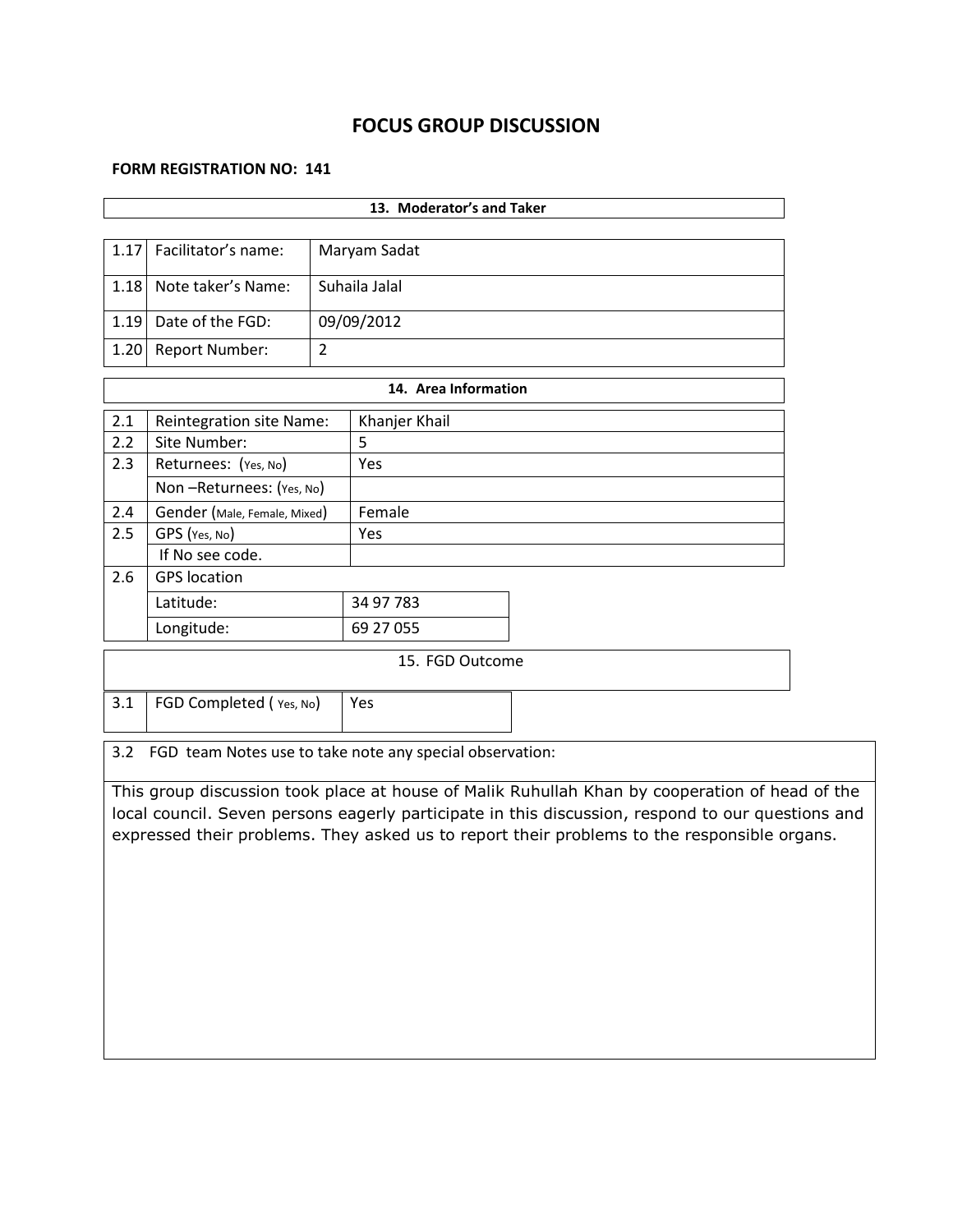|                                | 4. Data Management Information (Internal Use Only by Database Entry Team) |                  |                               |                              |  |        |  |  |
|--------------------------------|---------------------------------------------------------------------------|------------------|-------------------------------|------------------------------|--|--------|--|--|
|                                | 4.1 Date of Interview                                                     |                  |                               |                              |  |        |  |  |
|                                |                                                                           |                  | 09/09/2012                    |                              |  |        |  |  |
| 4.2 Interviewer's number       |                                                                           | Male Interviewer | Female Interviewer<br>$C - 2$ |                              |  |        |  |  |
|                                |                                                                           |                  |                               |                              |  |        |  |  |
|                                | Supervisor's number                                                       | $C-14$           |                               | Regional Supervisor's number |  | $C-13$ |  |  |
|                                |                                                                           |                  |                               |                              |  |        |  |  |
|                                | 4.5 Date of office editing                                                |                  | 10/09/2012                    |                              |  |        |  |  |
|                                |                                                                           |                  |                               |                              |  |        |  |  |
|                                | 4.6 Office editor's code                                                  |                  | $C-13$                        |                              |  |        |  |  |
|                                |                                                                           |                  |                               |                              |  |        |  |  |
| Date of data entry<br>4.7      |                                                                           | 03/07/2012       |                               |                              |  |        |  |  |
|                                |                                                                           |                  |                               |                              |  |        |  |  |
| Data entry officer code<br>4.8 |                                                                           | 7                |                               |                              |  |        |  |  |
|                                |                                                                           |                  |                               |                              |  |        |  |  |

| List of Participants in Focused group discussions (F.G.D) |               |  |  |  |
|-----------------------------------------------------------|---------------|--|--|--|
| Province                                                  | Parwan        |  |  |  |
| District                                                  | Bagram        |  |  |  |
| Site Number                                               | 5             |  |  |  |
| Village                                                   | Khanjer Khail |  |  |  |

| No             | <b>Name</b> | <b>Position</b> | <b>Occupation</b> | <b>Contact No</b> | Age |
|----------------|-------------|-----------------|-------------------|-------------------|-----|
| $\mathbf{1}$   | Gullalai    | Health care     |                   | Doesn't have      | 52  |
| $\overline{2}$ | Zahra       | Health care     |                   | Doesn't have      | 48  |
| 3              | Saor Baby   | Home Wife       |                   | Doesn't have      | 60  |
| $\overline{4}$ | Masooma     | Home Wife       |                   | Doesn't have      | 55  |
| 5              | Sima        | Home Wife       |                   | Doesn't have      | 22  |
| 6              | Sharifa     | Teacher         |                   | Doesn't have      | 32  |
| $\overline{7}$ | Maimona     | Home Wife       |                   | Doesn't have      | 57  |
|                |             |                 |                   |                   |     |
|                |             |                 |                   |                   |     |
|                |             |                 |                   |                   |     |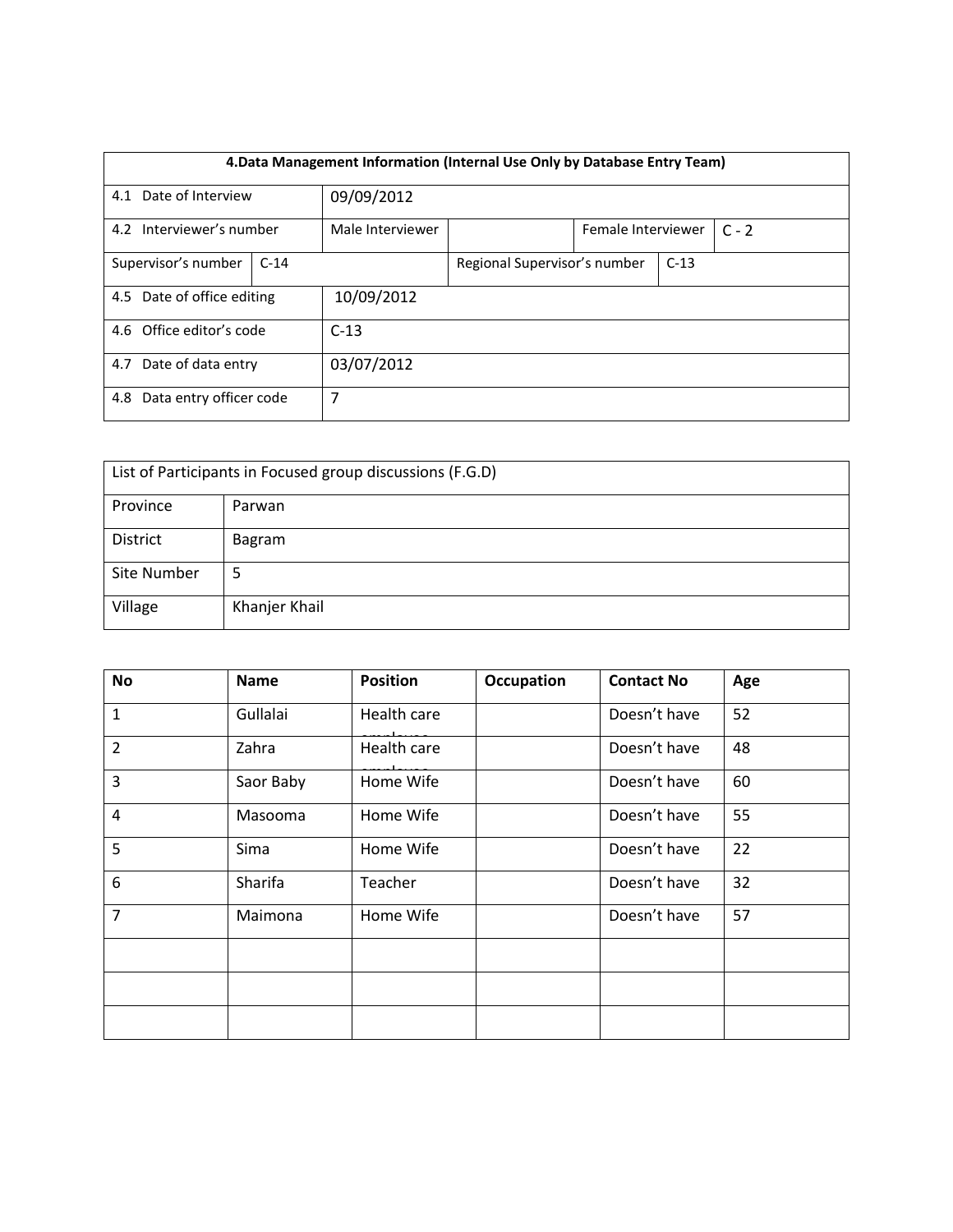# **Section A: General and Specific Concerns**

## **Pat A: Education**

#### **Q1- What are your concerns regarding education for returnees?**

**P1**- We have lots of problems in this field for example, we don't have professional teacher and good educational system.

**P2**- The school of this village doesn't have an effective administration and also teachers don't have attention about the students.

**P3**- Teachers are not professional; therefore, they can't implement the education program.

**P4**- My grandchildren are 7 and 8 years old, but teachers of school did not register them to school.

**P5** and **P6**- We agree with **P2**.

**P7**- I don't controvert these opinions, but I want to mention that our children and youths have access to educational opportunities and I think it is very good for us because our children were away from educations during the immigration.

#### **Part B: Health Services**

**P1**- We have lots of problem in this field because there is no clinic, no doctor and also we don't have good financial state to carry our patient to private hospitals.

**P2**- American built a clinic in Qalander Khail village, but not in our village, so we have to carry our patients to Sayad Hospital.

**P3**- In my opinion a clinic should be built to solve our problems.

**P4**- We face with lots of problems if a member of our family gets sick during the night because there is no clinic and we don't have a vehicle to carry our patient to Kabul or Sayad.

**P5**- Women face with lots of problems when they have obstetric illness. There is no clinic and no doctors; therefore, they have to refer to local midwives.

These midwives don't have medical education and they don't know about the medicines, so ill women suffer more pain and sometimes their live will face with danger.

**P6**- We transmits our patients to Sayad Hospital but there are not enough medicines for patients.

**P7**- Government has promised lots of donation when we returned here, but we don't know why they didn't pay attention.

#### **Part C: Access to drinking water**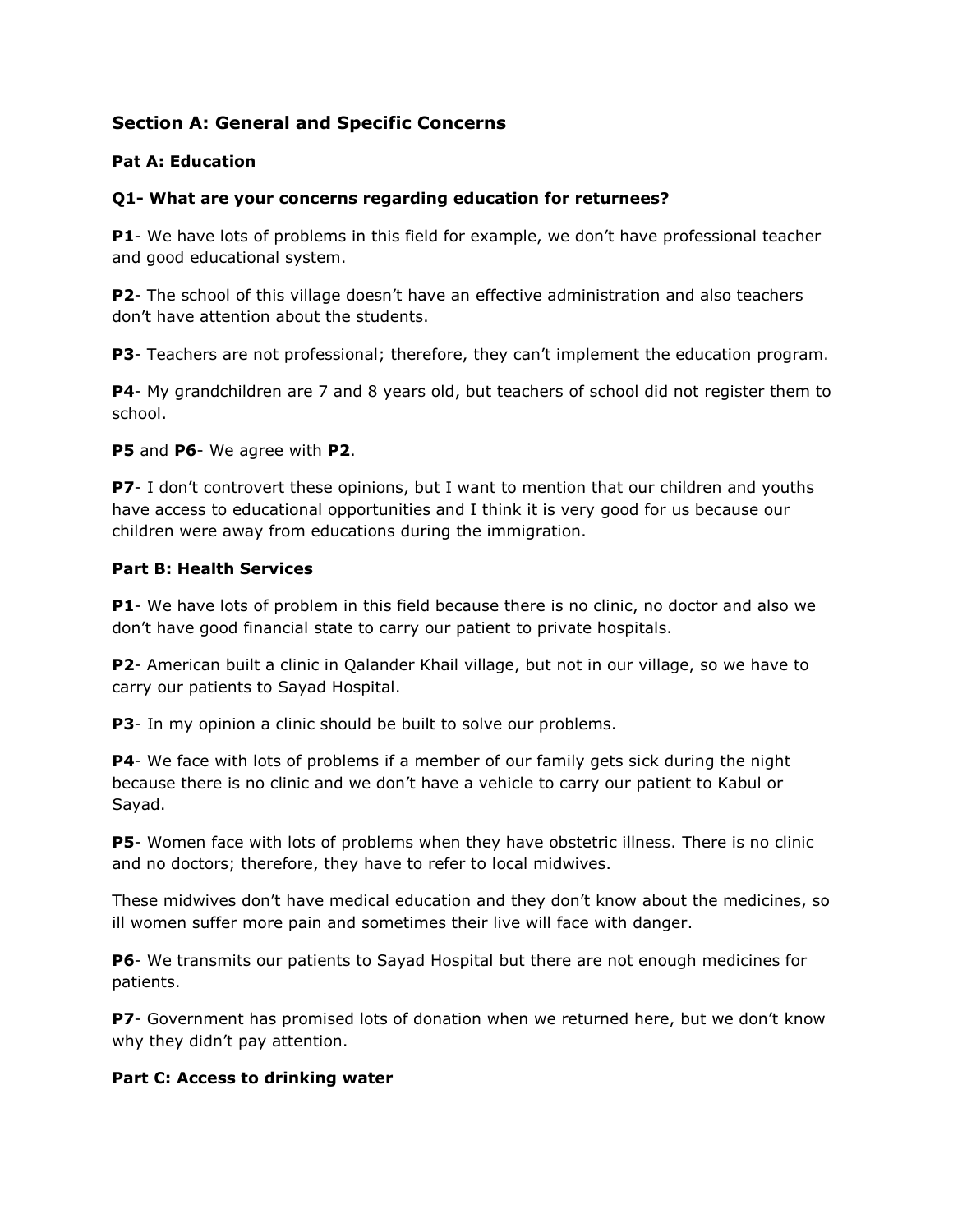## **Q1- What are your concerns regarding access to potable water for the returnees?**

**P1**- We have some problems in this field although there are 15 potable water resources, but they are not enough for all people.

**P2**- 80% of problems have been solved in this regard, but sometimes these hand pumps gets harm and become useless because don't have good quality.

Other participants of this discussion emphasized on **P2**'s opinion.

#### **Part D: Access to Food/ Market**

**P1**- There is few shops in the market that is not enough for this village's people.

**P2**- People should have access to bakery, butchery and other necessary services providers.

**P3**- we don't have good market in this village. It takes lots of times to bring necessities from Ghullam Ali Market because it is very far.

**P4**- We don't have access to market in this village, so we have to spend 100Afs in transportation to achieve to Ghullam Ali Market for purchasing the necessities.

**P5**- We don't have good financial state to spend more money in transportation, therefore I want from government to make a market in this village.

**P6** and **P7** agree with **P5**.

#### **Part E: Access to Shelter**

## **Q1- What are your concerns regarding shelter for the returnees?**

**P1**- Returnees have some problems in this regard. My son lives in a home which doesn't have enough rooms, so his home equipments are in yard.

**P2**- I have a house, but it destroyed during the internal wars and now I have the ability to build it so I ask from government if can help us.

**P3**- I have one room in my house I ask from government to help me build more rooms in my house.

**P4**- We have land, but we don't have the financial support to build it.

**P5**- I live in one room with my family, when a guest comes we face with problem because we don't have enough room at home.

**P6**- We have very serious problem in this regard because we have one room in our house.

**P7**- One of my sons doesn't have shelter and also he is jobless so he lives with his brother, but sometimes his brother tells him leave my home.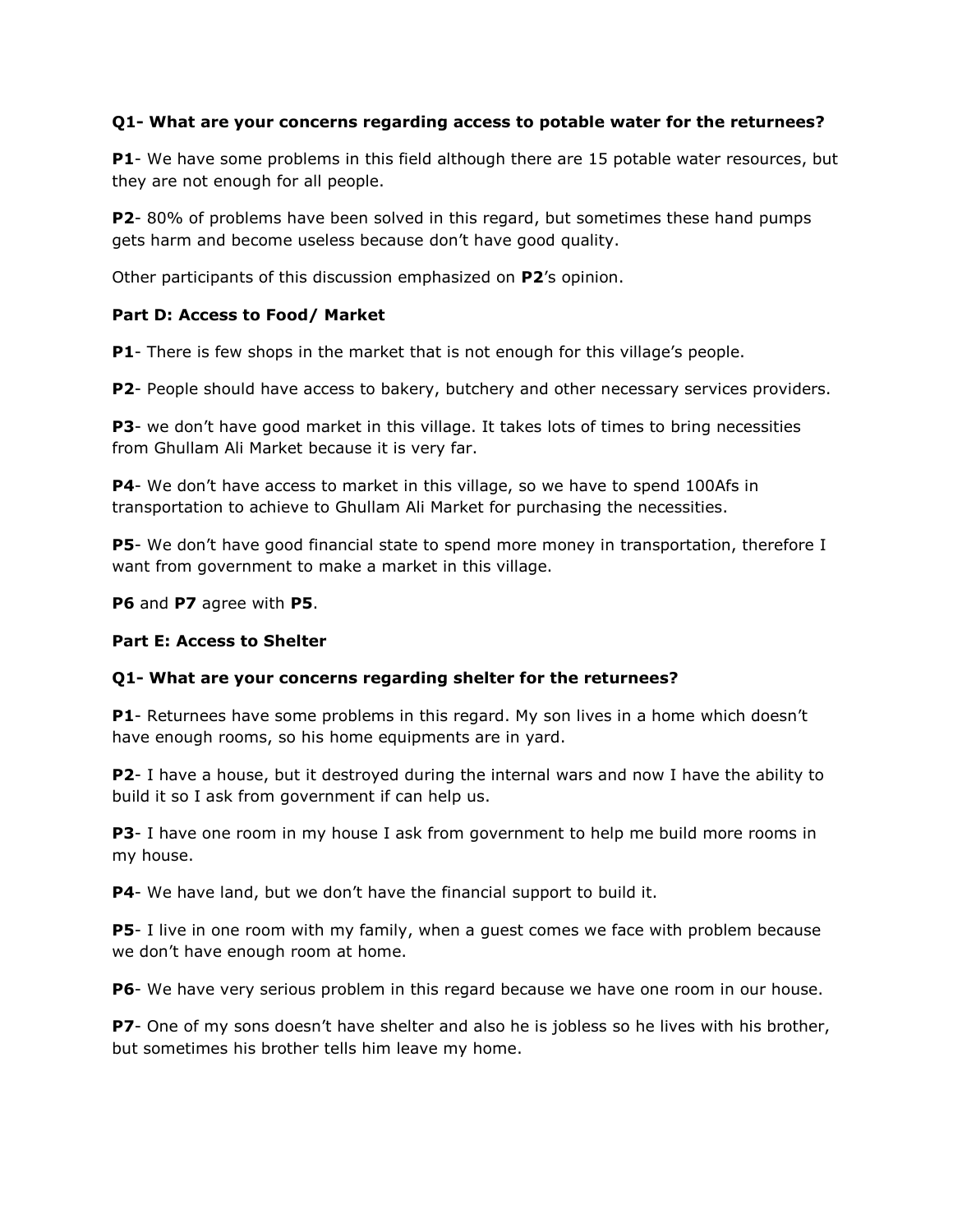## **Part G: Access to employment opportunities**

**P1**- There is no employment opportunities for people of Khanjar Khail although all of them have skills.

**P2**- If government and non-governmental organs implement some project people will find jobs.

**P3**- People of this village don't have access to faming land and other income source.

**P4**- Our men are going out of home to find work and earn money, but they can't find a job.

**P5**- About 50% of men are jobless in this village because there is no working opportunities available for them.

**P6**- My husband is a labor he earns 300Afs per day, it is not enough for my family because we are nine persons in family, so I want institutions to implement some projects here to provide employment opportunities for people.

**P7**- Two of my sons are bakers, but they don't have the ability to build a bakery in the market although there is no bakery in the market of this village.

#### **Part H: Sanitation**

#### **Q1- What should be done in order to improve sanitation of the households?**

**P1**- If people can't observe the sanitation; in my opinion the main problem is the weak economic because they can't buy good equipments and materials to clean their houses.

**P2**- We don't have toilet and the ability to build.

**P3**- There is no trash cans so we throw the garbage to street and it can be a threat for health if people.

**P4**- I try my best to observe sanitation in my house.

**P5**- People have some problems in this regard because they don't have access to modern toilets.

**P6** and **P7** agree with **P5**.

#### **Part J: Access to irrigation water**

**P1**- There is someone who irrigates lands and takes money by number so people don't have any problem in this field.

All participants of this discussion agree with **P1**.

#### **Part L: Security**

**P1**- This area doesn't have good security. Many days ago some thieves stole the motorcycle of a person during the night when he was the way to home.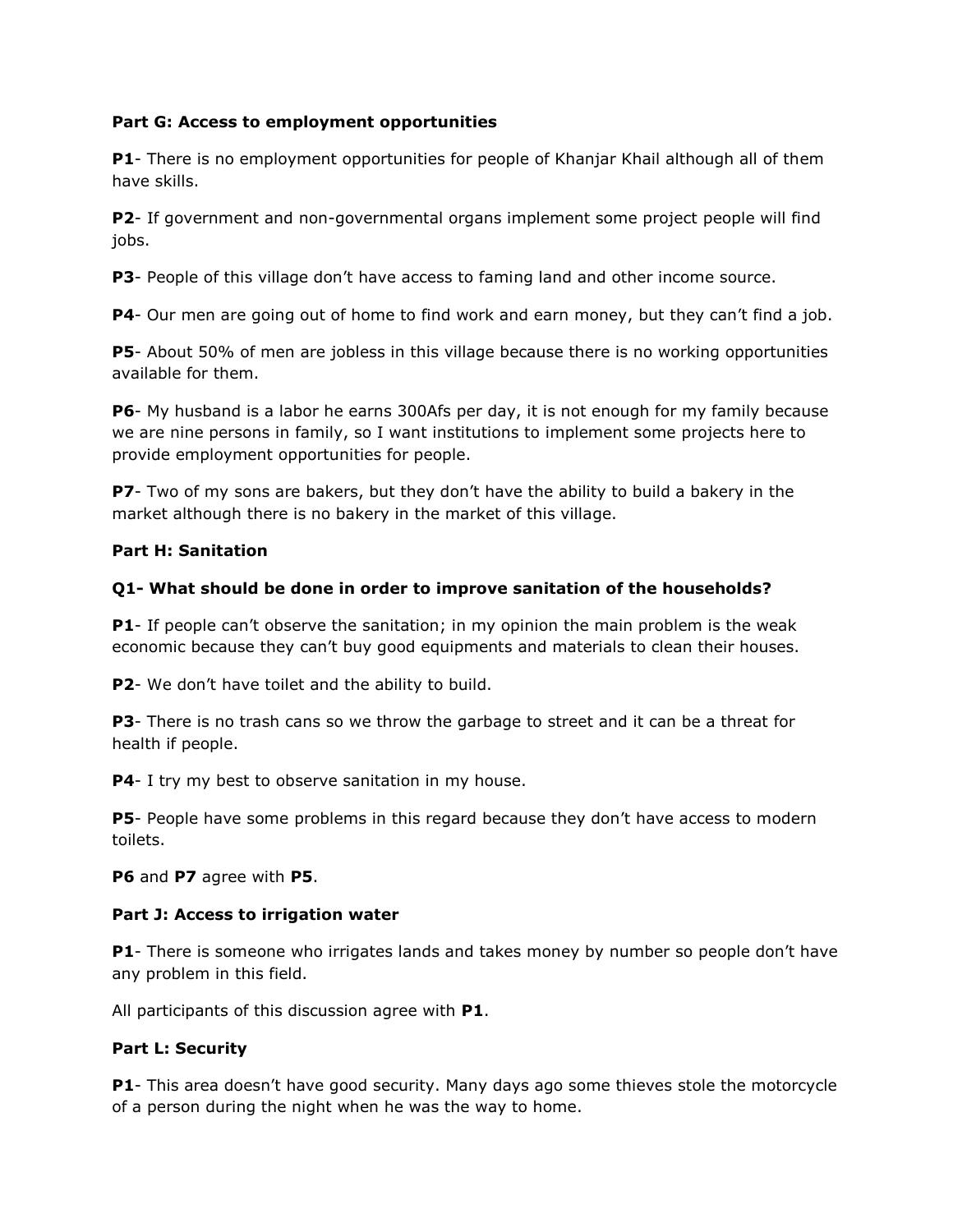**P2**- We have some security problems because some unknown persons come to this village during the night and make insecure the village.

Other participants agree with **P2**.

# **Section B: Governance and Participation**

# **Q1- How effective is the government**

**P1**- In my opinion the government is effective because returnees have received lots of donations and cooperation from government since they returned.

All participants agree with aforementioned opinions.

## **Q2- Since the government has been elected what changes have you observed in areas of livelihood?**

**P1**- I think lots of changes have come to our life since government elected. Roads, school and universities have been constructed and also people find access to potable water, electricity, calmness and security.

All participants emphasized the aforementioned opinion.

# **Q3- Are the women consulted on important issues? If yes, what issues? How are they?**

**P1**- Yes! Men always consult women about important issues specially about purchasing of equipment for home etc.

**P2**- Men consult women, but not on all affairs. When a wife became widow her husband's family marry her with her brother in law and no one asks her do you agree to this marriage or not?

Other participants agree with **P2**.

# **Q4- How do people get access to information? Regarding rights, laws, policies and national institutions?**

**P1**- Men can get information regarding to the rights, the law etc. via different resources like mosques, books, TV etc.

**P2**- I get information via radio.

**P3**- I get information by consulting other.

Other participants have the same ideas.

# **Section C: Access to livelihood, social and economic security**

**Q1- How do you feel about the land was allocated to the returnees?**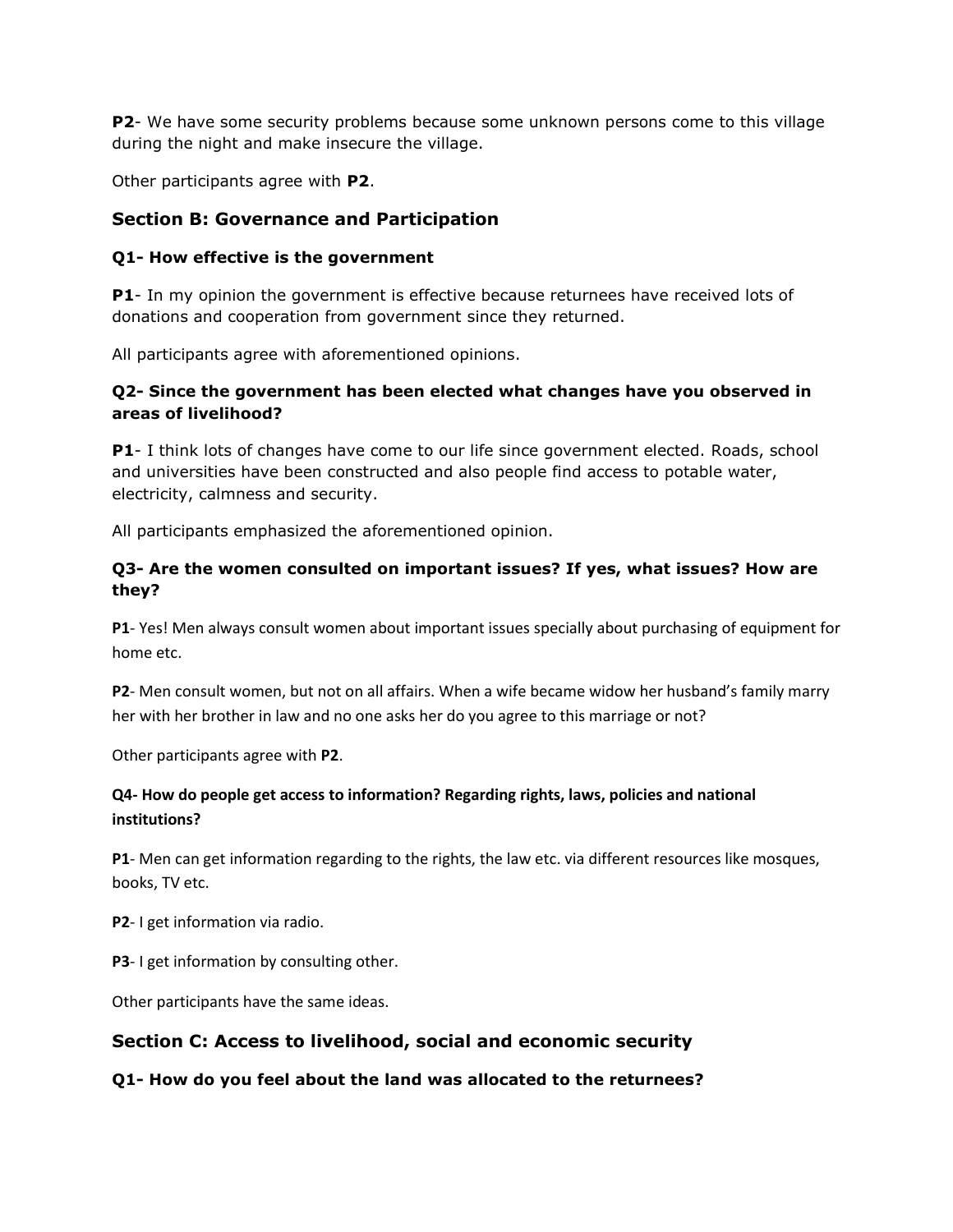**P1**- We are glad from government to allocated land for returnees.

All participants have the same idea.

## **Q2- Were there problems because some non-returnees didn't have access to land?**

Joint opinion: There is not any big problem that they don't have access to land.

## **Q3- Does the community have problems with crime? If yes, what types of crime?**

**P1**- Yes! Many nights ago the police found a death boy in garden, but they can't find the murder yet. It was the only incident that we observed.

All participants of this discussion agreed with **P1**.

## **Q4- How do people get access to information regarding rights, laws, policies and national institutions?**

**P1**- People usually gets information about these issues via radio.

Other participants emphasized the aforementioned opinion.

# **Q5- Is unemployment higher among returnees than non-returnees? For example food for work and food for cash projects?**

Joint opinion: No! There is not difference in this regard all people returnees and nonreturnees be employment equally by government or other organs to project.

## **Q6- Do the community members have more skilled workers than the returnees?**

**P1**- I think returnees have more skills than non-returnees because they learnt different occupations during the immigrations in Pakistan and Iran.

All participants of this discussion agree with **P1**.

## **Q7- Do you believe that returnees and non-returnees have equal access to services and resources? If no, please give examples.**

Joint opinion: returnees and non-returnees have equal access to services and resources there is no difference between them.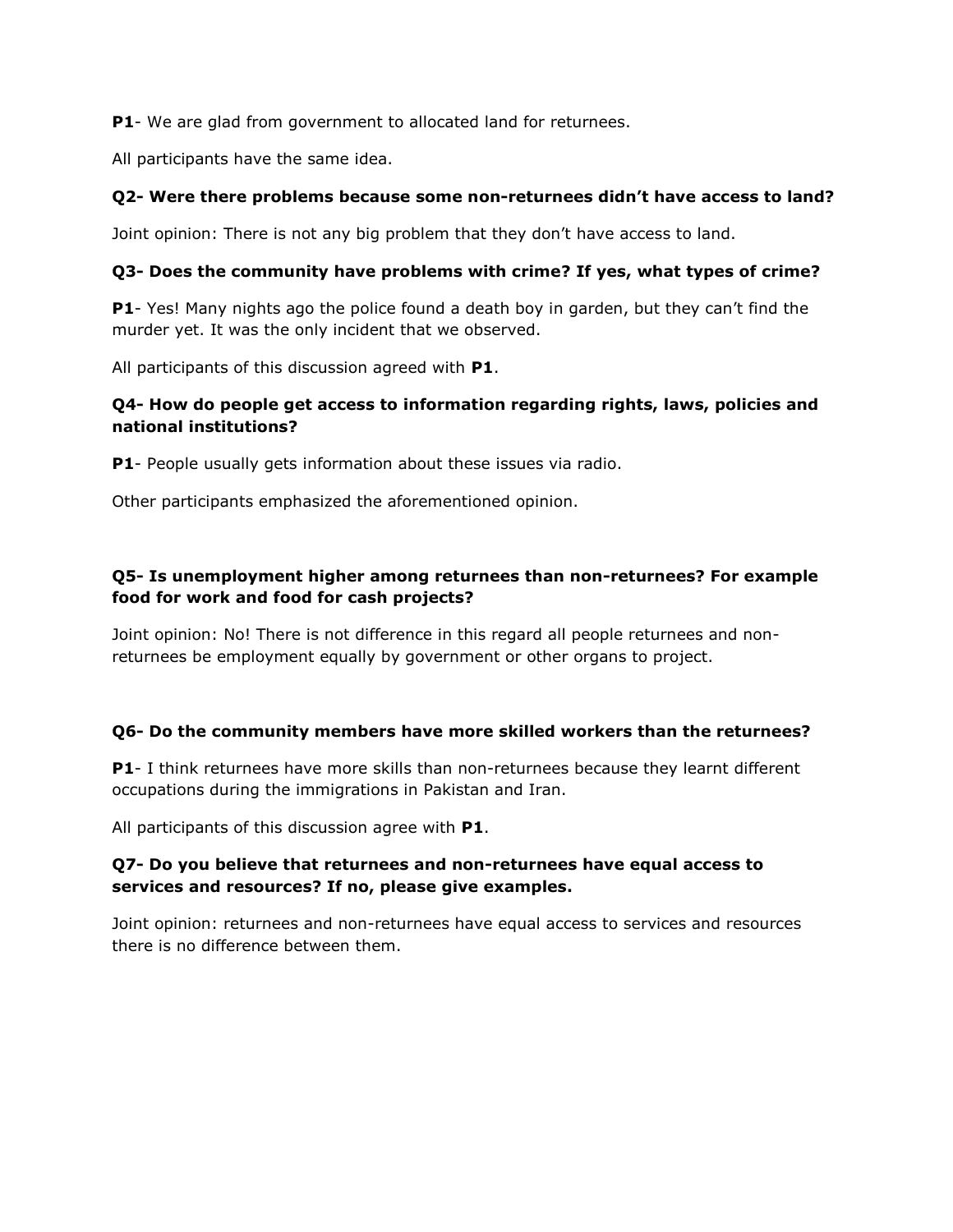## **Section D: Justice and Rule of Law**

## **Q1 Are there differences in the way the community functions now that returnees are living in the community? For example**

#### **T. The way the community interact among themselves.**

**P1**- We have the same interact with returnees and non-returnees. Non-returnees have good behavior with returnees; therefore, all returnees respect non-returnees.

All participants of this discussion agree with **P1**.

#### **U. The way the community builds and maintain relationships and trust**

**P1**- I was sick and my neighbor got me to doctor and took the medicines for me. It shows that we have good relations together and we trust each other.

**P2**- All people of khanjar Khail village are soft hearts and they trust each other.

#### **P3**, **P4**, **P5** and **P6** agree with **P1**.

**P7**- Neighbors trust each other's and no one betrayed his/her neighbor yet in this village.

#### **V. The way the community support each other during difficult economic times**

**P1**- Yes! People are trying to help each other during the economic problems. I didn't have money to purchase oil, so I borrowed from my neighbor.

**P2**- Yes! People help each other during the economic problems.

**P3**- I didn't have flour to cook bread; therefore, my neighbor lent me flour.

Other participants emphasized on aforementioned opinions.

## **W. The way the community resolves disputes among returnees and nonreturnees**

Joint opinion: Returnees and non-returnees consult to head of local council and elders to solve their problems.

## **X. The way the community share resources**

**P1**- If we face with problems we will share our resources and equipments to each other.

**P2**- All people of this village are ready to share their resources and equipments together.

Other participants agree with aforementioned opinions.

## **Q2- How safe is for women and girls to move around the community?**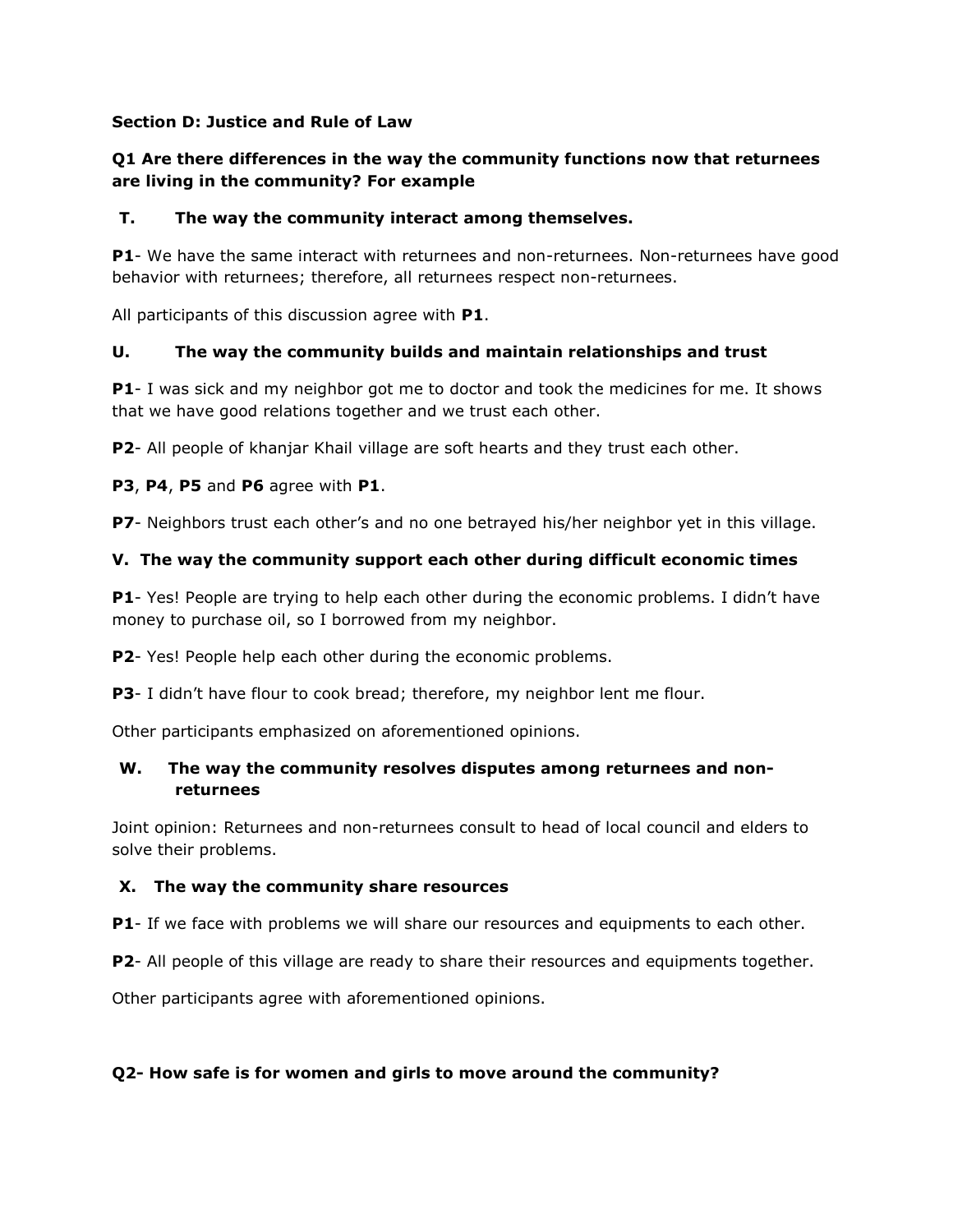Joint opinion: It is safe for women and girls to move around the community. They don't have any problem in this regard.

## **Q3- What do you think would improve safety of women and girls in this community?**

Joint opinion: We think if government takes the security it will improve safety and security of women and girls in the society.

## **Q4- Is it safe for men to travel outside the community during the day? Is it safe for men to travel?**

**P1**- It is safe for men to travel outside the community during the day, but they feel a little fear during the night.

All participants agree with aforementioned opinion.

## **Q5- Which group is the biggest threat to safety and security?**

**P1**- We can't specify a particular group, but we fear from American Forces while they are patrolling during the night in our village.

All participants have the same opinion.

## **Q6- What can the community do to improve the safety and security of the community?**

**P1**- If government wants to secure the area bring a calm life for people it should increase the numbers of police checkpoints.

**P2**- In my opinion first of all government should provide employment opportunities for people because unemployment can cause different crimes in the society.

Other participants of this discussion emphasized on **P2**'s opinion.

## **Q7- Have there been benefits to returnees relocating to your community? What are they? Are there any problems? What are they?**

**P1**- Yes! There are lots of benefits in relocating of returnees to this community, because government paid attention to returnees and distributed land for them and other organs helped them to build the shelters; therefore, deserts changed to a city. Also returnees have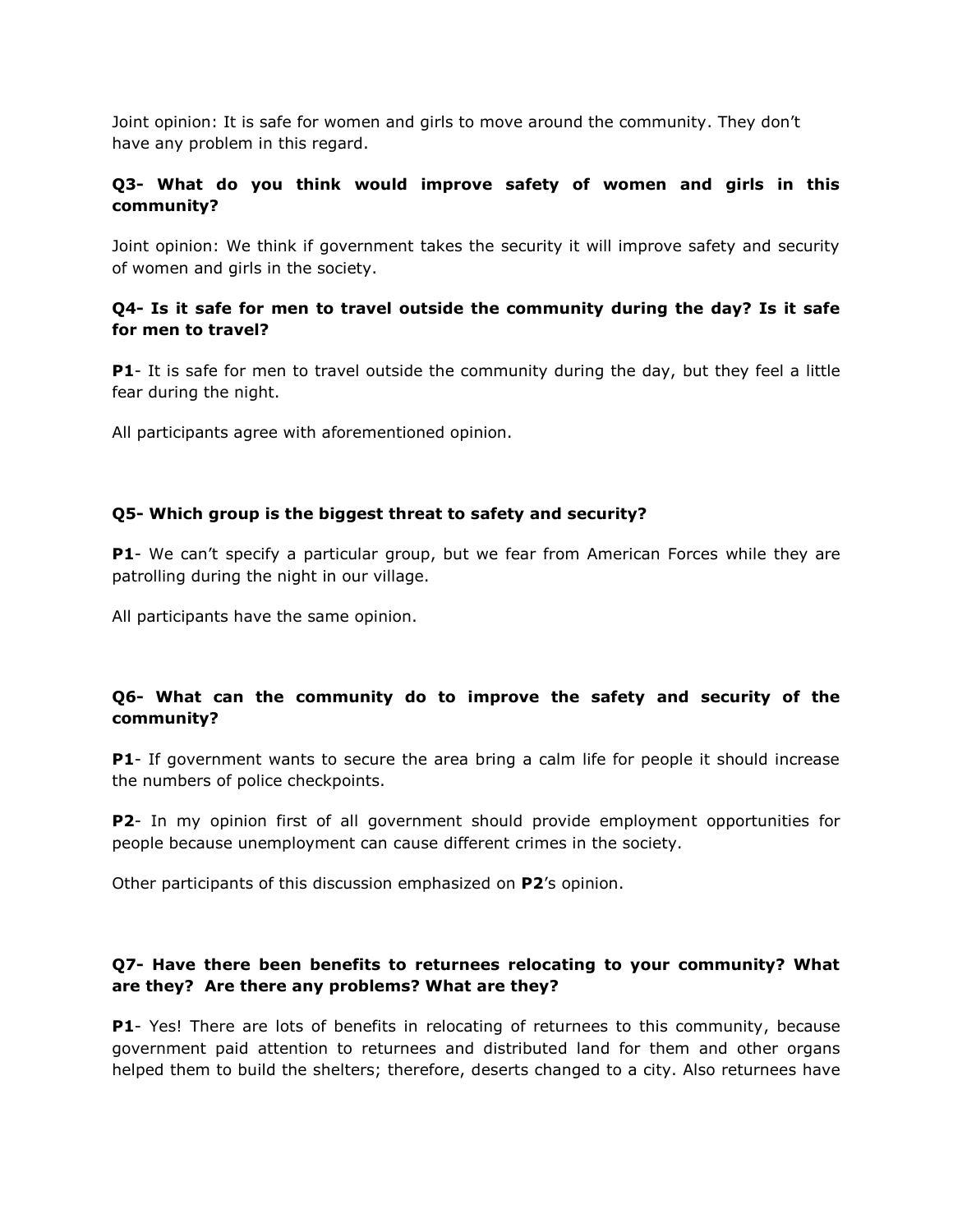brought different skills with themselves which they learnt during the immigration in Pakistan and Iran which is effective in construction of the community.

All members of this discussion group agree with aforementioned opinion.

# **Section E: Gender based violence**

## **Q 1: without mentioning any names or indicating anyone specific, Can you tell me what kinds of incidents of violence against women and girls take place in the community?**

**P1**- No violence has happened against women and girls in this village and women have been respected by men.

All participants have the same idea.

# **Q 3: How comfortable are women and girls in seeking help from services providers?**

Joint opinion: Women and girls are 100% comfortable to seek help from services providers. They don't have any problem in this regard.

# **Q 4: If a girl suffers violence, is she likely to report it? If yes to whom, If no why?**

**P1**- Never has happened such as violence against women and girls in this village because all people know that this is a big guilt, but in my opinion if a girl or woman suffers such as violence, first of all will report to her family members and if it is necessary her family will report to local council and governmental organs.

All participants agree with this opinion.

# **Q 5: How would a perpetrator of sexual or gender based violence be punished?**

**P1**- In my opinion he should be stoned in front of people.

**P2**- In my opinion the perpetrators of sexual violence should be punished according to the Afghanistan Law.

**P3**- I think the perpetrators of sexual violence should be punished according to the Islamic Rules.

Other participants emphasized on aforementioned opinions.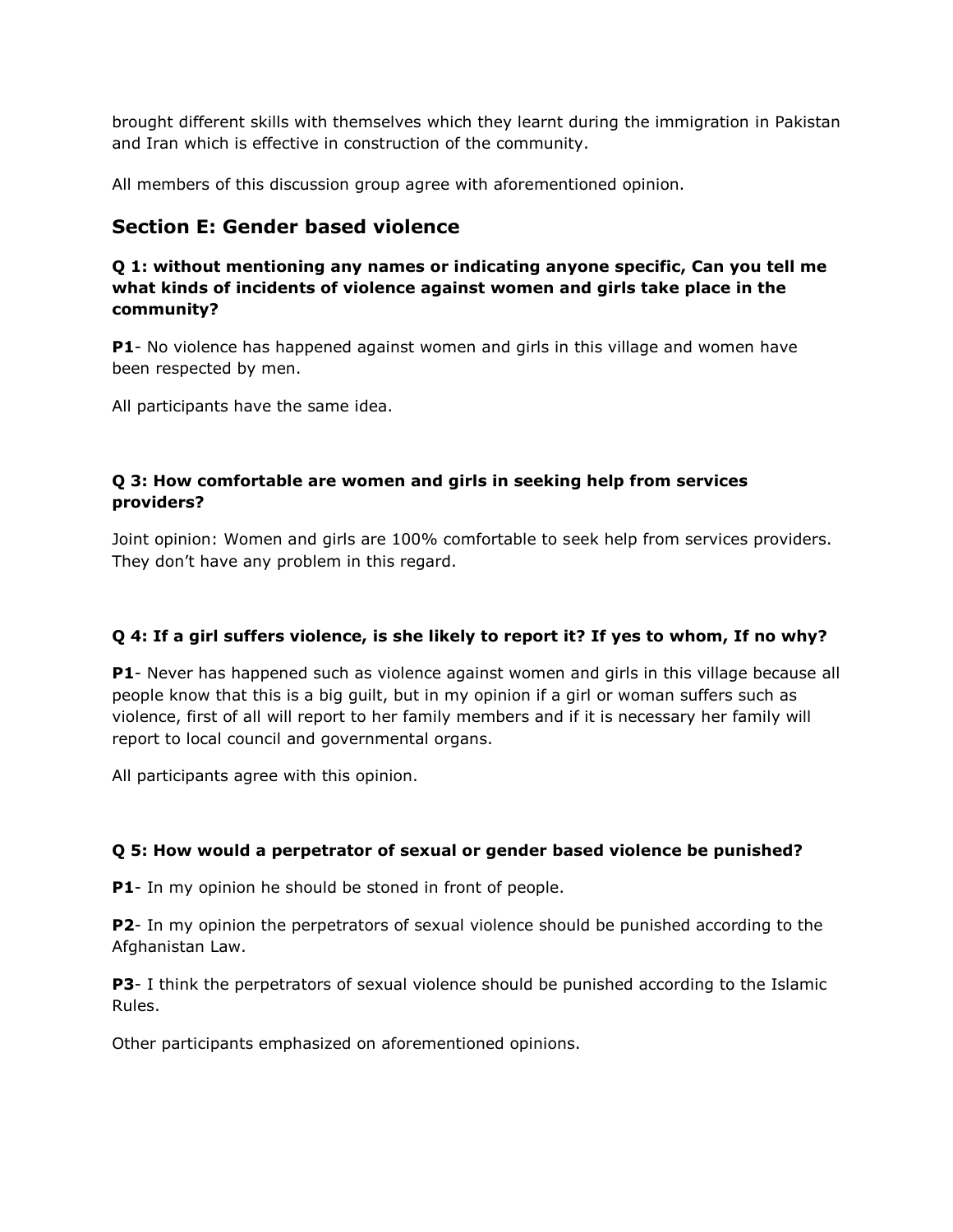#### **FOCUS GROUP DISCUSSION**

# **FORM REGISTRATION NO: 152**

| 16. Moderator's and Taker |                                 |   |                                                          |  |  |  |  |  |  |
|---------------------------|---------------------------------|---|----------------------------------------------------------|--|--|--|--|--|--|
| 1.21                      | Facilitator's name:             |   | Hidayatullah Wakman                                      |  |  |  |  |  |  |
| 1.22                      | Note taker's Name:              |   | Juma Gul                                                 |  |  |  |  |  |  |
| 1.23                      | Date of the FGD:                |   | 23/9/2012                                                |  |  |  |  |  |  |
| 1.24                      | Report Number:                  | 5 |                                                          |  |  |  |  |  |  |
|                           |                                 |   | 17. Area Information                                     |  |  |  |  |  |  |
| 2.1                       | Reintegration site Name:        |   | <b>Bahar Khail</b>                                       |  |  |  |  |  |  |
| 2.2                       | Site Number:                    |   | 5                                                        |  |  |  |  |  |  |
| 2.3                       | Returnees: (Yes, No)            |   | yes                                                      |  |  |  |  |  |  |
|                           | Non-Returnees: (Yes, No)        |   | Yes                                                      |  |  |  |  |  |  |
| 2.4                       | Gender (Male, Female,<br>Mixed) |   |                                                          |  |  |  |  |  |  |
| 2.5                       | GPS (Yes, No)                   |   | yes                                                      |  |  |  |  |  |  |
|                           | If No see code.                 |   |                                                          |  |  |  |  |  |  |
| 2.6                       | <b>GPS</b> location             |   |                                                          |  |  |  |  |  |  |
|                           | Latitude:                       |   | 34 97 752                                                |  |  |  |  |  |  |
|                           | Longitude:                      |   | 69 27 0 23                                               |  |  |  |  |  |  |
|                           |                                 |   | 18. FGD Outcome                                          |  |  |  |  |  |  |
| 3.1                       | FGD Completed (Yes, No)         |   | yes                                                      |  |  |  |  |  |  |
| 3.2                       |                                 |   | FGD team Notes use to take note any special observation: |  |  |  |  |  |  |
|                           | No comments                     |   |                                                          |  |  |  |  |  |  |
|                           |                                 |   |                                                          |  |  |  |  |  |  |
|                           |                                 |   |                                                          |  |  |  |  |  |  |
|                           |                                 |   |                                                          |  |  |  |  |  |  |
|                           |                                 |   |                                                          |  |  |  |  |  |  |
|                           |                                 |   |                                                          |  |  |  |  |  |  |
|                           |                                 |   |                                                          |  |  |  |  |  |  |
|                           |                                 |   |                                                          |  |  |  |  |  |  |
|                           |                                 |   |                                                          |  |  |  |  |  |  |
|                           |                                 |   |                                                          |  |  |  |  |  |  |
|                           |                                 |   |                                                          |  |  |  |  |  |  |
|                           |                                 |   |                                                          |  |  |  |  |  |  |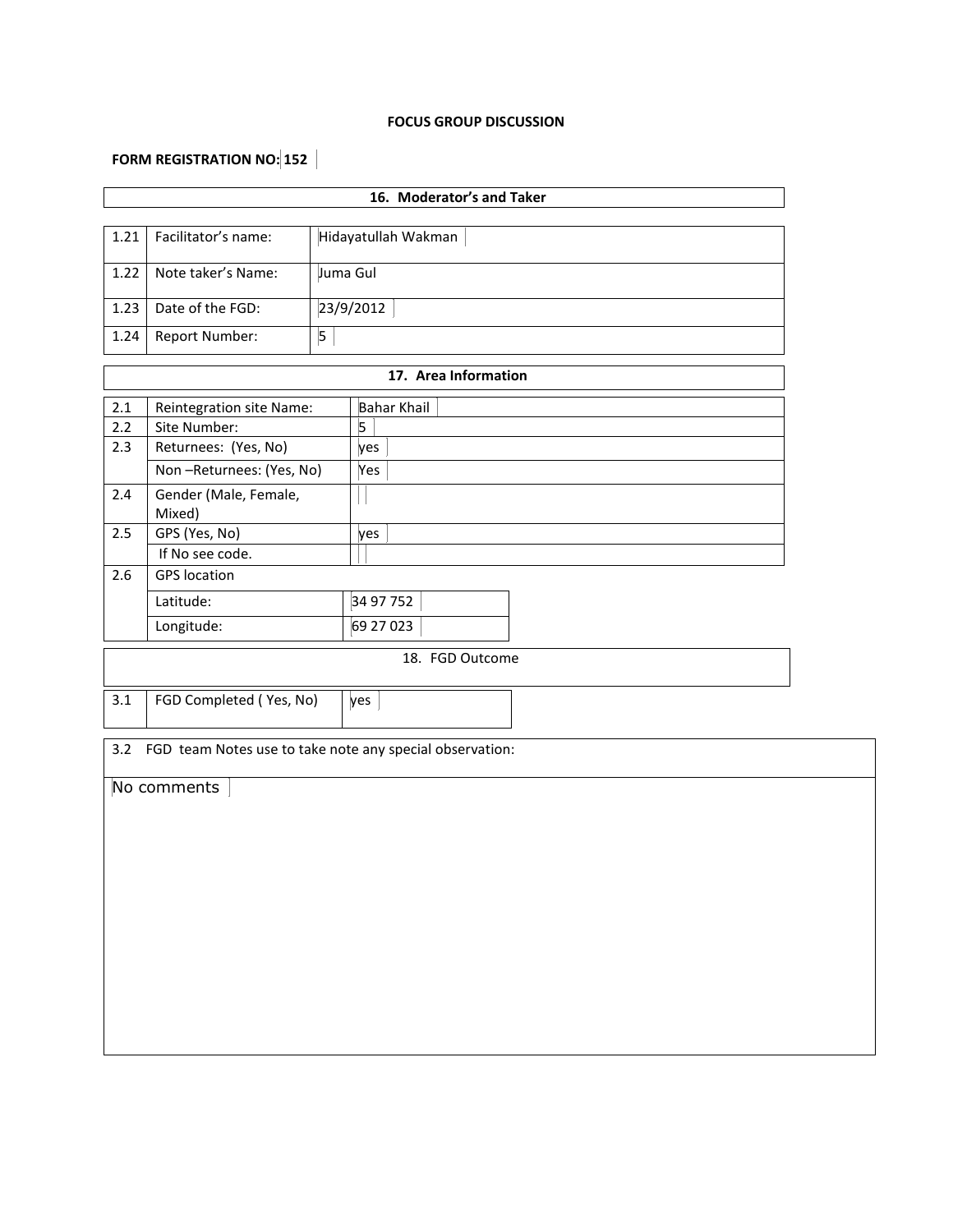|                                      |        | 4. Data Management Information (Internal Use Only by Database Entry Team) |                              |                    |        |  |  |  |
|--------------------------------------|--------|---------------------------------------------------------------------------|------------------------------|--------------------|--------|--|--|--|
| 4.1 Date of Interview                |        | 23/09/2012                                                                |                              |                    |        |  |  |  |
| 4.2 Interviewer's number             |        | Male Interviewer                                                          | $C-7$                        | Female Interviewer |        |  |  |  |
| Supervisor's number                  | $C-14$ |                                                                           | Regional Supervisor's number |                    | $C-13$ |  |  |  |
| 4.5 Date of office editing           |        | 24/10/2012                                                                |                              |                    |        |  |  |  |
| 4.6 Office editor's code<br>$C-13$   |        |                                                                           |                              |                    |        |  |  |  |
| 08/10/2012<br>4.7 Date of data entry |        |                                                                           |                              |                    |        |  |  |  |
| Data entry officer code<br>4.8       |        | 6                                                                         |                              |                    |        |  |  |  |

| List of Participants in Focused group discussions (F.G.D) |             |  |  |  |  |
|-----------------------------------------------------------|-------------|--|--|--|--|
| Province                                                  | Parwan      |  |  |  |  |
| District                                                  | Bagram      |  |  |  |  |
| Site Number                                               | 5           |  |  |  |  |
| Village                                                   | Gujar Khail |  |  |  |  |

| No              | Name       | <b>Position</b> | Occupation  | <b>Contact No</b> | Age |
|-----------------|------------|-----------------|-------------|-------------------|-----|
| $\vert$ 1       | Baqi       |                 | Malik       |                   | 40  |
| $\vert$ 2       | Ferooz     |                 | Elder       |                   | 80  |
| 3               | Nur Sayeed |                 | Elder       |                   | 68  |
| $\overline{a}$  | Rohullah   |                 | Student     |                   | 18  |
| $\vert 5 \vert$ | Hakim Khan |                 | Farmer      |                   | 50  |
| $6^{\circ}$     | Satar Khan |                 | Shop keeper |                   | 40  |
| 7               |            |                 |             |                   |     |
|                 |            |                 |             |                   |     |
|                 |            |                 |             |                   |     |
|                 |            |                 |             |                   |     |

 $\overline{\phantom{a}}$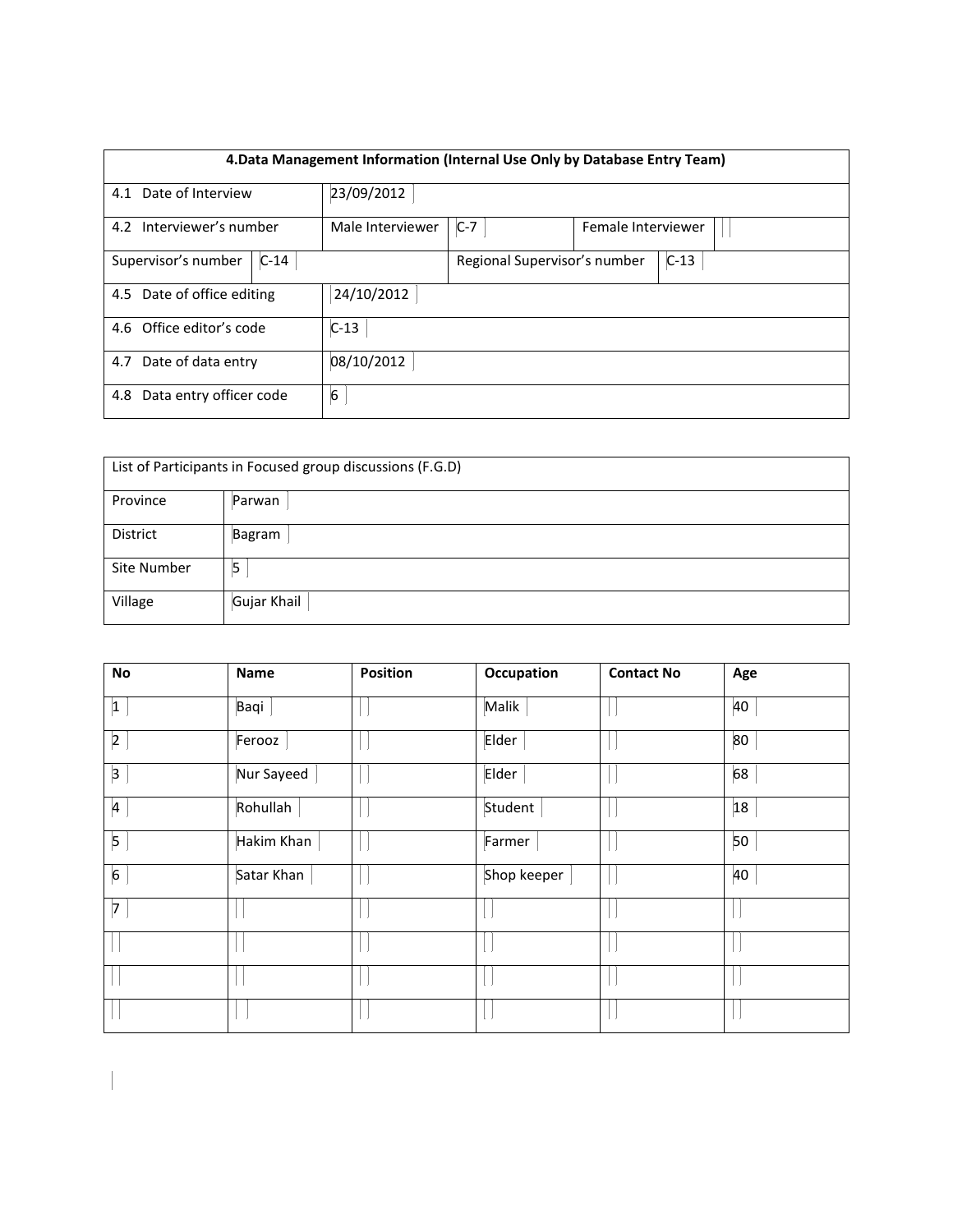#### **Section A: General and Specific Concerns**

#### **Pat A: Education**

#### **Q1- What are your concerns regarding education for returnees?**

**P1.** A school is located in upper village and students attend the school which is loated along the asphalted road which is much dangerous and mostly we are faced with many car crashes and heartbeats issues, so our villagers are most disappointed from this area and we all wish to approve a school for our village.

**P2.** For the children of this village a school is much essential and we wish from authorities to approve a school for our children.

**P3.** A primary school is needed for us, and according the rules and regulation we have seen unprofessional teachers.

**P4.** A school is located in upper village with having no professional educational curriculum, so we request from the concern authorities to hire professional teachers.

**P5.** The school is located along the road and the drivers are not paying attention to the students, while the students are the same as drivers.

**P6.** I confirm the upper person's thought and we wish to distribute the books for the students and to assign professional teachers for the students to teach them by their native language and to approve a primary school in our village.

#### **Part B: Health Services**

#### **Q1- What are your concerns related to health services for the returnees?**

**P1.** Due to increasing of population and crowding of people, the diseases are spreading and the people are suffering from many diseases.

**P2.** In these days of the year our children suffer from diarrhea and other diseases and the people are trying to take them to the clinic, while the clinic is far from us and it is impossible to take them on time, so regarding to this issue we need a clinic to resolve this problem.

**P3.** Regarding to not implementing the vaccine for the newly born babies and mother we face these sorts of diseases.

**P4.** In spite of the living the people in the society is good, so that in this situation of the Afghanistan with no health services and having excess lake people are concern with medical male and female doctors for first aids. If doctor is available then the medicine is not available, when both are available the medicine is given to some special people and the other should wait.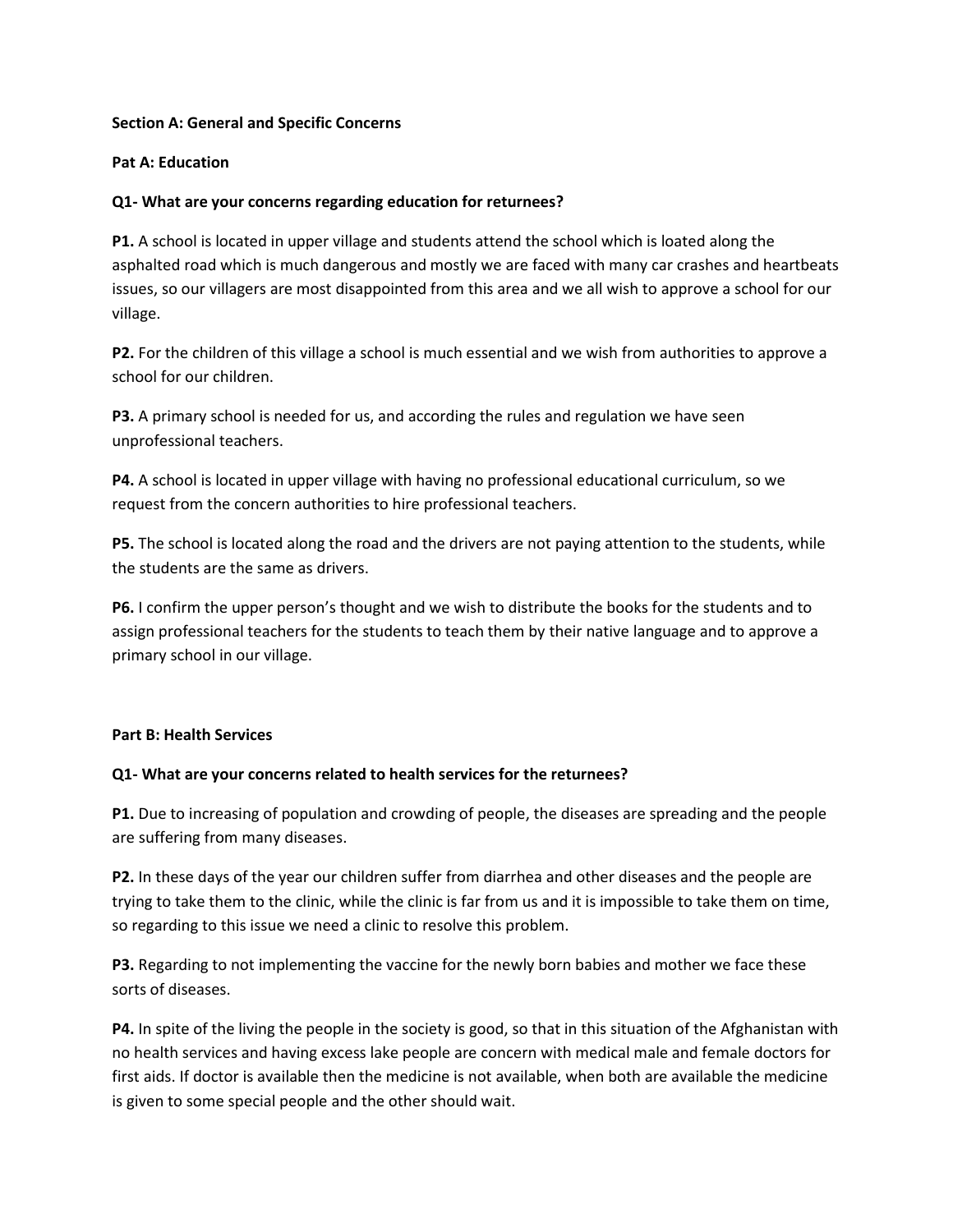**P5. P6.** The upper brother's thinking was the acceptable and we never refuse them, at the end we should add that the government and the welfare organizations should consider us in health sector and to provide a clinic, doctors and medicine for better access.

#### **Part C: Access to drinking water**

#### **Q1- What are your concerns regarding access to potable water for the returnees?**

**P1.** Water is vital material for human being so it must be pure and utilizable for drinking.

**P2.** Many welfare organization made deep wells in our villages and submitted for usage, unluckily some of them are stopped working.

**P3.** The hand pump and the other material of the wells should be of good quality and work for ever.

**P4.** Despite of the more population and crowded area many deep wellss are needed according to the surface of water and we wish start their digging.

**P5.** Some of the wellss create worm or insects, so the iodine or salt should be used in them.

**P6.** I think water should not be used uselessly, while we should use the water according to our usages and these people may face lack of water.

#### **Part E: Access to Shelter**

#### **Q1- What are your concerns regarding shelter for the returnees?**

**P1.** Shelter is the basic need of human and the people of suburb and city have migrated to other places and their shelters are damaged due to war and snow.

**P2.** At the initial stage for returnees it is better to distribute land to build shelters.

**P3.** Returnees are not receiving the constructed materials, only for 5% to 8% returnees were received, and the constructed material such as wood and girder should be giving for a two-room and a bathroom.

**P4.** While the returnee have shelter, so it is good to help them too in order to improve them and the welfare organization should assist them in all aspect of the life as possible, otherwise it is not fair.

**P5. P6.** The above thought are acceptable and it is better to help them in international standard and all should have access and free well to use them.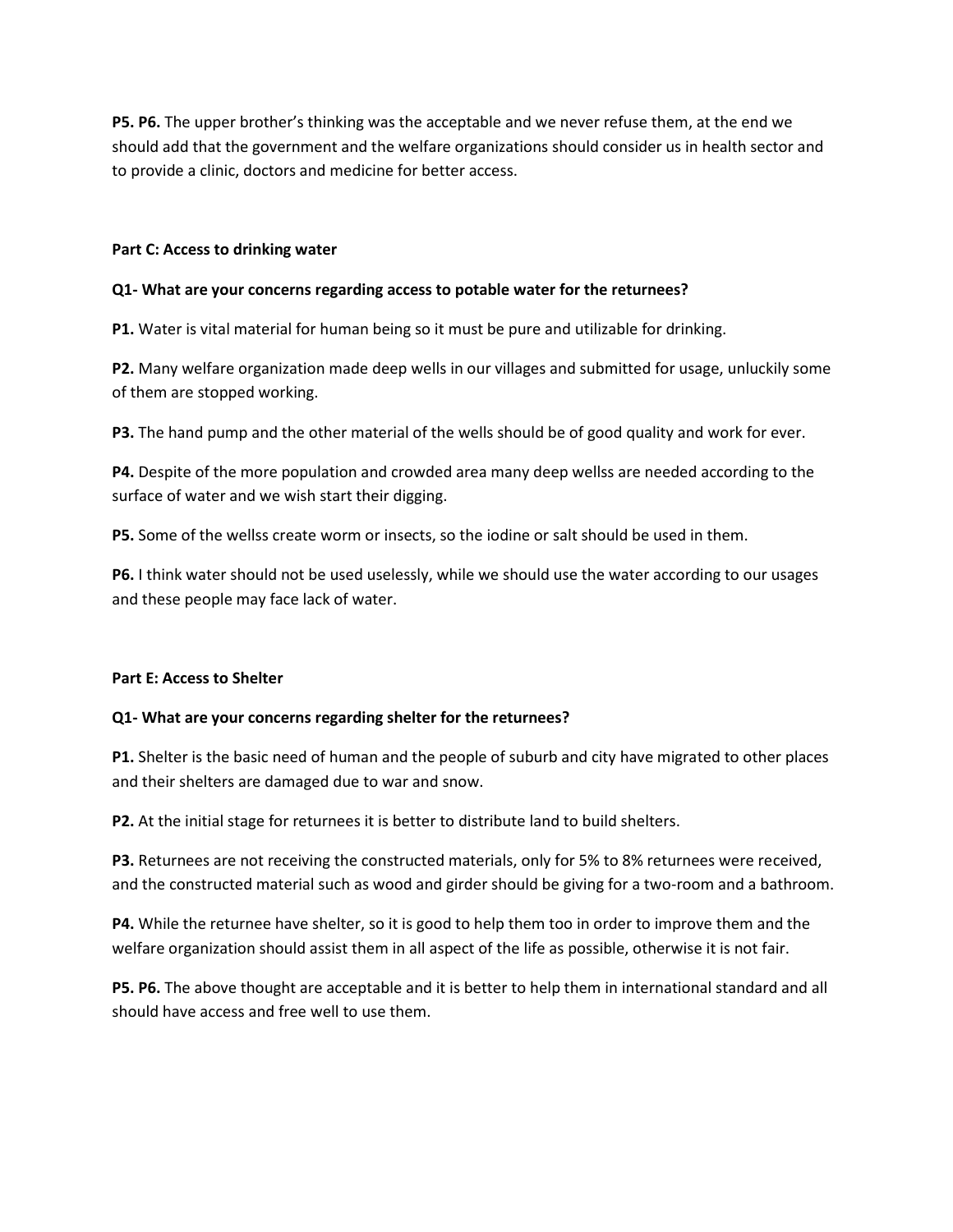#### **Part G: Access to employment opportunities**

**P1.** The returnees who were migrated from neighbor countries with craft or occupation are having good living condition as compare to the local resident.

**P2.** in this country which have passed three decades of war is having less opportunity for professional employees if they found is a good chance for them.

**P3.** We need from our government and other welfare organizations to provide opportunities for returnees to have suitable jobs to provide their needy home items.

**P4. P5. P6.** Most people are worry about the jobs in this government in order to receive jobs, because every one of the returnees wish to have the job, if not then they come to kill themselves.

#### **Part H: Sanitation**

#### **Q1- What should be done in order to improve sanitation of the households?**

**P1.** Most of the time no one take care of sanitation, women men and children suffer from different diseases and it is impossible to cure them due having economical problems.

**P2.** In this sector the government and ministry of health didn't sufficiently work which the people have access and in this situation it is better to assign a group of doctor containing male and female doctors to help the people in health sector.

**P3. P4. P5.** Whenever the governments do not practically assist the people in sanitation, the people will suffer with various diseases; on the other hand the government will not be able to recover them again.

#### **Part I: what is your concern regarding to irrigation water for returnees?**

**P1. P2. P3. P4.** Besides having two rivers one is from Panjsher and the second one come from Ghorband and we have objected to the ministry of water to provide us the canals and streams, however we have enough water, but unluckily the authorities just pass the time and they never do help us in this sector.

**P5.** When the farmers obtain more crops and it is due the water which passes along our villages.

**P6.** The above thoughts are respectable, I wish from the authorities, internal and external organization to practically start work, otherwise it is better not to ask us.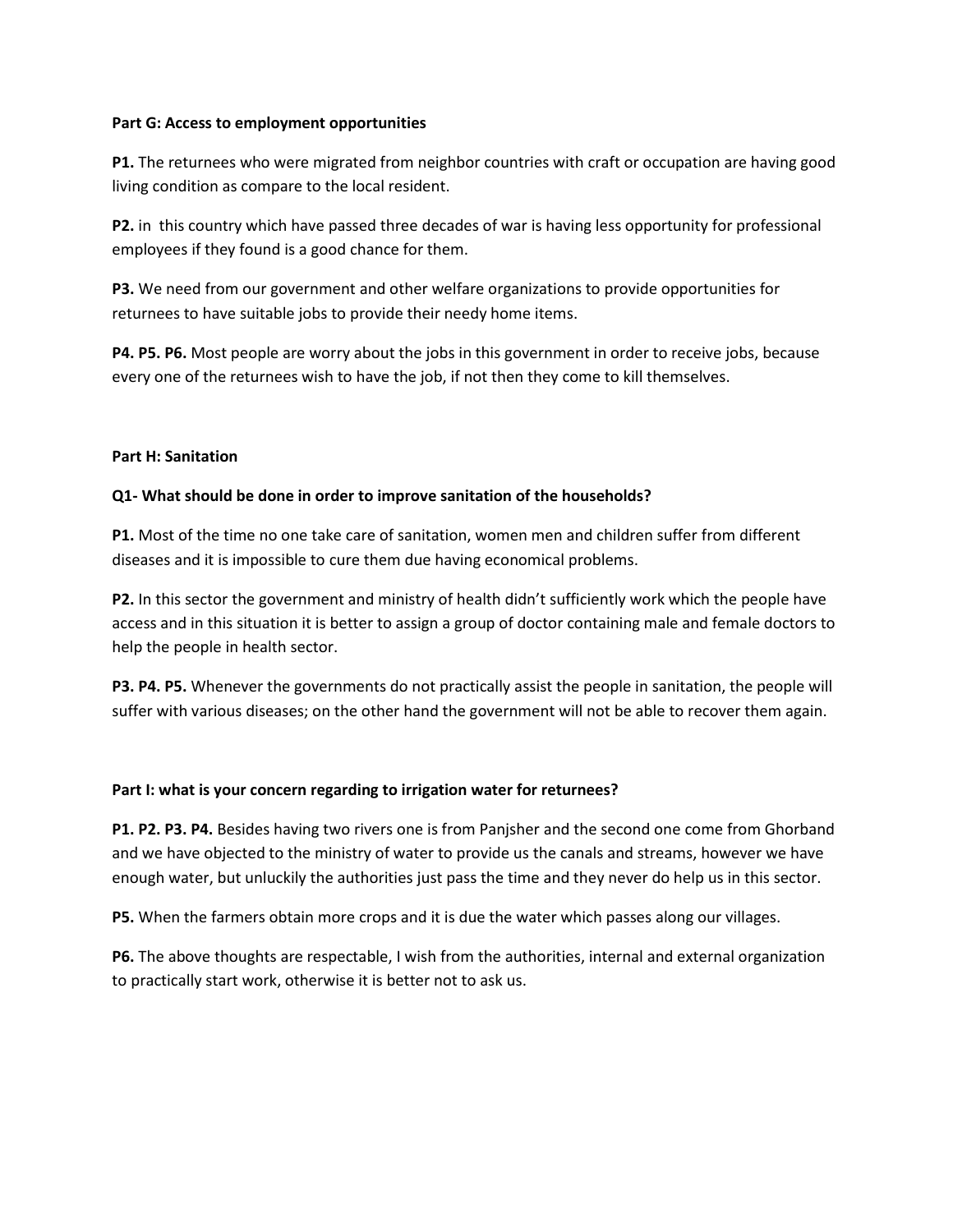#### **Part L: What is your concern regarding to security?**

**P1.** Security covers the fundamental element of the government.

**P2. P3.** Despite of forty countries which they work on security for the people of Afghanistan, and we all are unpleasant with them and all issues related to the basic organs of the government are depending upon the security and also we thank Allah for having a government.

**P4.** If Allah is willing that the government of Hamid Karzai didn't take place we could encounter with civil war and the armed forces or looting persons fought together. We thank from this government to them quite, while the people are involved with their jobs and without the government and security it is impossible to survive.

**P5. P6.** The security is now fair and we people should help with the government and we never let the enemies of Afghanistan to spread un unity, fanaticism, nepotism and nationalism for the better way of living.

#### **Section B: Governance and Participation**

#### **Q1. How effective is the government?**

**P1.** The government is more effective, if a country doesn't have a right government that is like a forest and every one does what he wants.

**P2.** Before the interim government of Afghanistan there was fighting, misfortune, torture and injustice especially among the war coordination.

**P3.** We are satisfied from the government that somewhere there is access to governmental establishment.

**P4.** No governance has follow in governmental offices, attorney and justice sectors, but they all take bribe and they void the rights of other and at the end of this government we wish to avoid stopping administrative corruption.

**P5. P6.** If the government carries on the governance on the interest of the people and to submit the work to the specialized persons, then we never face with any problems and our people wish to have an excellent government for ever.

#### **Q2- Since the government has been elected what changes have you observed in areas of livelihood?**

**View of all participants.** The time when the elected government has changed we haven't seen any changes however the problems were arose for the people and no work has given to the jobless persons formers are not satisfied and those who were poor are remain the same. As the people demand from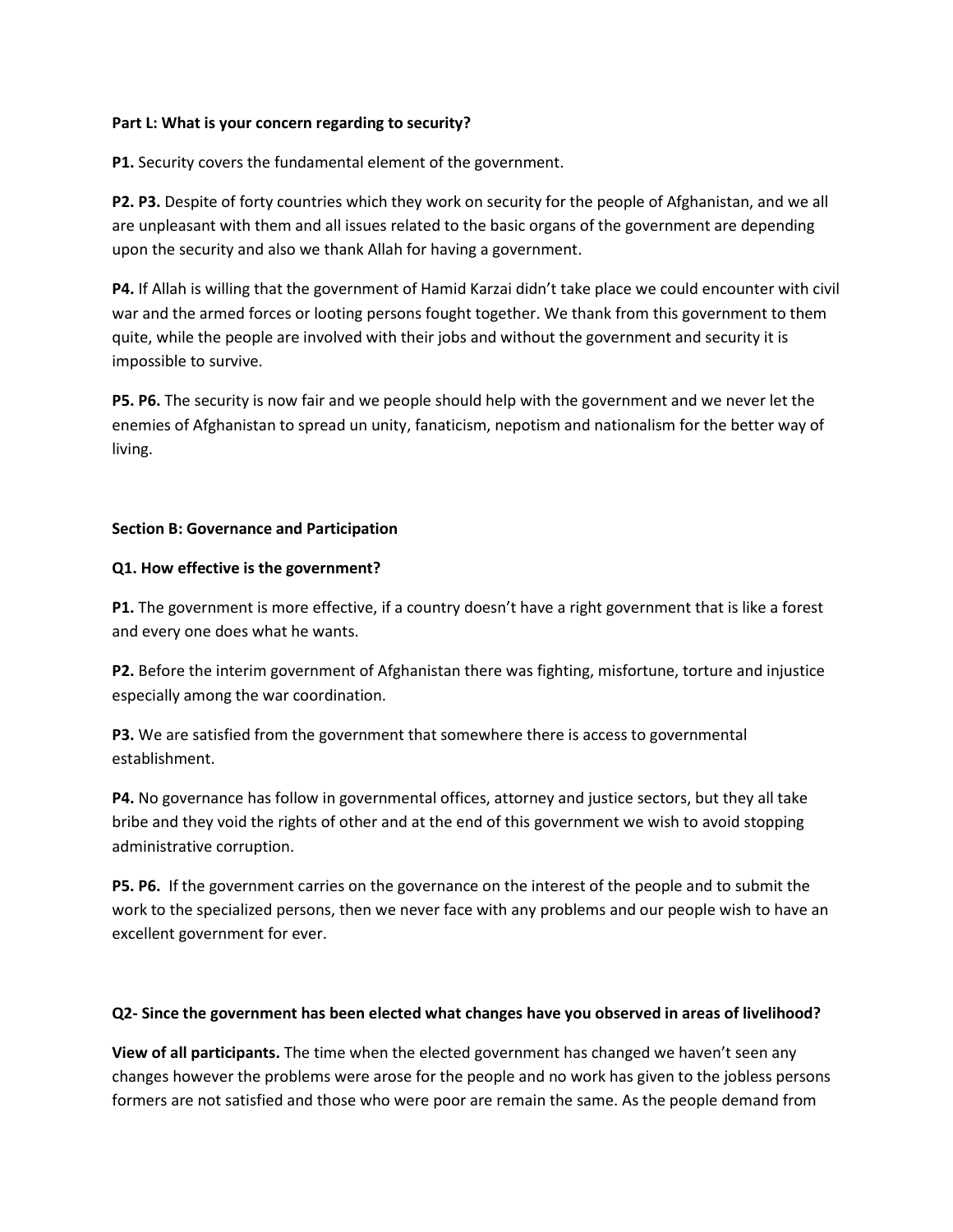the ministries and provincials have no development, no one has easiness the time when Americans came to Afghanistan.

#### **Q3- Are the women consulted on important issues? If yes, what issues? How are they?**

**View of all participants.** Without the consolation of mothers and wives it is impossible in the all aspects of life to arrange wedding and engagement and also they work on the governmental offices and welfare organizations and they counsel with them while they cover the society. The women should consider themselves while should observe the Islamic partitions in order be attracted by strangers and youths, because women are they should have maternal or afghan veil.

# **Q4- How do people get access to information? Regarding rights, laws, policies and national institutions?**

**View of all participants.** The people of Afghanistan get informed through radios, television and newspaper about the situation, while the other people who go to the big cities get informed through mosque's pulpits or the elders of the nation. The rules, regulations and policies of the government make the society informed and developed; the people wish to follow the same good procedure and the internal and external organization or media must work under the procedure of the ministry of culture and information to serve in a better way to observe the afghans nation for eliminating the shortage of the media.

## **Section C: Access to livelihood, social and economic security**

## **Q1- How do you feel about the land was allocated to the returnees?**

**P1.** Some of the returnees haven't receive the lands yet, and if will be better and appreciated to distribute the land for some limited people.

**P2. P3. P4. P5. P6.** We are satisfy for the lands which were distributed to our people, and we wish if it could distributed to all of the returnees to solve their difficulties, the place where the lands were distributed had no water and no access to transport and other facilities.

#### **Q2- Were there problems because some non-returnees didn't have access to land?**

**View of all participants.** None of the non-returnees have problems with having no lands and we think it will be better to distribute the lands to those who are highly in need, and it may never create any difficulties among the returnees and non-returnees